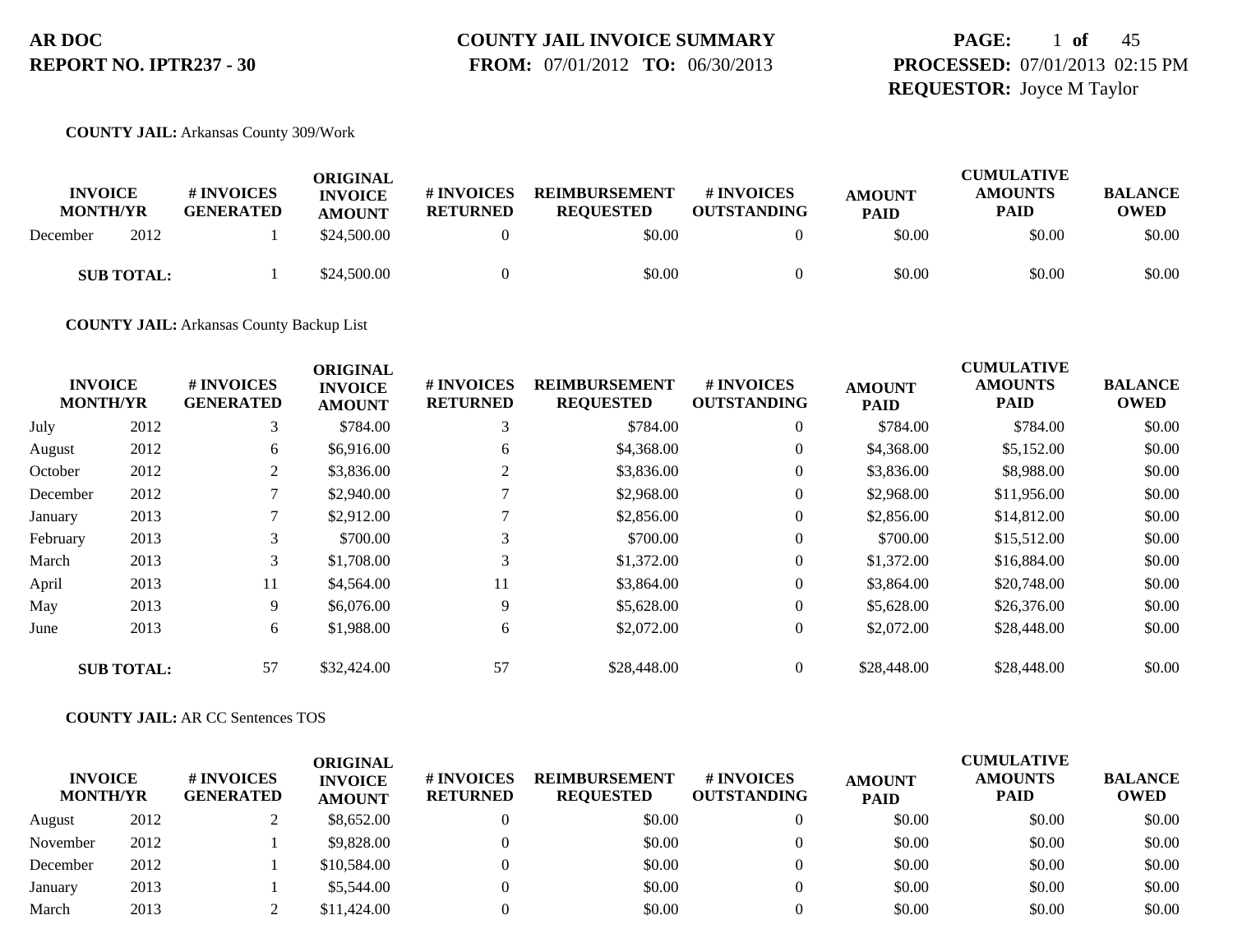# **COUNTY JAIL INVOICE SUMMARY**

 **FROM:** 07/01/2012 **TO:** 06/30/2013

# **PAGE:** 2 **of** 45 **PROCESSED:** 07/01/2013 02:15 PM **REQUESTOR:** Joyce M Taylor

### **COUNTY JAIL:** AR CC Sentences TOS

|       | <b>INVOICE</b><br><b>MONTH/YR</b> | # INVOICES<br><b>GENERATED</b> | ORIGINAL<br><b>INVOICE</b><br><b>AMOUNT</b> | # INVOICES<br><b>RETURNED</b> | <b>REIMBURSEMENT</b><br><b>REQUESTED</b> | <b># INVOICES</b><br><b>OUTSTANDING</b> | <b>AMOUNT</b><br><b>PAID</b> | <b>CUMULATIVE</b><br><b>AMOUNTS</b><br>PAID | <b>BALANCE</b><br><b>OWED</b> |
|-------|-----------------------------------|--------------------------------|---------------------------------------------|-------------------------------|------------------------------------------|-----------------------------------------|------------------------------|---------------------------------------------|-------------------------------|
| April | 2013                              |                                | \$95,144.00                                 |                               | \$0.00                                   |                                         | \$0.00                       | \$0.00                                      | \$0.00                        |
| May   | 2013                              |                                | \$4,284.00                                  |                               | \$0.00                                   |                                         | \$0.00                       | \$0.00                                      | \$0.00                        |
|       | <b>SUB TOTAL:</b>                 | 12                             | \$145,460.00                                |                               | \$0.00                                   |                                         | \$0.00                       | \$0.00                                      | \$0.00                        |

**COUNTY JAIL:** Ashley County Backup List

| <b>INVOICE</b><br><b>MONTH/YR</b> |                   | # INVOICES<br><b>GENERATED</b> | <b>ORIGINAL</b><br><b>INVOICE</b><br><b>AMOUNT</b> | # INVOICES<br><b>RETURNED</b> | <b>REIMBURSEMENT</b><br><b>REQUESTED</b> | # INVOICES<br><b>OUTSTANDING</b> | <b>AMOUNT</b><br><b>PAID</b> | <b>CUMULATIVE</b><br><b>AMOUNTS</b><br>PAID | <b>BALANCE</b><br><b>OWED</b> |
|-----------------------------------|-------------------|--------------------------------|----------------------------------------------------|-------------------------------|------------------------------------------|----------------------------------|------------------------------|---------------------------------------------|-------------------------------|
| July                              | 2012              | 9                              | \$3,024.00                                         | 9                             | \$3,388.00                               | $\boldsymbol{0}$                 | \$3,388.00                   | \$3,388.00                                  | \$0.00                        |
| August                            | 2012              | 2                              | \$672.00                                           | 2                             | \$672.00                                 | $\theta$                         | \$672.00                     | \$4,060.00                                  | \$0.00                        |
| September                         | 2012              | 12                             | \$15,540.00                                        | 12                            | \$12,348.00                              | $\overline{0}$                   | \$12,348.00                  | \$16,408.00                                 | \$0.00                        |
| October                           | 2012              |                                | \$6,160.00                                         |                               | \$6,160.00                               | 0                                | \$6,160.00                   | \$22,568.00                                 | \$0.00                        |
| November                          | 2012              |                                | \$168.00                                           |                               | \$28.00                                  | $\overline{0}$                   | \$28.00                      | \$22,596.00                                 | \$0.00                        |
| December                          | 2012              | 8                              | \$8,232.00                                         | 8                             | \$8,232.00                               | $\overline{0}$                   | \$8,232.00                   | \$30,828.00                                 | \$0.00                        |
| January                           | 2013              | 5                              | \$1,456.00                                         |                               | \$1,372.00                               | $\overline{0}$                   | \$1,372.00                   | \$32,200.00                                 | \$0.00                        |
| February                          | 2013              | 4                              | \$2,296.00                                         | 4                             | \$1,848.00                               | $\overline{0}$                   | \$1,848.00                   | \$34,048.00                                 | \$0.00                        |
| March                             | 2013              | 5                              | \$1,708.00                                         |                               | \$1,708.00                               | $\overline{0}$                   | \$1,708.00                   | \$35,756.00                                 | \$0.00                        |
| April                             | 2013              | 5                              | \$2,380.00                                         |                               | \$2,380.00                               | $\theta$                         | \$2,380.00                   | \$38,136.00                                 | \$0.00                        |
| May                               | 2013              | 10                             | \$8,764.00                                         | 10                            | \$8,764.00                               | $\overline{0}$                   | \$8,764.00                   | \$46,900.00                                 | \$0.00                        |
| June                              | 2013              | 9                              | \$5,600.00                                         | 9                             | \$5,460.00                               | $\boldsymbol{0}$                 | \$5,460.00                   | \$52,360.00                                 | \$0.00                        |
|                                   | <b>SUB TOTAL:</b> | 77                             | \$56,000.00                                        | 77                            | \$52,360.00                              | $\overline{0}$                   | \$52,360.00                  | \$52,360.00                                 | \$0.00                        |

### **COUNTY JAIL:** Baxter County Backup List

| <b>INVOICE</b><br><b>MONTH/YR</b> |      | # INVOICES<br><b>GENERATED</b> | ORIGINAL<br><b>INVOICE</b><br><b>AMOUNT</b> | # INVOICES<br><b>RETURNED</b> | <b>REIMBURSEMENT</b><br><b>REOUESTED</b> | # INVOICES<br><b>OUTSTANDING</b> | <b>AMOUNT</b><br><b>PAID</b> | <b>CUMULATIVE</b><br><b>AMOUNTS</b><br><b>PAID</b> | <b>BALANCE</b><br><b>OWED</b> |
|-----------------------------------|------|--------------------------------|---------------------------------------------|-------------------------------|------------------------------------------|----------------------------------|------------------------------|----------------------------------------------------|-------------------------------|
| July                              | 2012 |                                | \$3,332.00                                  |                               | \$2,968.00                               |                                  | \$2,968.00                   | \$2,968.00                                         | \$0.00                        |
| August                            | 2012 |                                | \$196.00                                    |                               | \$196.00                                 |                                  | \$196.00                     | \$3,164.00                                         | \$0.00                        |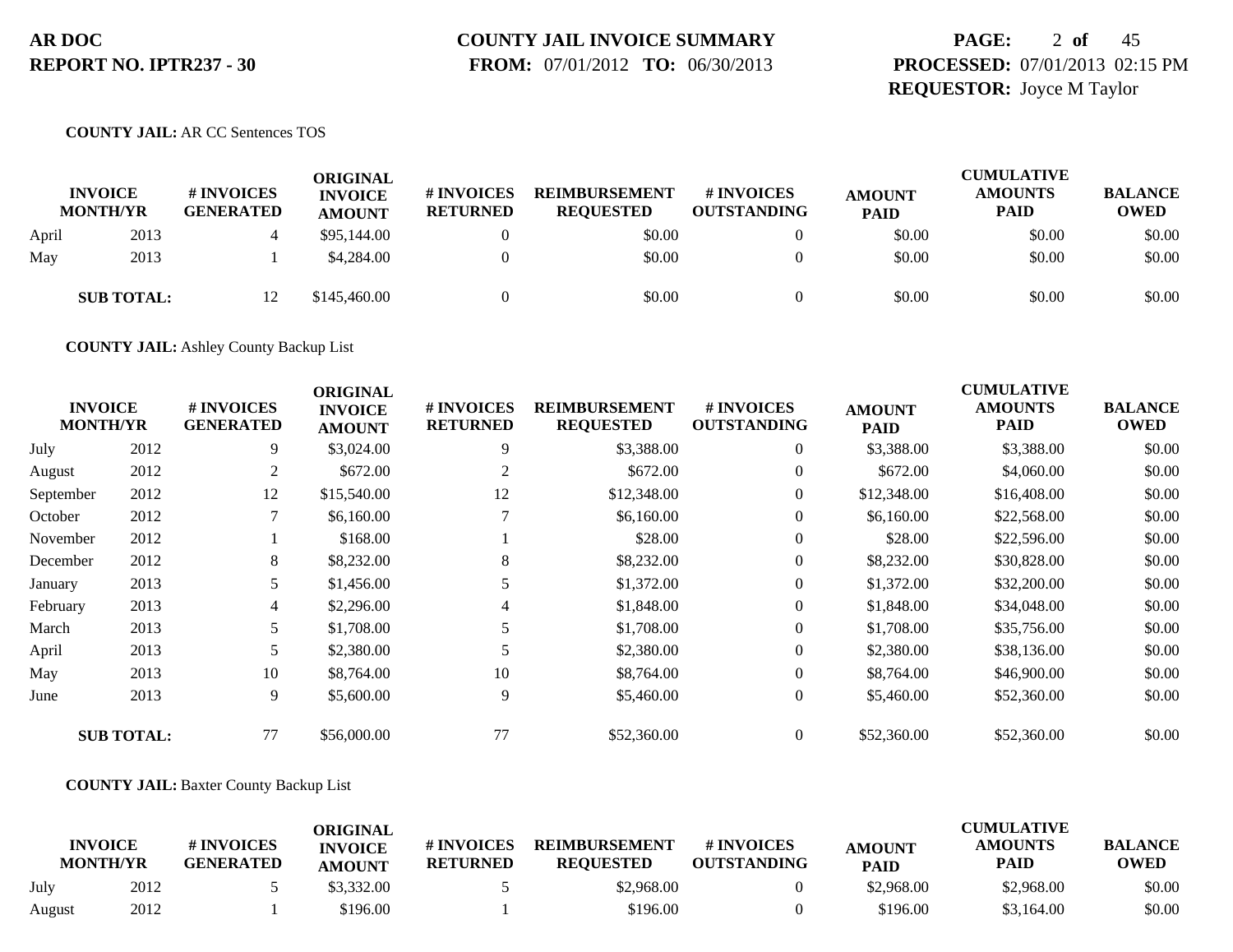### **COUNTY JAIL INVOICE SUMMARY**

 **FROM:** 07/01/2012 **TO:** 06/30/2013

# **PAGE:** 3 **of** 45 **PROCESSED:** 07/01/2013 02:15 PM **REQUESTOR:** Joyce M Taylor

### **COUNTY JAIL:** Baxter County Backup List

| <b>INVOICE</b><br><b>MONTH/YR</b> |                   | # INVOICES<br><b>GENERATED</b> | <b>ORIGINAL</b><br><b>INVOICE</b><br><b>AMOUNT</b> | # INVOICES<br><b>RETURNED</b> | <b>REIMBURSEMENT</b><br><b>REQUESTED</b> | # INVOICES<br><b>OUTSTANDING</b> | <b>AMOUNT</b><br><b>PAID</b> | <b>CUMULATIVE</b><br><b>AMOUNTS</b><br><b>PAID</b> | <b>BALANCE</b><br><b>OWED</b> |
|-----------------------------------|-------------------|--------------------------------|----------------------------------------------------|-------------------------------|------------------------------------------|----------------------------------|------------------------------|----------------------------------------------------|-------------------------------|
| September                         | 2012              | 9                              | \$6,608.00                                         | 9                             | \$6,608.00                               | $\overline{0}$                   | \$6,608.00                   | \$9,772.00                                         | \$0.00                        |
| October                           | 2012              |                                | \$3,696.00                                         |                               | \$3,696.00                               | $\theta$                         | \$3,696.00                   | \$13,468.00                                        | \$0.00                        |
| November                          | 2012              | 2                              | \$1,848.00                                         | $\overline{c}$                | \$1,064.00                               | $\theta$                         | \$1,064.00                   | \$14,532.00                                        | \$0.00                        |
| December                          | 2012              | 12                             | \$13,104.00                                        | 12                            | \$7,700.00                               | $\theta$                         | \$7,700.00                   | \$22,232.00                                        | \$0.00                        |
| January                           | 2013              |                                | \$56.00                                            |                               | \$28.00                                  | $\overline{0}$                   | \$28.00                      | \$22,260.00                                        | \$0.00                        |
| February                          | 2013              | 6                              | \$2,184.00                                         | 6                             | \$924.00                                 | $\overline{0}$                   | \$924.00                     | \$23,184.00                                        | \$0.00                        |
| March                             | 2013              |                                | \$2,996.00                                         |                               | \$2,240.00                               | $\overline{0}$                   | \$2,240.00                   | \$25,424.00                                        | \$0.00                        |
| April                             | 2013              | 3                              | \$1,792.00                                         | 3                             | \$1,792.00                               | $\overline{0}$                   | \$1,792.00                   | \$27,216.00                                        | \$0.00                        |
| May                               | 2013              | 7                              | \$2,772.00                                         |                               | \$2,772.00                               | $\overline{0}$                   | \$2,772.00                   | \$29,988.00                                        | \$0.00                        |
|                                   | <b>SUB TOTAL:</b> | 56                             | \$38,584.00                                        | 56                            | \$29,988.00                              | $\overline{0}$                   | \$29,988.00                  | \$29,988.00                                        | \$0.00                        |

**COUNTY JAIL:** Benton County Backup List

| <b>INVOICE</b><br><b>MONTH/YR</b> |                   | # INVOICES<br><b>GENERATED</b> | <b>ORIGINAL</b><br><b>INVOICE</b><br><b>AMOUNT</b> | # INVOICES<br><b>RETURNED</b> | <b>REIMBURSEMENT</b><br><b>REQUESTED</b> | # INVOICES<br><b>OUTSTANDING</b> | <b>AMOUNT</b><br><b>PAID</b> | <b>CUMULATIVE</b><br><b>AMOUNTS</b><br><b>PAID</b> | <b>BALANCE</b><br><b>OWED</b> |
|-----------------------------------|-------------------|--------------------------------|----------------------------------------------------|-------------------------------|------------------------------------------|----------------------------------|------------------------------|----------------------------------------------------|-------------------------------|
| July                              | 2012              | 40                             | \$45,472.00                                        | 40                            | \$45,360.00                              | $\boldsymbol{0}$                 | \$45,360.00                  | \$45,360.00                                        | \$0.00                        |
| August                            | 2012              | 15                             | \$14,476.00                                        | 15                            | \$14,980.00                              | $\overline{0}$                   | \$14,980.00                  | \$60,340.00                                        | \$0.00                        |
| September                         | 2012              | 13                             | \$16,604.00                                        | 13                            | \$15,316.00                              | $\overline{0}$                   | \$15,316.00                  | \$75,656.00                                        | \$0.00                        |
| October                           | 2012              | 20                             | \$34,216.00                                        | 20                            | \$32,536.00                              | $\boldsymbol{0}$                 | \$32,536.00                  | \$108,192.00                                       | \$0.00                        |
| November                          | 2012              | 26                             | \$18,872.00                                        | 26                            | \$20,300.00                              | $\overline{0}$                   | \$20,300.00                  | \$128,492.00                                       | \$0.00                        |
| December                          | 2012              | 24                             | \$18,956.00                                        | $\theta$                      | \$0.00                                   | $\overline{0}$                   | \$0.00                       | \$128,492.00                                       | \$0.00                        |
| January                           | 2013              | 13                             | \$5,656.00                                         | 13                            | \$5,012.00                               | $\overline{0}$                   | \$5,012.00                   | \$133,504.00                                       | \$0.00                        |
| February                          | 2013              | 15                             | \$10,164.00                                        | 15                            | \$10,164.00                              | $\overline{0}$                   | \$10,164.00                  | \$143,668.00                                       | \$0.00                        |
| March                             | 2013              | 5                              | \$700.00                                           | 5                             | \$700.00                                 | $\overline{0}$                   | \$700.00                     | \$144,368.00                                       | \$0.00                        |
| April                             | 2013              | 52                             | \$47,040.00                                        | 52                            | \$47,040.00                              | $\overline{0}$                   | \$47,040.00                  | \$191,408.00                                       | \$0.00                        |
| May                               | 2013              | 16                             | \$7,504.00                                         | 16                            | \$7,504.00                               | $\overline{0}$                   | \$7,504.00                   | \$198,912.00                                       | \$0.00                        |
| June                              | 2013              | 3                              | \$1,008.00                                         | $\overline{0}$                | \$0.00                                   | $\boldsymbol{0}$                 | \$0.00                       | \$198,912.00                                       | \$0.00                        |
|                                   | <b>SUB TOTAL:</b> | 242                            | \$220,668.00                                       | 215                           | \$198,912.00                             | $\Omega$                         | \$198,912.00                 | \$198,912.00                                       | \$0.00                        |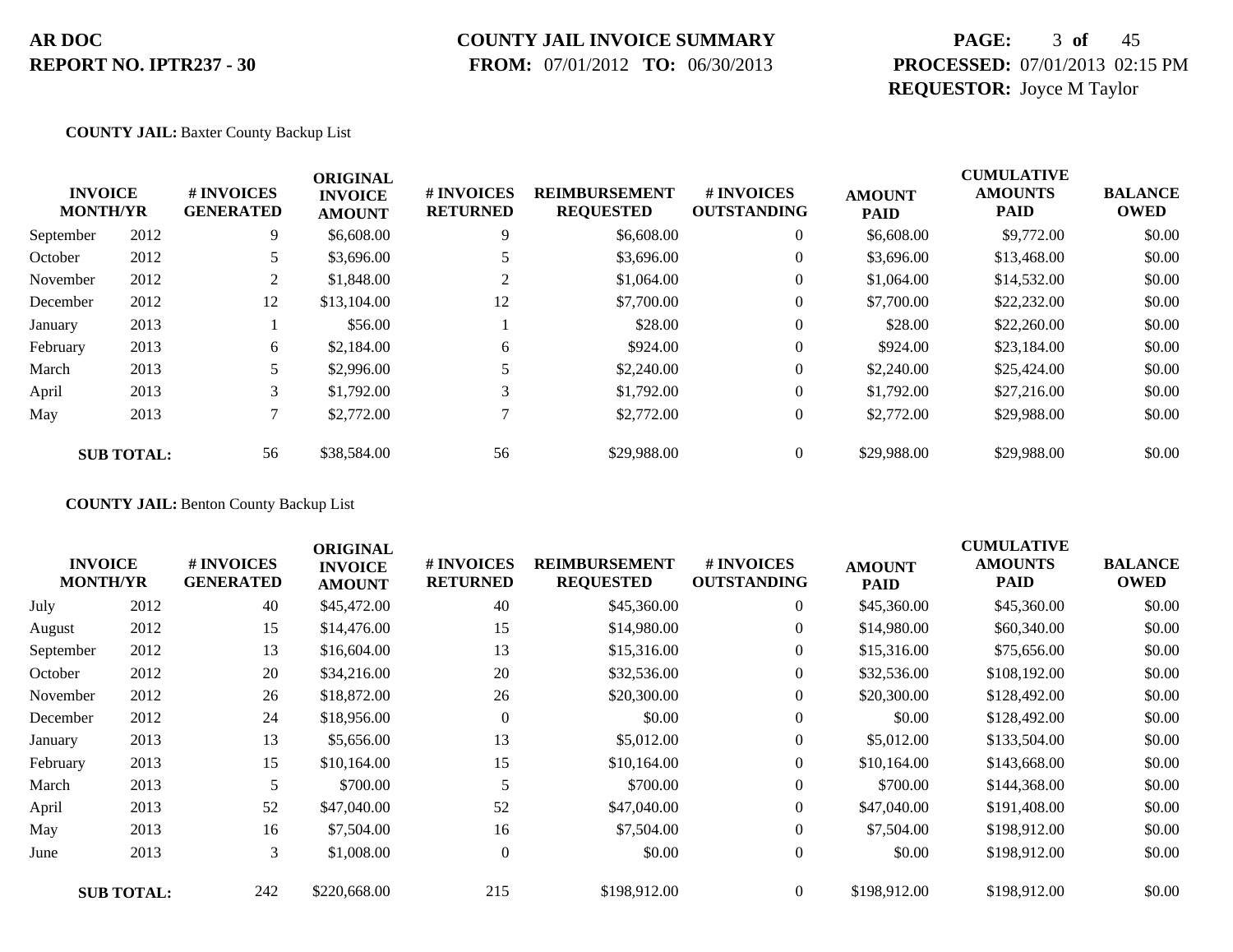# **COUNTY JAIL INVOICE SUMMARY**

 **FROM:** 07/01/2012 **TO:** 06/30/2013

# **PAGE:** 4 **of** 45 **PROCESSED:** 07/01/2013 02:15 PM **REQUESTOR:** Joyce M Taylor

**COUNTY JAIL:** Benton Work Release

| <b>INVOICE</b><br><b>MONTH/YR</b> | <b>#INVOICES</b><br><b>GENERATED</b> | ORIGINAL<br><b>INVOICE</b><br><b>AMOUNT</b> | # INVOICES<br><b>RETURNED</b> | <b>REIMBURSEMENT</b><br><b>REQUESTED</b> | # INVOICES<br><b>OUTSTANDING</b> | <b>AMOUNT</b><br><b>PAID</b> | <b>CUMULATIVE</b><br><b>AMOUNTS</b><br><b>PAID</b> | <b>BALANCE</b><br>OWED |
|-----------------------------------|--------------------------------------|---------------------------------------------|-------------------------------|------------------------------------------|----------------------------------|------------------------------|----------------------------------------------------|------------------------|
| 2013<br>February                  |                                      | \$14,112.00                                 |                               | \$0.00                                   |                                  | \$0.00                       | \$0.00                                             | \$0.00                 |
| <b>SUB TOTAL:</b>                 |                                      | \$14,112.00                                 |                               | \$0.00                                   |                                  | \$0.00                       | \$0.00                                             | \$0.00                 |

**COUNTY JAIL:** Boone County Backup List

| <b>INVOICE</b><br><b>MONTH/YR</b> |                   | # INVOICES<br><b>GENERATED</b> | <b>ORIGINAL</b><br><b>INVOICE</b><br><b>AMOUNT</b> | # INVOICES<br><b>RETURNED</b> | <b>REIMBURSEMENT</b><br><b>REQUESTED</b> | # INVOICES<br><b>OUTSTANDING</b> | <b>AMOUNT</b><br><b>PAID</b> | <b>CUMULATIVE</b><br><b>AMOUNTS</b><br><b>PAID</b> | <b>BALANCE</b><br><b>OWED</b> |
|-----------------------------------|-------------------|--------------------------------|----------------------------------------------------|-------------------------------|------------------------------------------|----------------------------------|------------------------------|----------------------------------------------------|-------------------------------|
| July                              | 2012              | 13                             | \$16,212.00                                        | 13                            | \$10,752.00                              | $\boldsymbol{0}$                 | \$10,752.00                  | \$10,752.00                                        | \$0.00                        |
| August                            | 2012              |                                | \$28.00                                            |                               | \$28.00                                  | $\overline{0}$                   | \$28.00                      | \$10,780.00                                        | \$0.00                        |
| September                         | 2012              |                                | \$112.00                                           |                               | \$112.00                                 | $\overline{0}$                   | \$112.00                     | \$10,892.00                                        | \$0.00                        |
| October                           | 2012              | 13                             | \$17,164.00                                        | 13                            | \$13,580.00                              | $\overline{0}$                   | \$13,580.00                  | \$24,472.00                                        | \$0.00                        |
| November                          | 2012              | 3                              | \$2,044.00                                         | 3                             | \$2,044.00                               | $\overline{0}$                   | \$2,044.00                   | \$26,516.00                                        | \$0.00                        |
| December                          | 2012              | 3                              | \$2,940.00                                         | 3                             | \$2,940.00                               | $\overline{0}$                   | \$2,940.00                   | \$29,456.00                                        | \$0.00                        |
| January                           | 2013              | 3                              | \$784.00                                           | 3                             | \$784.00                                 | $\overline{0}$                   | \$784.00                     | \$30,240.00                                        | \$0.00                        |
| February                          | 2013              | 7                              | \$2,324.00                                         |                               | \$2,324.00                               | $\overline{0}$                   | \$2,324.00                   | \$32,564.00                                        | \$0.00                        |
| March                             | 2013              | 7                              | \$4,424.00                                         |                               | \$4,424.00                               | $\overline{0}$                   | \$4,424.00                   | \$36,988.00                                        | \$0.00                        |
| April                             | 2013              | 3                              | \$1,148.00                                         | 3                             | \$1,148.00                               | $\overline{0}$                   | \$1,148.00                   | \$38,136.00                                        | \$0.00                        |
| May                               | 2013              | 2                              | \$9,240.00                                         | 2                             | \$336.00                                 | $\overline{0}$                   | \$336.00                     | \$38,472.00                                        | \$0.00                        |
| June                              | 2013              | 2                              | \$672.00                                           | $\overline{0}$                | \$0.00                                   | $\overline{0}$                   | \$0.00                       | \$38,472.00                                        | \$0.00                        |
|                                   | <b>SUB TOTAL:</b> | 58                             | \$57,092.00                                        | 56                            | \$38,472.00                              | $\overline{0}$                   | \$38,472.00                  | \$38,472.00                                        | \$0.00                        |

### **COUNTY JAIL:** Bradley County Backup List

|                                   |      |                                | ORIGINAL                        |                               |                                          |                                        |                              | <b>CUMULATIVE</b>             |                               |
|-----------------------------------|------|--------------------------------|---------------------------------|-------------------------------|------------------------------------------|----------------------------------------|------------------------------|-------------------------------|-------------------------------|
| <b>INVOICE</b><br><b>MONTH/YR</b> |      | # INVOICES<br><b>GENERATED</b> | <b>INVOICE</b><br><b>AMOUNT</b> | # INVOICES<br><b>RETURNED</b> | <b>REIMBURSEMENT</b><br><b>REOUESTED</b> | <b>#INVOICES</b><br><b>OUTSTANDING</b> | <b>AMOUNT</b><br><b>PAID</b> | <b>AMOUNTS</b><br><b>PAID</b> | <b>BALANCE</b><br><b>OWED</b> |
| July                              | 2012 |                                | \$6,328,00                      |                               | \$5,824.00                               |                                        | \$5,824.00                   | \$5,824.00                    | \$0.00                        |
| September                         | 2012 |                                | \$56.00                         |                               | \$56.00                                  |                                        | \$56.00                      | \$5,880.00                    | \$0.00                        |
| October                           | 2012 |                                | \$252.00                        |                               | \$252.00                                 |                                        | \$252.00                     | \$6,132.00                    | \$0.00                        |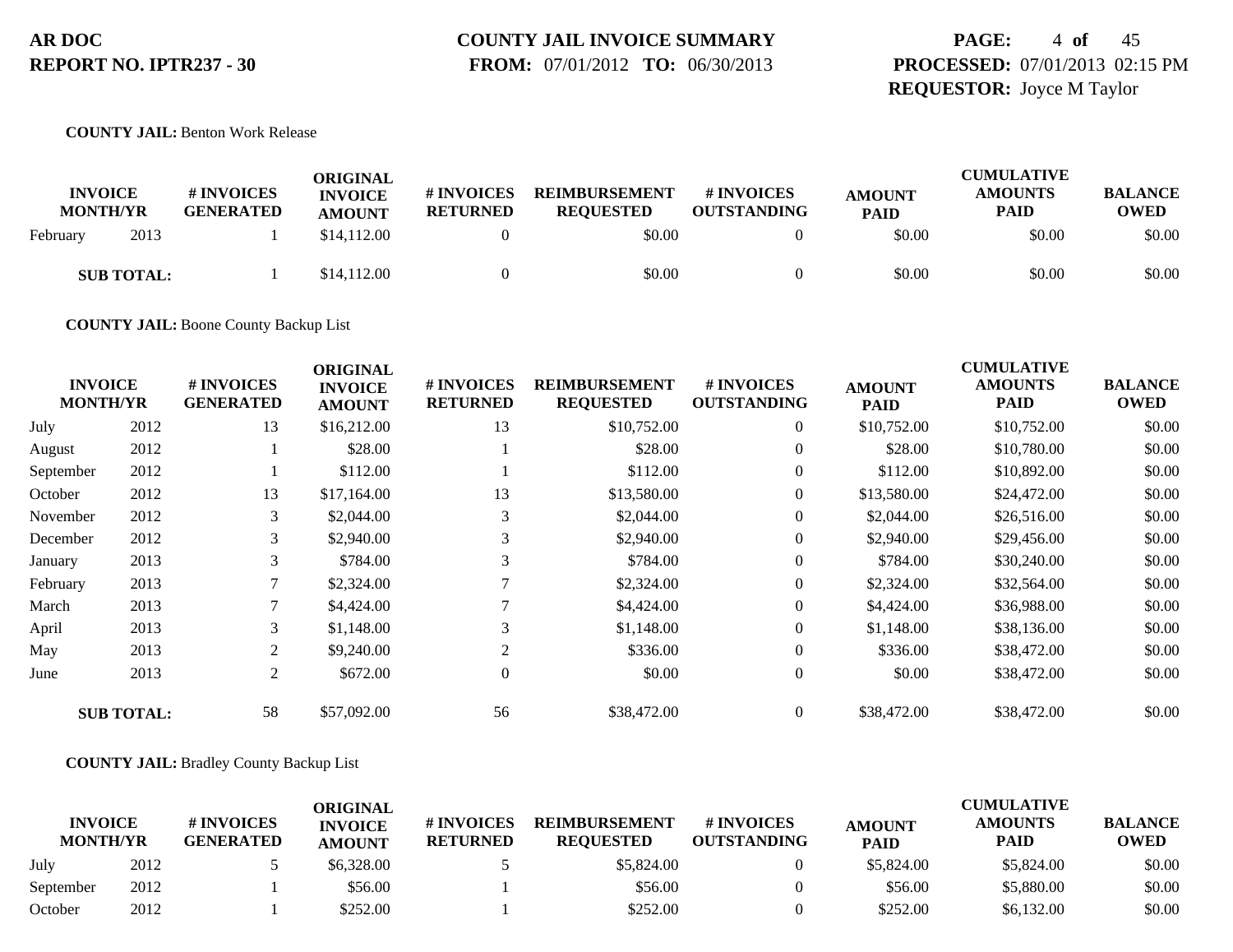# **COUNTY JAIL INVOICE SUMMARY**

 **FROM:** 07/01/2012 **TO:** 06/30/2013

# **PAGE:** 5 **of** 45 **PROCESSED:** 07/01/2013 02:15 PM **REQUESTOR:** Joyce M Taylor

### **COUNTY JAIL:** Bradley County Backup List

| <b>INVOICE</b><br><b>MONTH/YR</b> |                   | # INVOICES<br><b>GENERATED</b> | ORIGINAL<br><b>INVOICE</b><br><b>AMOUNT</b> | <b># INVOICES</b><br><b>RETURNED</b> | <b>REIMBURSEMENT</b><br><b>REQUESTED</b> | <b># INVOICES</b><br><b>OUTSTANDING</b> | <b>AMOUNT</b><br><b>PAID</b> | <b>CUMULATIVE</b><br><b>AMOUNTS</b><br><b>PAID</b> | <b>BALANCE</b><br><b>OWED</b> |
|-----------------------------------|-------------------|--------------------------------|---------------------------------------------|--------------------------------------|------------------------------------------|-----------------------------------------|------------------------------|----------------------------------------------------|-------------------------------|
| November                          | 2012              |                                | \$2,716.00                                  |                                      | \$2,716.00                               | $\theta$                                | \$2,716.00                   | \$8,848.00                                         | \$0.00                        |
| December                          | 2012              |                                | \$980.00                                    |                                      | \$980.00                                 | $\theta$                                | \$980.00                     | \$9,828.00                                         | \$0.00                        |
| March                             | 2013              | $\bigcap$                      | \$112.00                                    |                                      | \$112.00                                 | $\Omega$                                | \$112.00                     | \$9,940.00                                         | \$0.00                        |
| April                             | 2013              | 4                              | \$2,576.00                                  | 4                                    | \$2,576.00                               | $\theta$                                | \$2,576.00                   | \$12,516.00                                        | \$0.00                        |
| May                               | 2013              |                                | \$308.00                                    |                                      | \$308.00                                 |                                         | \$308.00                     | \$12,824.00                                        | \$0.00                        |
| June                              | 2013              |                                | \$28.00                                     |                                      | \$0.00                                   |                                         | \$0.00                       | \$12,824.00                                        | \$0.00                        |
|                                   | <b>SUB TOTAL:</b> | 19                             | \$13,356.00                                 | 18                                   | \$12,824.00                              |                                         | \$12,824.00                  | \$12,824.00                                        | \$0.00                        |

### **COUNTY JAIL:** Calhoun County Backup List

| <b>INVOICE</b><br><b>MONTH/YR</b> |                   | # INVOICES<br><b>GENERATED</b> | <b>ORIGINAL</b><br><b>INVOICE</b><br><b>AMOUNT</b> | # INVOICES<br><b>RETURNED</b> | <b>REIMBURSEMENT</b><br><b>REQUESTED</b> | # INVOICES<br><b>OUTSTANDING</b> | <b>AMOUNT</b><br><b>PAID</b> | <b>CUMULATIVE</b><br><b>AMOUNTS</b><br><b>PAID</b> | <b>BALANCE</b><br><b>OWED</b> |
|-----------------------------------|-------------------|--------------------------------|----------------------------------------------------|-------------------------------|------------------------------------------|----------------------------------|------------------------------|----------------------------------------------------|-------------------------------|
| July                              | 2012              |                                | \$2,744.00                                         |                               | \$140.00                                 | $\overline{0}$                   | \$140.00                     | \$140.00                                           | \$0.00                        |
| August                            | 2012              |                                | \$364.00                                           |                               | \$364.00                                 | $\overline{0}$                   | \$364.00                     | \$504.00                                           | \$0.00                        |
| September                         | 2012              |                                | \$336.00                                           |                               | \$336.00                                 | $\boldsymbol{0}$                 | \$336.00                     | \$840.00                                           | \$0.00                        |
| October                           | 2012              |                                | \$644.00                                           |                               | \$644.00                                 | $\boldsymbol{0}$                 | \$644.00                     | \$1,484.00                                         | \$0.00                        |
| November                          | 2012              | ∠                              | \$3,136.00                                         | 2                             | \$112.00                                 | $\overline{0}$                   | \$112.00                     | \$1,596.00                                         | \$0.00                        |
| December                          | 2012              |                                | \$252.00                                           |                               | \$252.00                                 | $\overline{0}$                   | \$252.00                     | \$1,848.00                                         | \$0.00                        |
| February                          | 2013              | 3                              | \$2,324.00                                         | 3                             | \$476.00                                 | $\overline{0}$                   | \$476.00                     | \$2,324.00                                         | \$0.00                        |
| April                             | 2013              |                                | \$168.00                                           |                               | \$168.00                                 | $\overline{0}$                   | \$168.00                     | \$2,492.00                                         | \$0.00                        |
|                                   | <b>SUB TOTAL:</b> | 11                             | \$9,968.00                                         | 11                            | \$2,492.00                               | $\theta$                         | \$2,492.00                   | \$2,492.00                                         | \$0.00                        |

### **COUNTY JAIL:** Carroll County Backup List

|        | <b>INVOICE</b><br><b>MONTH/YR</b> | # INVOICES<br><b>GENERATED</b> | <b>ORIGINAL</b><br><b>INVOICE</b><br><b>AMOUNT</b> | # INVOICES<br><b>RETURNED</b> | <b>REIMBURSEMENT</b><br><b>REOUESTED</b> | # INVOICES<br><b>OUTSTANDING</b> | <b>AMOUNT</b><br><b>PAID</b> | <b>CUMULATIVE</b><br><b>AMOUNTS</b><br><b>PAID</b> | <b>BALANCE</b><br>OWED |
|--------|-----------------------------------|--------------------------------|----------------------------------------------------|-------------------------------|------------------------------------------|----------------------------------|------------------------------|----------------------------------------------------|------------------------|
| July   | 2012                              |                                | \$1,344.00                                         |                               | \$1,344.00                               |                                  | \$1,344.00                   | \$1,344.00                                         | \$0.00                 |
| August | 2012                              |                                | \$2,408.00                                         |                               | \$2,408.00                               |                                  | \$2,408.00                   | \$3,752.00                                         | \$0.00                 |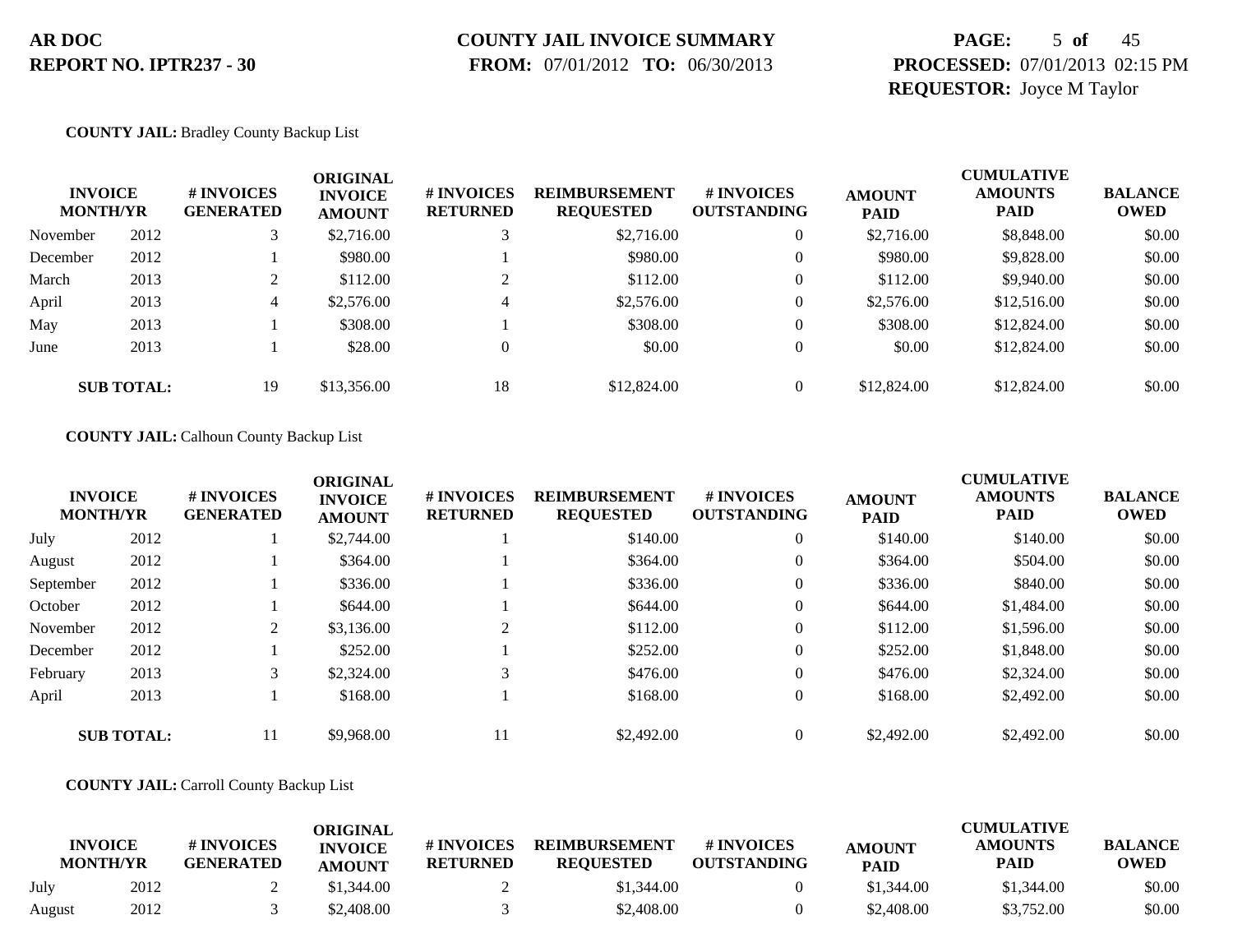### **COUNTY JAIL INVOICE SUMMARY**

 **FROM:** 07/01/2012 **TO:** 06/30/2013

# **PAGE:** 6 **of** 45 **PROCESSED:** 07/01/2013 02:15 PM **REQUESTOR:** Joyce M Taylor

### **COUNTY JAIL:** Carroll County Backup List

|           | <b>INVOICE</b><br><b>MONTH/YR</b> | # INVOICES<br><b>GENERATED</b> | <b>ORIGINAL</b><br><b>INVOICE</b><br><b>AMOUNT</b> | # INVOICES<br><b>RETURNED</b> | <b>REIMBURSEMENT</b><br><b>REQUESTED</b> | # INVOICES<br><b>OUTSTANDING</b> | <b>AMOUNT</b><br><b>PAID</b> | <b>CUMULATIVE</b><br><b>AMOUNTS</b><br><b>PAID</b> | <b>BALANCE</b><br><b>OWED</b> |
|-----------|-----------------------------------|--------------------------------|----------------------------------------------------|-------------------------------|------------------------------------------|----------------------------------|------------------------------|----------------------------------------------------|-------------------------------|
| September | 2012                              |                                | \$504.00                                           |                               | \$504.00                                 | $\mathbf{0}$                     | \$504.00                     | \$4,256.00                                         | \$0.00                        |
| October   | 2012                              | 3                              | \$2,856.00                                         | 3                             | \$2,856.00                               | $\mathbf{0}$                     | \$2,856.00                   | \$7,112.00                                         | \$0.00                        |
| December  | 2012                              | C.                             | \$2,016.00                                         | $\overline{c}$                | \$2,016.00                               | $\mathbf{0}$                     | \$2,016.00                   | \$9,128.00                                         | \$0.00                        |
| January   | 2013                              | ↑                              | \$392.00                                           | $\overline{c}$                | \$392.00                                 | $\mathbf{0}$                     | \$392.00                     | \$9,520.00                                         | \$0.00                        |
| February  | 2013                              |                                | \$560.00                                           |                               | \$560.00                                 | $\overline{0}$                   | \$560.00                     | \$10,080.00                                        | \$0.00                        |
| March     | 2013                              |                                | \$532.00                                           |                               | \$532.00                                 | $\overline{0}$                   | \$532.00                     | \$10,612.00                                        | \$0.00                        |
| April     | 2013                              | 3                              | \$700.00                                           | 3                             | \$700.00                                 | 0                                | \$700.00                     | \$11,312.00                                        | \$0.00                        |
| May       | 2013                              | 2                              | \$616.00                                           | $\Omega$                      | \$616.00                                 | $\Omega$                         | \$0.00                       | \$11,312.00                                        | \$0.00                        |
| June      | 2013                              |                                | \$1,876.00                                         | $\Omega$                      | \$0.00                                   | $\overline{0}$                   | \$0.00                       | \$11,312.00                                        | \$0.00                        |
|           | <b>SUB TOTAL:</b>                 | 21                             | \$13,804.00                                        | 18                            | \$11,928.00                              | $\mathbf{0}$                     | \$11,312.00                  | \$11,312.00                                        | \$0.00                        |

**COUNTY JAIL:** Chicot County Backup List

| <b>INVOICE</b><br><b>MONTH/YR</b> |                   | # INVOICES<br><b>GENERATED</b> | <b>ORIGINAL</b><br><b>INVOICE</b><br><b>AMOUNT</b> | <b># INVOICES</b><br><b>RETURNED</b> | <b>REIMBURSEMENT</b><br><b>REQUESTED</b> | # INVOICES<br><b>OUTSTANDING</b> | <b>AMOUNT</b><br><b>PAID</b> | <b>CUMULATIVE</b><br><b>AMOUNTS</b><br><b>PAID</b> | <b>BALANCE</b><br><b>OWED</b> |
|-----------------------------------|-------------------|--------------------------------|----------------------------------------------------|--------------------------------------|------------------------------------------|----------------------------------|------------------------------|----------------------------------------------------|-------------------------------|
| July                              | 2012              |                                | \$5,768.00                                         |                                      | \$1,792.00                               |                                  | \$1,792.00                   | \$1,792.00                                         | \$0.00                        |
| September                         | 2012              |                                | \$644.00                                           |                                      | \$644.00                                 |                                  | \$644.00                     | \$2,436.00                                         | \$0.00                        |
| October                           | 2012              | 3                              | \$2,100.00                                         |                                      | \$2,100.00                               |                                  | \$2,100.00                   | \$4,536.00                                         | \$0.00                        |
| November                          | 2012              | 4                              | \$2,436.00                                         |                                      | \$2,436.00                               |                                  | \$2,436.00                   | \$6,972.00                                         | \$0.00                        |
| December                          | 2012              | C.                             | \$644.00                                           |                                      | \$644.00                                 |                                  | \$644.00                     | \$7,616.00                                         | \$0.00                        |
| March                             | 2013              | 3                              | \$1,820.00                                         |                                      | \$1,820.00                               |                                  | \$1,820.00                   | \$9,436.00                                         | \$0.00                        |
| April                             | 2013              | 2                              | \$2,100.00                                         |                                      | \$2,100.00                               |                                  | \$2,100.00                   | \$11,536.00                                        | \$0.00                        |
|                                   | <b>SUB TOTAL:</b> | 20                             | \$15,512.00                                        | 20                                   | \$11,536.00                              |                                  | \$11,536.00                  | \$11,536.00                                        | \$0.00                        |

**COUNTY JAIL:** Clark County Backup List

|                 |                  | <b>ORIGINAL</b> |                 |                  |                    |             | <b>CUMULATIVE</b> |                |
|-----------------|------------------|-----------------|-----------------|------------------|--------------------|-------------|-------------------|----------------|
| <b>INVOICE</b>  | # INVOICES       | <b>INVOICE</b>  | # INVOICES      | REIMBURSEMENT    | # INVOICES         | AMOUNT      | AMOUNTS           | <b>BALANCE</b> |
| <b>MONTH/YR</b> | <b>GENERATED</b> | <b>AMOUNT</b>   | <b>RETURNED</b> | <b>REOUESTED</b> | <b>OUTSTANDING</b> | <b>PAID</b> | PAIL              | <b>OWED</b>    |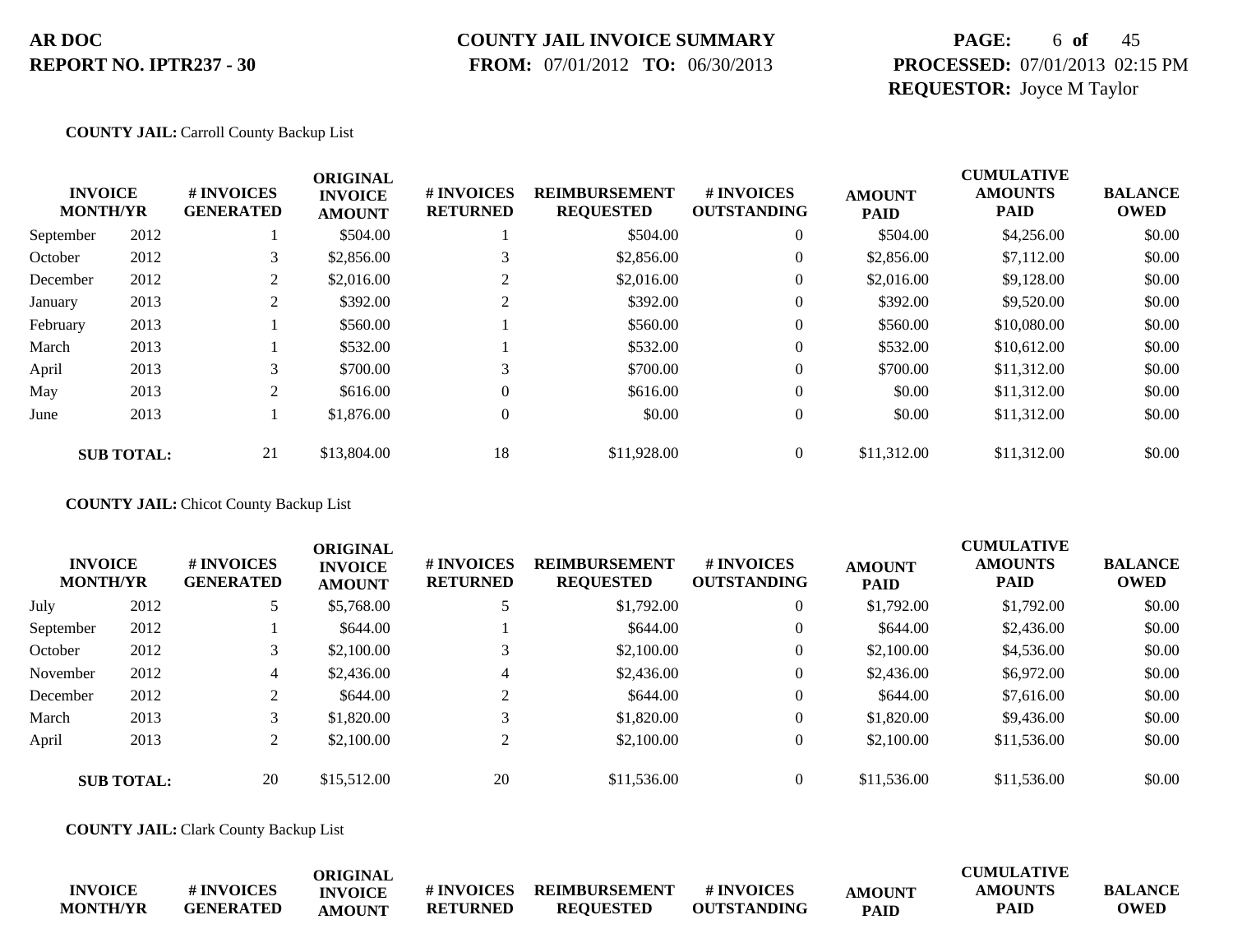### **COUNTY JAIL INVOICE SUMMARY**

 **FROM:** 07/01/2012 **TO:** 06/30/2013

# **PAGE:** 7 **of** 45 **PROCESSED:** 07/01/2013 02:15 PM **REQUESTOR:** Joyce M Taylor

### **COUNTY JAIL:** Clark County Backup List

|           |                                   |                                | <b>ORIGINAL</b>                 |                               |                                          | <b>CUMULATIVE</b>                |                              |                               |                               |
|-----------|-----------------------------------|--------------------------------|---------------------------------|-------------------------------|------------------------------------------|----------------------------------|------------------------------|-------------------------------|-------------------------------|
|           | <b>INVOICE</b><br><b>MONTH/YR</b> | # INVOICES<br><b>GENERATED</b> | <b>INVOICE</b><br><b>AMOUNT</b> | # INVOICES<br><b>RETURNED</b> | <b>REIMBURSEMENT</b><br><b>REQUESTED</b> | # INVOICES<br><b>OUTSTANDING</b> | <b>AMOUNT</b><br><b>PAID</b> | <b>AMOUNTS</b><br><b>PAID</b> | <b>BALANCE</b><br><b>OWED</b> |
| July      | 2012                              |                                | \$8,344.00                      |                               | \$7,504.00                               | $\mathbf{0}$                     | \$7,504.00                   | \$7,504.00                    | \$0.00                        |
| August    | 2012                              |                                | \$196.00                        |                               | \$0.00                                   | 0                                | \$0.00                       | \$7,504.00                    | \$0.00                        |
| September | 2012                              |                                | \$308.00                        |                               | \$308.00                                 | 0                                | \$308.00                     | \$7,812.00                    | \$0.00                        |
| November  | 2012                              | 4                              | \$8,008.00                      | 4                             | \$7,364.00                               | 0                                | \$7,364.00                   | \$15,176.00                   | \$0.00                        |
| December  | 2012                              | 3                              | \$1,372.00                      | 3                             | \$1,372.00                               | $\overline{0}$                   | \$1,372.00                   | \$16,548.00                   | \$0.00                        |
| January   | 2013                              |                                | \$336.00                        |                               | \$336.00                                 | $\overline{0}$                   | \$336.00                     | \$16,884.00                   | \$0.00                        |
| February  | 2013                              |                                | \$644.00                        |                               | \$644.00                                 | $\overline{0}$                   | \$644.00                     | \$17,528.00                   | \$0.00                        |
| March     | 2013                              | 4                              | \$1,372.00                      | 4                             | \$1,372.00                               | $\overline{0}$                   | \$1,372.00                   | \$18,900.00                   | \$0.00                        |
| April     | 2013                              | 9                              | \$2,436.00                      | 9                             | \$2,240.00                               | $\theta$                         | \$2,240.00                   | \$21,140.00                   | \$0.00                        |
| May       | 2013                              | ⇁                              | \$2,940.00                      |                               | \$2,492.00                               | $\overline{0}$                   | \$2,492.00                   | \$23,632.00                   | \$0.00                        |
| June      | 2013                              | 4                              | \$672.00                        | 4                             | \$672.00                                 | $\overline{0}$                   | \$672.00                     | \$24,304.00                   | \$0.00                        |
|           | <b>SUB TOTAL:</b>                 | 42                             | \$26,628.00                     | 42                            | \$24,304.00                              | $\overline{0}$                   | \$24,304.00                  | \$24,304.00                   | \$0.00                        |

### **COUNTY JAIL:** Clay County Backup List

| <b>INVOICE</b><br><b>MONTH/YR</b> |                   | <b>#INVOICES</b><br><b>GENERATED</b> | <b>ORIGINAL</b><br><b>INVOICE</b><br><b>AMOUNT</b> | # INVOICES<br><b>RETURNED</b> | <b>REIMBURSEMENT</b><br><b>REQUESTED</b> | # INVOICES<br><b>OUTSTANDING</b> | <b>AMOUNT</b><br><b>PAID</b> | <b>CUMULATIVE</b><br><b>AMOUNTS</b><br><b>PAID</b> | <b>BALANCE</b><br><b>OWED</b> |
|-----------------------------------|-------------------|--------------------------------------|----------------------------------------------------|-------------------------------|------------------------------------------|----------------------------------|------------------------------|----------------------------------------------------|-------------------------------|
| July                              | 2012              |                                      | \$5,208.00                                         |                               | \$5,208.00                               | $\overline{0}$                   | \$5,208.00                   | \$5,208.00                                         | \$0.00                        |
| September                         | 2012              |                                      | \$4,760.00                                         | 5                             | \$4,760.00                               | $\overline{0}$                   | \$4,760.00                   | \$9,968.00                                         | \$0.00                        |
| November                          | 2012              | $\overline{2}$                       | \$3,948.00                                         | $\bigcap$                     | \$3,948.00                               | $\overline{0}$                   | \$3,948.00                   | \$13,916.00                                        | \$0.00                        |
| January                           | 2013              | 8                                    | \$3,416.00                                         | 8                             | \$3,416.00                               | $\overline{0}$                   | \$3,416.00                   | \$17,332.00                                        | \$0.00                        |
| February                          | 2013              |                                      | \$364.00                                           | $\bigcap$                     | \$364.00                                 | $\overline{0}$                   | \$364.00                     | \$17,696.00                                        | \$0.00                        |
| March                             | 2013              | 3                                    | \$2,072.00                                         | 3                             | \$2,072.00                               | $\overline{0}$                   | \$2,072.00                   | \$19,768.00                                        | \$0.00                        |
| June                              | 2013              |                                      | \$1,736.00                                         | 3                             | \$1,736.00                               | $\overline{0}$                   | \$1,736.00                   | \$21,504.00                                        | \$0.00                        |
|                                   | <b>SUB TOTAL:</b> | 28                                   | \$21,504.00                                        | 28                            | \$21,504.00                              | $\overline{0}$                   | \$21,504.00                  | \$21,504.00                                        | \$0.00                        |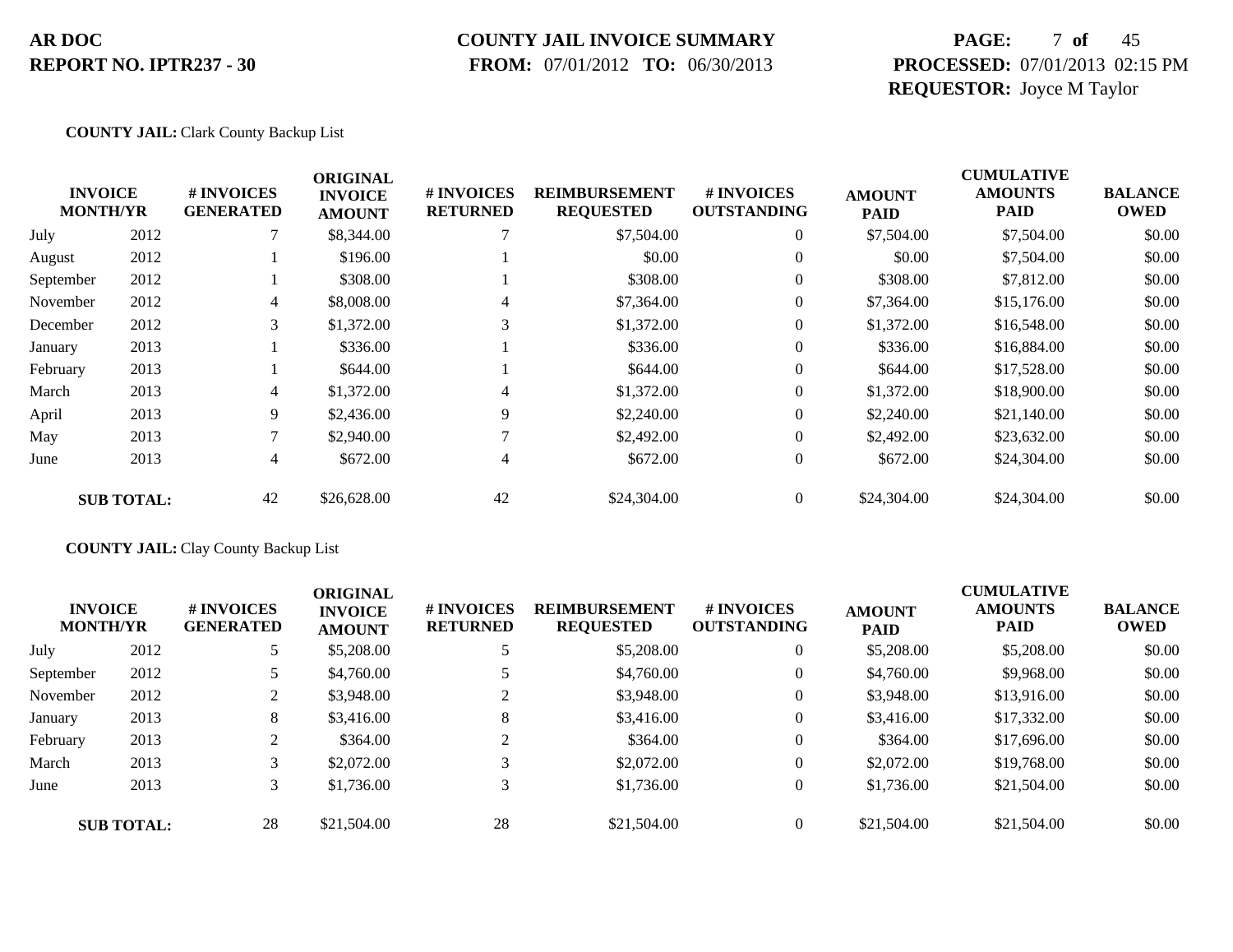### **COUNTY JAIL INVOICE SUMMARY**

 **FROM:** 07/01/2012 **TO:** 06/30/2013

# **PAGE:** 8 **of** 45 **PROCESSED:** 07/01/2013 02:15 PM **REQUESTOR:** Joyce M Taylor

### **COUNTY JAIL:** Cleburne County Backup List

|                                   |                   |                                | <b>ORIGINAL</b>                 |                                      |                                          |                                  |                              | <b>CUMULATIVE</b>             |                               |
|-----------------------------------|-------------------|--------------------------------|---------------------------------|--------------------------------------|------------------------------------------|----------------------------------|------------------------------|-------------------------------|-------------------------------|
| <b>INVOICE</b><br><b>MONTH/YR</b> |                   | # INVOICES<br><b>GENERATED</b> | <b>INVOICE</b><br><b>AMOUNT</b> | <b># INVOICES</b><br><b>RETURNED</b> | <b>REIMBURSEMENT</b><br><b>REQUESTED</b> | # INVOICES<br><b>OUTSTANDING</b> | <b>AMOUNT</b><br><b>PAID</b> | <b>AMOUNTS</b><br><b>PAID</b> | <b>BALANCE</b><br><b>OWED</b> |
| July                              | 2012              | $\overline{2}$                 | \$1,960.00                      | 2                                    | \$1,960.00                               | $\theta$                         | \$1,960.00                   | \$1,960.00                    | \$0.00                        |
| September                         | 2012              | 6                              | \$2,912.00                      | 6                                    | \$2,912.00                               | $\theta$                         | \$2,912.00                   | \$4,872.00                    | \$0.00                        |
| October                           | 2012              | 3                              | \$560.00                        |                                      | \$560.00                                 | $\theta$                         | \$560.00                     | \$5,432.00                    | \$0.00                        |
| November                          | 2012              | 9                              | \$3,276.00                      | 9                                    | \$3,276.00                               | $\theta$                         | \$3,276.00                   | \$8,708.00                    | \$0.00                        |
| December                          | 2012              | 3                              | \$1,176.00                      | 3                                    | \$1,176.00                               | $\overline{0}$                   | \$1,176.00                   | \$9,884.00                    | \$0.00                        |
| January                           | 2013              | $\overline{c}$                 | \$1,288.00                      |                                      | \$1,288.00                               | $\theta$                         | \$1,288.00                   | \$11,172.00                   | \$0.00                        |
| February                          | 2013              | 3                              | \$1,960.00                      |                                      | \$1,960.00                               | $\theta$                         | \$1,960.00                   | \$13,132.00                   | \$0.00                        |
| April                             | 2013              | 5                              | \$2,100.00                      |                                      | \$2,100.00                               | $\overline{0}$                   | \$2,100.00                   | \$15,232.00                   | \$0.00                        |
| May                               | 2013              | 4                              | \$560.00                        | 4                                    | \$560.00                                 | $\theta$                         | \$560.00                     | \$15,792.00                   | \$0.00                        |
| June                              | 2013              | 11                             | \$3,388.00                      | 11                                   | \$3,388.00                               | $\overline{0}$                   | \$3,388.00                   | \$19,180.00                   | \$0.00                        |
|                                   | <b>SUB TOTAL:</b> | 48                             | \$19,180.00                     | 48                                   | \$19,180.00                              | $\Omega$                         | \$19,180.00                  | \$19,180.00                   | \$0.00                        |

### **COUNTY JAIL:** Cleveland Cnty Backup List

| <b>INVOICE</b><br><b>MONTH/YR</b> |                   | # INVOICES<br><b>GENERATED</b> | ORIGINAL<br><b>INVOICE</b><br><b>AMOUNT</b> | # INVOICES<br><b>RETURNED</b> | <b>REIMBURSEMENT</b><br><b>REQUESTED</b> | <b># INVOICES</b><br><b>OUTSTANDING</b> | <b>AMOUNT</b><br><b>PAID</b> | <b>CUMULATIVE</b><br><b>AMOUNTS</b><br><b>PAID</b> | <b>BALANCE</b><br><b>OWED</b> |
|-----------------------------------|-------------------|--------------------------------|---------------------------------------------|-------------------------------|------------------------------------------|-----------------------------------------|------------------------------|----------------------------------------------------|-------------------------------|
| September                         | 2012              |                                | \$5,376.00                                  |                               | \$5,376.00                               | $\overline{0}$                          | \$5,376.00                   | \$5,376.00                                         | \$0.00                        |
| October                           | 2012              |                                | \$868.00                                    |                               | \$1,148.00                               | $\overline{0}$                          | \$1,148.00                   | \$6,524.00                                         | \$0.00                        |
| March                             | 2013              |                                | \$1,400.00                                  |                               | \$1,260.00                               | $\overline{0}$                          | \$1,260.00                   | \$7,784.00                                         | \$0.00                        |
| April                             | 2013              |                                | \$1,848.00                                  |                               | \$1,848.00                               | $\overline{0}$                          | \$1,848.00                   | \$9,632.00                                         | \$0.00                        |
| June                              | 2013              |                                | \$2,100.00                                  |                               | \$2,100.00                               | $\overline{0}$                          | \$2,100.00                   | \$11,732.00                                        | \$0.00                        |
|                                   | <b>SUB TOTAL:</b> | 11                             | \$11,592.00                                 | 11                            | \$11,732.00                              | $\Omega$                                | \$11,732.00                  | \$11,732.00                                        | \$0.00                        |

### **COUNTY JAIL:** Columbia County Backup List

| <b>INVOICE</b><br><b>MONTH/YR</b> |      | # INVOICES<br><b>GENERATED</b> | ORIGINAL<br><b>INVOICE</b><br><b>AMOUNT</b> | # INVOICES<br><b>RETURNED</b> | <b>REIMBURSEMENT</b><br><b>REQUESTED</b> | # INVOICES<br><b>OUTSTANDING</b> | <b>AMOUNT</b><br><b>PAID</b> | <b>CUMULATIVE</b><br><b>AMOUNTS</b><br>PAID | <b>BALANCE</b><br><b>OWED</b> |
|-----------------------------------|------|--------------------------------|---------------------------------------------|-------------------------------|------------------------------------------|----------------------------------|------------------------------|---------------------------------------------|-------------------------------|
| August                            | 2012 |                                | \$504.00                                    |                               | \$504.00                                 |                                  | \$504.00                     | \$504.00                                    | \$0.00                        |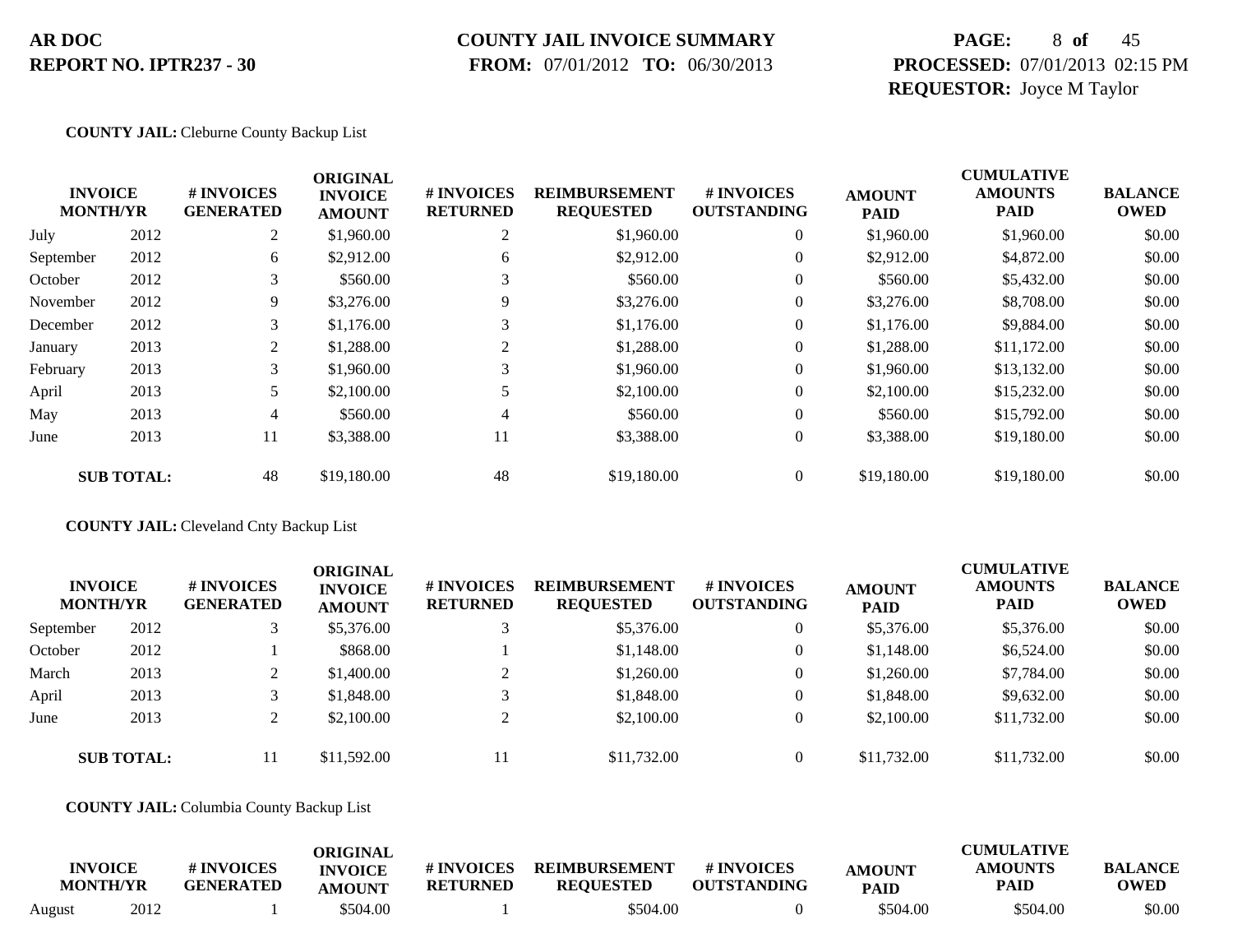# **COUNTY JAIL INVOICE SUMMARY**

 **FROM:** 07/01/2012 **TO:** 06/30/2013

# **PAGE:** 9 **of** 45 **PROCESSED:** 07/01/2013 02:15 PM **REQUESTOR:** Joyce M Taylor

### **COUNTY JAIL:** Columbia County Backup List

| <b>INVOICE</b><br><b>MONTH/YR</b> |                   | # INVOICES<br><b>GENERATED</b> | <b>ORIGINAL</b><br><b>INVOICE</b><br><b>AMOUNT</b> | # INVOICES<br><b>RETURNED</b> | <b>REIMBURSEMENT</b><br><b>REQUESTED</b> | # INVOICES<br><b>OUTSTANDING</b> | <b>AMOUNT</b><br><b>PAID</b> | <b>CUMULATIVE</b><br><b>AMOUNTS</b><br><b>PAID</b> | <b>BALANCE</b><br>OWED |
|-----------------------------------|-------------------|--------------------------------|----------------------------------------------------|-------------------------------|------------------------------------------|----------------------------------|------------------------------|----------------------------------------------------|------------------------|
| October                           | 2012              | 4                              | \$7,448.00                                         | 4                             | \$7,448.00                               | $\overline{0}$                   | \$7,448.00                   | \$7,952.00                                         | \$0.00                 |
| December                          | 2012              |                                | \$2,408.00                                         |                               | \$2,408.00                               |                                  | \$2,408.00                   | \$10,360.00                                        | \$0.00                 |
| February                          | 2013              | 3                              | \$1,680.00                                         |                               | \$1,680.00                               | 0                                | \$1,680.00                   | \$12,040.00                                        | \$0.00                 |
| March                             | 2013              |                                | \$336.00                                           |                               | \$28.00                                  | $\overline{0}$                   | \$28.00                      | \$12,068.00                                        | \$0.00                 |
| April                             | 2013              |                                | \$756.00                                           |                               | \$756.00                                 |                                  | \$756.00                     | \$12,824.00                                        | \$0.00                 |
| May                               | 2013              | 9                              | \$5,180.00                                         | $\mathbf Q$                   | \$5,180.00                               |                                  | \$5,180.00                   | \$18,004.00                                        | \$0.00                 |
| June                              | 2013              | 2                              | \$4,060.00                                         |                               | \$2,996.00                               |                                  | \$2,996.00                   | \$21,000.00                                        | \$0.00                 |
|                                   | <b>SUB TOTAL:</b> | 23                             | \$22,372.00                                        | 23                            | \$21,000.00                              |                                  | \$21,000.00                  | \$21,000.00                                        | \$0.00                 |

### **COUNTY JAIL:** Conway County Backup List

|          | <b>INVOICE</b><br><b>MONTH/YR</b> | # INVOICES<br><b>GENERATED</b> | <b>ORIGINAL</b><br><b>INVOICE</b><br><b>AMOUNT</b> | # INVOICES<br><b>RETURNED</b> | <b>REIMBURSEMENT</b><br><b>REQUESTED</b> | # INVOICES<br><b>OUTSTANDING</b> | <b>AMOUNT</b><br><b>PAID</b> | <b>CUMULATIVE</b><br><b>AMOUNTS</b><br><b>PAID</b> | <b>BALANCE</b><br><b>OWED</b> |
|----------|-----------------------------------|--------------------------------|----------------------------------------------------|-------------------------------|------------------------------------------|----------------------------------|------------------------------|----------------------------------------------------|-------------------------------|
| July     | 2012                              |                                | \$168.00                                           |                               | \$168.00                                 | $\mathbf{0}$                     | \$168.00                     | \$168.00                                           | \$0.00                        |
| October  | 2012                              | 4                              | \$5,936.00                                         | 4                             | \$5,936.00                               | $\overline{0}$                   | \$5,936.00                   | \$6,104.00                                         | \$0.00                        |
| November | 2012                              | 2                              | \$1,232.00                                         |                               | \$1,232.00                               | $\theta$                         | \$1,232.00                   | \$7,336.00                                         | \$0.00                        |
| December | 2012                              |                                | \$2,772.00                                         |                               | \$2,772.00                               | $\boldsymbol{0}$                 | \$2,772.00                   | \$10,108.00                                        | \$0.00                        |
| January  | 2013                              | 4                              | \$812.00                                           | 4                             | \$812.00                                 | $\boldsymbol{0}$                 | \$812.00                     | \$10,920.00                                        | \$0.00                        |
| February | 2013                              |                                | \$728.00                                           |                               | \$0.00                                   | $\boldsymbol{0}$                 | \$0.00                       | \$10,920.00                                        | \$0.00                        |
| March    | 2013                              | 3                              | \$2,912.00                                         | 3                             | \$2,912.00                               | $\mathbf{0}$                     | \$2,912.00                   | \$13,832.00                                        | \$0.00                        |
| May      | 2013                              |                                | \$6,664.00                                         |                               | \$3,416.00                               | $\theta$                         | \$3,416.00                   | \$17,248.00                                        | \$0.00                        |
| June     | 2013                              |                                | \$2,296.00                                         |                               | \$2,296.00                               | $\overline{0}$                   | \$2,296.00                   | \$19,544.00                                        | \$0.00                        |
|          | <b>SUB TOTAL:</b>                 | 28                             | \$23,520.00                                        | 28                            | \$19,544.00                              | $\theta$                         | \$19,544.00                  | \$19,544.00                                        | \$0.00                        |

**COUNTY JAIL:** Craighead Cnty Backup List

|                 |                  | ORIGINAL       |                  |                      |                    |               | <b>CUMULATIVE</b> |                |
|-----------------|------------------|----------------|------------------|----------------------|--------------------|---------------|-------------------|----------------|
| <b>INVOICE</b>  | # INVOICES       | <b>INVOICE</b> | <b>#INVOICES</b> | <b>REIMBURSEMENT</b> | # INVOICES         | <b>AMOUNT</b> | AMOUNTS           | <b>BALANCE</b> |
| <b>MONTH/YR</b> | <b>GENERATED</b> | AMOUNT         | <b>RETURNED</b>  | <b>REOUESTED</b>     | <b>OUTSTANDING</b> | <b>PAID</b>   | PAID              | <b>OWED</b>    |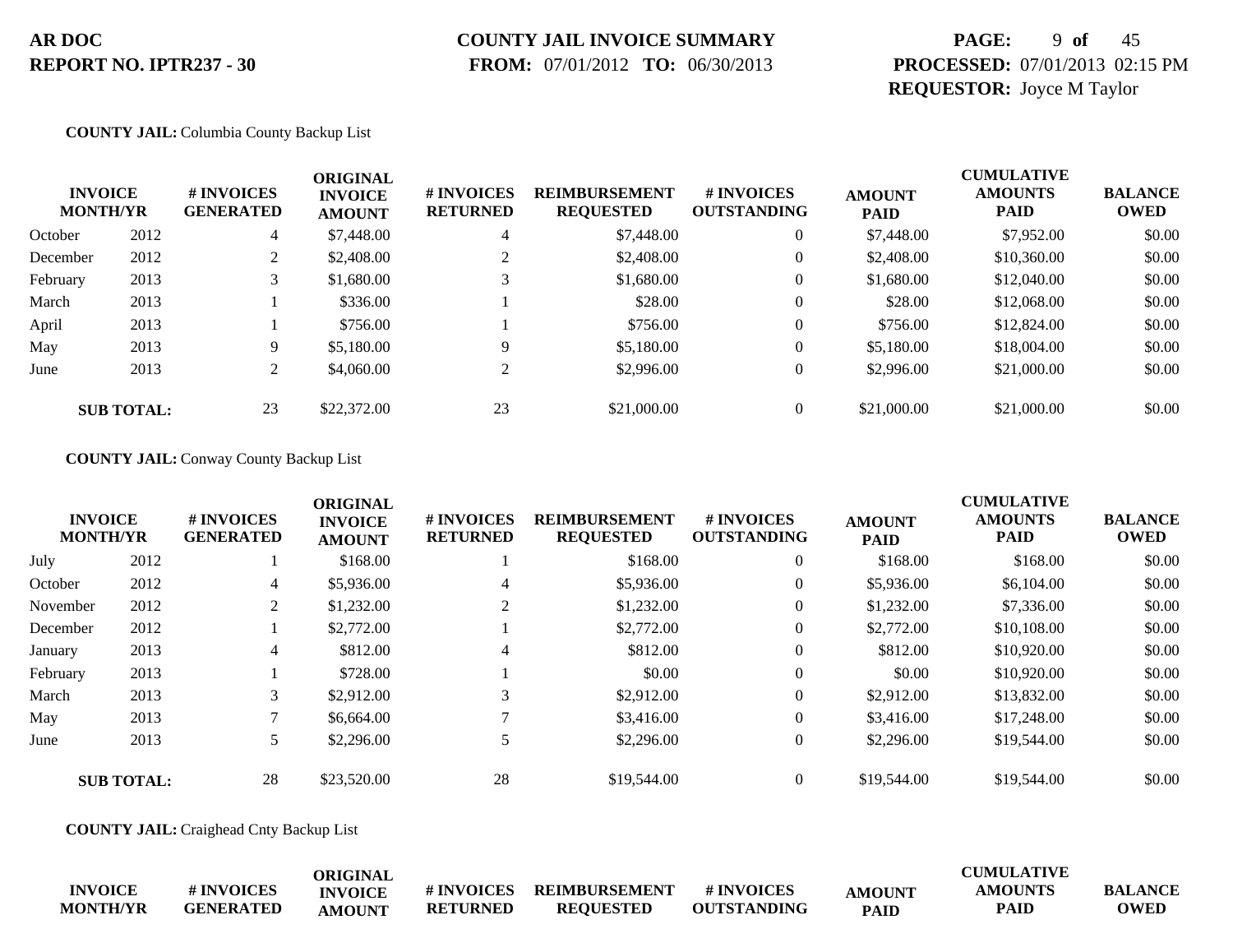### **COUNTY JAIL INVOICE SUMMARY**

 **FROM:** 07/01/2012 **TO:** 06/30/2013

# **PAGE:** 10 **of** 45 **PROCESSED:** 07/01/2013 02:15 PM **REQUESTOR:** Joyce M Taylor

### **COUNTY JAIL:** Craighead Cnty Backup List

| <b>INVOICE</b><br><b>MONTH/YR</b> |                   | # INVOICES<br><b>GENERATED</b> | <b>ORIGINAL</b><br><b>INVOICE</b><br><b>AMOUNT</b> | # INVOICES<br><b>RETURNED</b> | <b>REIMBURSEMENT</b><br><b>REQUESTED</b> | # INVOICES<br><b>OUTSTANDING</b> | <b>AMOUNT</b><br><b>PAID</b> | <b>CUMULATIVE</b><br><b>AMOUNTS</b><br><b>PAID</b> | <b>BALANCE</b><br><b>OWED</b> |
|-----------------------------------|-------------------|--------------------------------|----------------------------------------------------|-------------------------------|------------------------------------------|----------------------------------|------------------------------|----------------------------------------------------|-------------------------------|
| July                              | 2012              | 27                             | \$36,680.00                                        | 27                            | \$35,560.00                              | $\overline{0}$                   | \$35,560.00                  | \$35,560.00                                        | \$0.00                        |
| August                            | 2012              | 9                              | \$3,248.00                                         | 9                             | \$3,248.00                               | $\overline{0}$                   | \$3,248.00                   | \$38,808.00                                        | \$0.00                        |
| September                         | 2012              | 13                             | \$8,876.00                                         | 13                            | \$8,876.00                               | $\boldsymbol{0}$                 | \$8,876.00                   | \$47,684.00                                        | \$0.00                        |
| October                           | 2012              | 11                             | \$8,624.00                                         | 11                            | \$5,768.00                               | $\boldsymbol{0}$                 | \$5,768.00                   | \$53,452.00                                        | \$0.00                        |
| November                          | 2012              | 10                             | \$5,488.00                                         | 10                            | \$5,488.00                               | $\overline{0}$                   | \$5,488.00                   | \$58,940.00                                        | \$0.00                        |
| December                          | 2012              | 15                             | \$8,036.00                                         | 15                            | \$8,036.00                               | $\overline{0}$                   | \$8,036.00                   | \$66,976.00                                        | \$0.00                        |
| January                           | 2013              | 10                             | \$18,200.00                                        | 10                            | \$3,220.00                               | $\overline{0}$                   | \$3,220.00                   | \$70,196.00                                        | \$0.00                        |
| February                          | 2013              | 10                             | \$3,780.00                                         | 10                            | \$3,780.00                               | $\boldsymbol{0}$                 | \$3,780.00                   | \$73,976.00                                        | \$0.00                        |
| March                             | 2013              | 3                              | \$1,904.00                                         | 3                             | \$1,904.00                               | $\overline{0}$                   | \$1,904.00                   | \$75,880.00                                        | \$0.00                        |
| April                             | 2013              | 17                             | \$12,880.00                                        | 17                            | \$12,880.00                              | $\overline{0}$                   | \$12,880.00                  | \$88,760.00                                        | \$0.00                        |
| May                               | 2013              | 13                             | \$7,504.00                                         | 13                            | \$7,504.00                               | $\overline{0}$                   | \$7,504.00                   | \$96,264.00                                        | \$0.00                        |
| June                              | 2013              | 11                             | \$14,784.00                                        | $\overline{0}$                | \$0.00                                   | $\boldsymbol{0}$                 | \$0.00                       | \$96,264.00                                        | \$0.00                        |
|                                   | <b>SUB TOTAL:</b> | 149                            | \$130,004.00                                       | 138                           | \$96,264.00                              | $\overline{0}$                   | \$96,264.00                  | \$96,264.00                                        | \$0.00                        |

### **COUNTY JAIL:** Crawford County Backup List

|           | <b>INVOICE</b><br><b>MONTH/YR</b> | <b>#INVOICES</b><br><b>GENERATED</b> | <b>ORIGINAL</b><br><b>INVOICE</b><br><b>AMOUNT</b> | <b># INVOICES</b><br><b>RETURNED</b> | <b>REIMBURSEMENT</b><br><b>REQUESTED</b> | # INVOICES<br><b>OUTSTANDING</b> | <b>AMOUNT</b><br><b>PAID</b> | <b>CUMULATIVE</b><br><b>AMOUNTS</b><br><b>PAID</b> | <b>BALANCE</b><br><b>OWED</b> |
|-----------|-----------------------------------|--------------------------------------|----------------------------------------------------|--------------------------------------|------------------------------------------|----------------------------------|------------------------------|----------------------------------------------------|-------------------------------|
| July      | 2012                              | 24                                   | \$86,184.00                                        | 24                                   | \$10,500.00                              | $\overline{0}$                   | \$10,500.00                  | \$10,500.00                                        | \$0.00                        |
| August    | 2012                              | 9                                    | \$7,252.00                                         |                                      | \$2,800.00                               | $\theta$                         | \$2,800.00                   | \$13,300.00                                        | \$0.00                        |
| September | 2012                              | 8                                    | \$5,180.00                                         | 8                                    | \$2,212.00                               | $\theta$                         | \$2,212.00                   | \$15,512.00                                        | \$0.00                        |
| October   | 2012                              | 6                                    | \$3,220.00                                         | 6                                    | \$1,988.00                               | $\theta$                         | \$1,988.00                   | \$17,500.00                                        | \$0.00                        |
| November  | 2012                              | 15                                   | \$12,292.00                                        | 15                                   | \$6,524.00                               | $\theta$                         | \$6,524.00                   | \$24,024.00                                        | \$0.00                        |
| December  | 2012                              | 9                                    | \$5,628.00                                         |                                      | \$4,536.00                               | $\theta$                         | \$4,536.00                   | \$28,560.00                                        | \$0.00                        |
| January   | 2013                              | 11                                   | \$8,624.00                                         | 11                                   | \$3,864.00                               | $\theta$                         | \$3,864.00                   | \$32,424.00                                        | \$0.00                        |
| February  | 2013                              | 13                                   | \$31,752.00                                        | 13                                   | \$4,312.00                               | $\mathbf{0}$                     | \$4,312.00                   | \$36,736.00                                        | \$0.00                        |
| March     | 2013                              | 19                                   | \$22,652.00                                        | 19                                   | \$7,700.00                               | $\mathbf{0}$                     | \$7,700.00                   | \$44,436.00                                        | \$0.00                        |
| April     | 2013                              | 3                                    | \$1,008.00                                         | 3                                    | \$560.00                                 | $\Omega$                         | \$560.00                     | \$44,996.00                                        | \$0.00                        |
| May       | 2013                              |                                      | \$7,028.00                                         |                                      | \$5,992.00                               | $\Omega$                         | \$5,992.00                   | \$50,988.00                                        | \$0.00                        |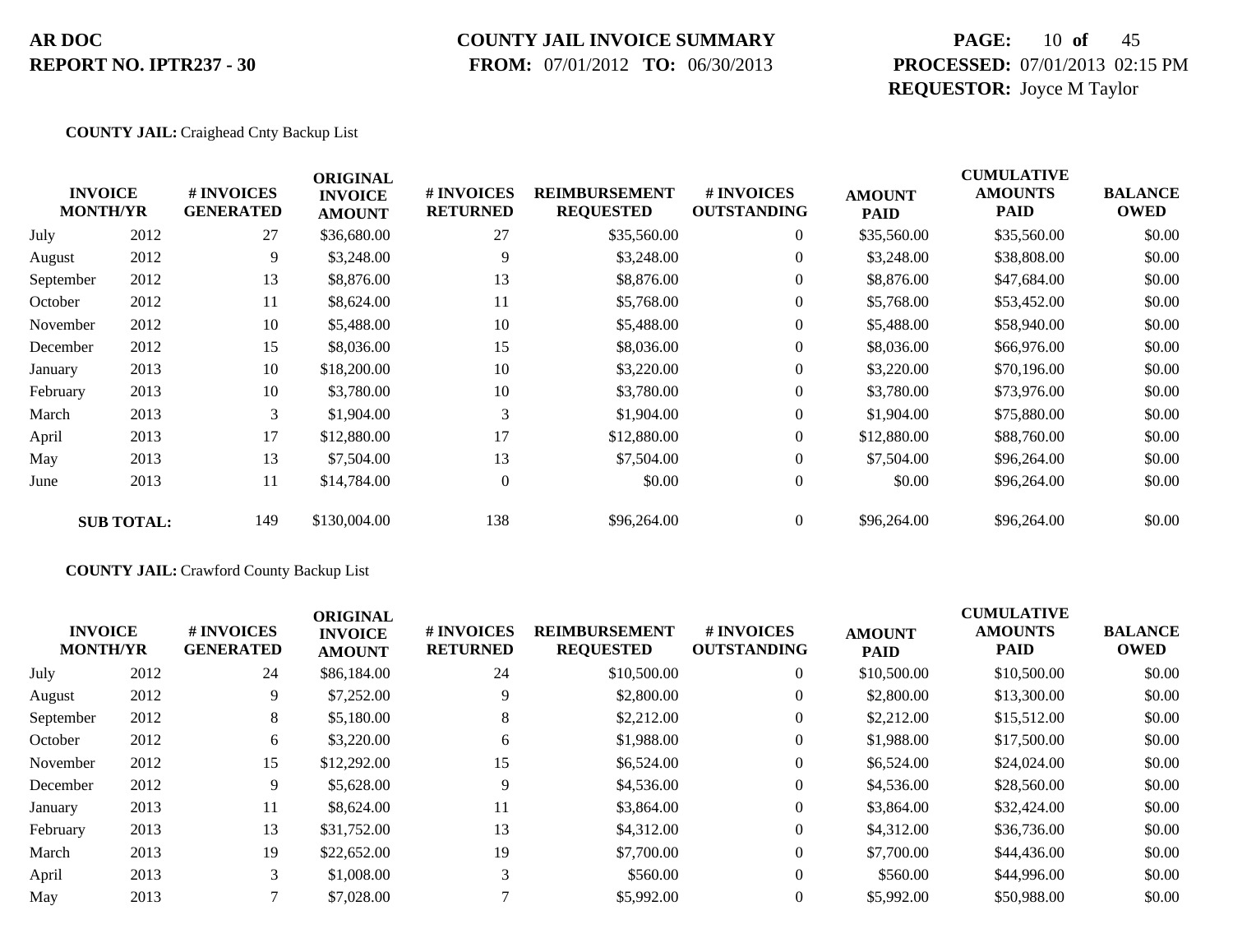# **COUNTY JAIL INVOICE SUMMARY**

 **FROM:** 07/01/2012 **TO:** 06/30/2013

# **PAGE:** 11 **of** 45 **PROCESSED:** 07/01/2013 02:15 PM **REQUESTOR:** Joyce M Taylor

### **COUNTY JAIL:** Crawford County Backup List

|      | <b>INVOICE</b><br><b>MONTH/YR</b> | # INVOICES<br><b>GENERATED</b> | ORIGINAL<br><b>INVOICE</b><br><b>AMOUNT</b> | # INVOICES<br><b>RETURNED</b> | <b>REIMBURSEMENT</b><br><b>REOUESTED</b> | # INVOICES<br><b>OUTSTANDING</b> | <b>AMOUNT</b><br><b>PAID</b> | <b>CUMULATIVE</b><br><b>AMOUNTS</b><br><b>PAID</b> | <b>BALANCE</b><br><b>OWED</b> |
|------|-----------------------------------|--------------------------------|---------------------------------------------|-------------------------------|------------------------------------------|----------------------------------|------------------------------|----------------------------------------------------|-------------------------------|
| June | 2013                              | 10                             | \$13,104.00                                 | 10                            | \$5,040.00                               |                                  | \$5,040.00                   | \$56,028.00                                        | \$0.00                        |
|      | <b>SUB TOTAL:</b>                 | 134                            | \$203,924.00                                | 134                           | \$56,028.00                              |                                  | \$56,028.00                  | \$56,028.00                                        | \$0.00                        |

**COUNTY JAIL:** Crittenden Cnty Backup List

| <b>INVOICE</b><br><b>MONTH/YR</b> |                   | # INVOICES<br><b>GENERATED</b> | <b>ORIGINAL</b><br><b>INVOICE</b><br><b>AMOUNT</b> | # INVOICES<br><b>RETURNED</b> | <b>REIMBURSEMENT</b><br><b>REQUESTED</b> | # INVOICES<br><b>OUTSTANDING</b> | <b>AMOUNT</b><br><b>PAID</b> | <b>CUMULATIVE</b><br><b>AMOUNTS</b><br><b>PAID</b> | <b>BALANCE</b><br><b>OWED</b> |
|-----------------------------------|-------------------|--------------------------------|----------------------------------------------------|-------------------------------|------------------------------------------|----------------------------------|------------------------------|----------------------------------------------------|-------------------------------|
| July                              | 2012              | 30                             | \$19,376.00                                        | 30                            | \$19,684.00                              | $\boldsymbol{0}$                 | \$19,684.00                  | \$19,684.00                                        | \$0.00                        |
| August                            | 2012              | 18                             | \$13,804.00                                        | 18                            | \$10,360.00                              | $\overline{0}$                   | \$10,360.00                  | \$30,044.00                                        | \$0.00                        |
| September                         | 2012              | 7                              | \$2,324.00                                         | $\mathbf{r}$                  | \$2,716.00                               | $\boldsymbol{0}$                 | \$2,716.00                   | \$32,760.00                                        | \$0.00                        |
| October                           | 2012              | 21                             | \$13,524.00                                        | 21                            | \$15,008.00                              | $\overline{0}$                   | \$15,008.00                  | \$47,768.00                                        | \$0.00                        |
| November                          | 2012              | 3                              | \$1,848.00                                         | 3                             | \$1,848.00                               | $\overline{0}$                   | \$1,848.00                   | \$49,616.00                                        | \$0.00                        |
| December                          | 2012              | $\overline{4}$                 | \$1,596.00                                         | 4                             | \$1,876.00                               | $\boldsymbol{0}$                 | \$1,876.00                   | \$51,492.00                                        | \$0.00                        |
| January                           | 2013              | 43                             | \$32,956.00                                        | 43                            | \$35,140.00                              | $\overline{0}$                   | \$35,140.00                  | \$86,632.00                                        | \$0.00                        |
| February                          | 2013              | 11                             | \$3,780.00                                         | 11                            | \$4,060.00                               | $\overline{0}$                   | \$4,060.00                   | \$90,692.00                                        | \$0.00                        |
| March                             | 2013              | 15                             | \$8,820.00                                         | 15                            | \$9,772.00                               | $\overline{0}$                   | \$9,772.00                   | \$100,464.00                                       | \$0.00                        |
| April                             | 2013              | 18                             | \$7,168.00                                         | 18                            | \$8,316.00                               | $\overline{0}$                   | \$8,316.00                   | \$108,780.00                                       | \$0.00                        |
| May                               | 2013              | $\overline{4}$                 | \$2,548.00                                         | 4                             | \$2,660.00                               | $\overline{0}$                   | \$2,660.00                   | \$111,440.00                                       | \$0.00                        |
| June                              | 2013              | 16                             | \$10,808.00                                        | 16                            | \$9,688.00                               | $\overline{0}$                   | \$9,688.00                   | \$121,128.00                                       | \$0.00                        |
|                                   | <b>SUB TOTAL:</b> | 190                            | \$118,552.00                                       | 190                           | \$121,128.00                             | $\overline{0}$                   | \$121,128.00                 | \$121,128.00                                       | \$0.00                        |

### **COUNTY JAIL:** Cross County Backup List

|                                   |      |                                | ORIGINAL                        |                               |                                          |                                  |                              | <b>CUMULATIVE</b>             |                               |
|-----------------------------------|------|--------------------------------|---------------------------------|-------------------------------|------------------------------------------|----------------------------------|------------------------------|-------------------------------|-------------------------------|
| <b>INVOICE</b><br><b>MONTH/YR</b> |      | # INVOICES<br><b>GENERATED</b> | <b>INVOICE</b><br><b>AMOUNT</b> | # INVOICES<br><b>RETURNED</b> | <b>REIMBURSEMENT</b><br><b>REOUESTED</b> | # INVOICES<br><b>OUTSTANDING</b> | <b>AMOUNT</b><br><b>PAID</b> | <b>AMOUNTS</b><br><b>PAID</b> | <b>BALANCE</b><br><b>OWED</b> |
| August                            | 2012 |                                | \$168.00                        |                               | \$168.00                                 |                                  | \$168.00                     | \$168.00                      | \$0.00                        |
| October                           | 2012 |                                | \$476.00                        |                               | \$476.00                                 |                                  | \$476.00                     | \$644.00                      | \$0.00                        |
| November                          | 2012 |                                | \$728.00                        |                               | \$728.00                                 |                                  | \$728.00                     | \$1,372.00                    | \$0.00                        |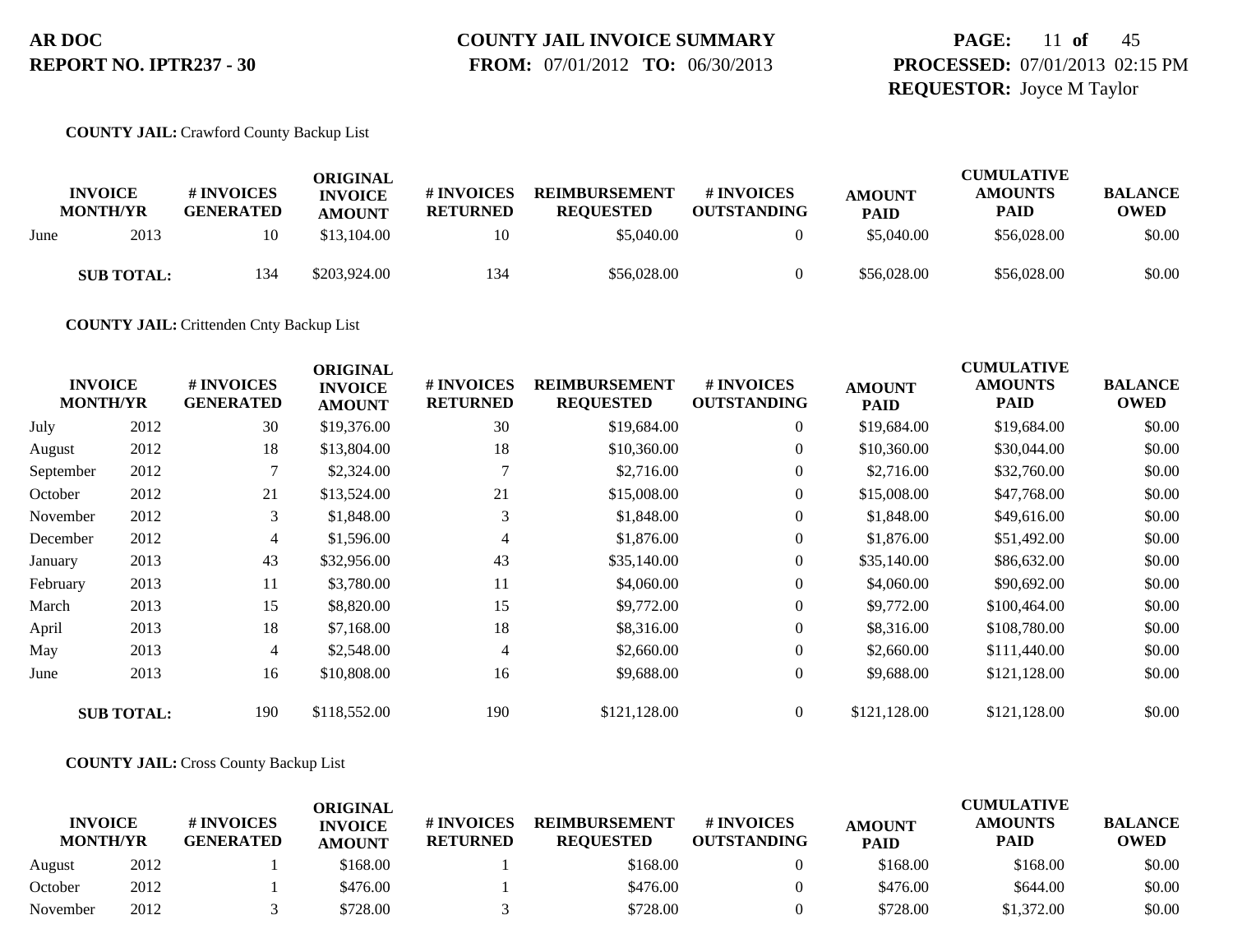# **COUNTY JAIL INVOICE SUMMARY**

 **FROM:** 07/01/2012 **TO:** 06/30/2013

# **PAGE:** 12 **of** 45 **PROCESSED:** 07/01/2013 02:15 PM **REQUESTOR:** Joyce M Taylor

### **COUNTY JAIL:** Cross County Backup List

| <b>INVOICE</b><br><b>MONTH/YR</b> |                   | # INVOICES<br><b>GENERATED</b> | ORIGINAL<br><b>INVOICE</b><br><b>AMOUNT</b> | # INVOICES<br><b>RETURNED</b> | <b>REIMBURSEMENT</b><br><b>REQUESTED</b> | <b>#INVOICES</b><br><b>OUTSTANDING</b> | <b>AMOUNT</b><br><b>PAID</b> | <b>CUMULATIVE</b><br><b>AMOUNTS</b><br><b>PAID</b> | <b>BALANCE</b><br><b>OWED</b> |
|-----------------------------------|-------------------|--------------------------------|---------------------------------------------|-------------------------------|------------------------------------------|----------------------------------------|------------------------------|----------------------------------------------------|-------------------------------|
| January                           | 2013              |                                | \$672.00                                    |                               | \$672.00                                 |                                        | \$672.00                     | \$2,044.00                                         | \$0.00                        |
| February                          | 2013              |                                | \$28.00                                     |                               | \$28.00                                  |                                        | \$28.00                      | \$2,072.00                                         | \$0.00                        |
|                                   | <b>SUB TOTAL:</b> |                                | \$2,072.00                                  |                               | \$2,072.00                               |                                        | \$2,072.00                   | \$2,072.00                                         | \$0.00                        |

**COUNTY JAIL:** Cummins Unit

| <b>INVOICE</b><br><b>MONTH/YR</b> | # INVOICES<br><b>GENERATED</b> | ORIGINAL<br><b>INVOICE</b><br><b>AMOUNT</b> | # INVOICES<br><b>RETURNED</b> | <b>REIMBURSEMENT</b><br><b>REOUESTED</b> | # INVOICES<br><b>OUTSTANDING</b> | <b>AMOUNT</b><br><b>PAID</b> | <b>CUMULATIVE</b><br><b>AMOUNTS</b><br><b>PAID</b> | <b>BALANCE</b><br><b>OWED</b> |
|-----------------------------------|--------------------------------|---------------------------------------------|-------------------------------|------------------------------------------|----------------------------------|------------------------------|----------------------------------------------------|-------------------------------|
| 2013<br>January                   |                                | \$168.00                                    |                               | \$0.00                                   |                                  | \$0.00                       | \$0.00                                             | \$0.00                        |
| <b>SUB TOTAL:</b>                 |                                | \$168.00                                    |                               | \$0.00                                   |                                  | \$0.00                       | \$0.00                                             | \$0.00                        |

**COUNTY JAIL:** Dallas County Backup List

| <b>INVOICE</b><br><b>MONTH/YR</b> |                   | # INVOICES<br><b>GENERATED</b> | <b>ORIGINAL</b><br><b>INVOICE</b><br><b>AMOUNT</b> | # INVOICES<br><b>RETURNED</b> | <b>REIMBURSEMENT</b><br><b>REQUESTED</b> | <b># INVOICES</b><br><b>OUTSTANDING</b> | <b>AMOUNT</b><br><b>PAID</b> | <b>CUMULATIVE</b><br><b>AMOUNTS</b><br><b>PAID</b> | <b>BALANCE</b><br>OWED |
|-----------------------------------|-------------------|--------------------------------|----------------------------------------------------|-------------------------------|------------------------------------------|-----------------------------------------|------------------------------|----------------------------------------------------|------------------------|
| August                            | 2012              | 3                              | \$2,464.00                                         |                               | \$2,464.00                               | $\overline{0}$                          | \$2,464.00                   | \$2,464.00                                         | \$0.00                 |
| September                         | 2012              |                                | \$2,184.00                                         |                               | \$2,184.00                               | $\overline{0}$                          | \$2,184.00                   | \$4,648.00                                         | \$0.00                 |
| December                          | 2012              | $\overline{2}$                 | \$1,820.00                                         | ◠                             | \$1,820.00                               | 0                                       | \$1,820.00                   | \$6,468.00                                         | \$0.00                 |
| January                           | 2013              |                                | \$28.00                                            |                               | \$28.00                                  | $\overline{0}$                          | \$28.00                      | \$6,496.00                                         | \$0.00                 |
| February                          | 2013              |                                | \$1,344.00                                         |                               | \$1,344.00                               | $\overline{0}$                          | \$1,344.00                   | \$7,840.00                                         | \$0.00                 |
| April                             | 2013              | 2                              | \$2,408.00                                         | $\mathcal{L}$                 | \$2,408.00                               | $\overline{0}$                          | \$2,408.00                   | \$10,248.00                                        | \$0.00                 |
| May                               | 2013              | $\overline{2}$                 | \$1,680.00                                         | 2                             | \$1,680.00                               | $\overline{0}$                          | \$1,680.00                   | \$11,928.00                                        | \$0.00                 |
|                                   | <b>SUB TOTAL:</b> | 14                             | \$11,928.00                                        | 14                            | \$11,928.00                              | $\overline{0}$                          | \$11,928.00                  | \$11,928.00                                        | \$0.00                 |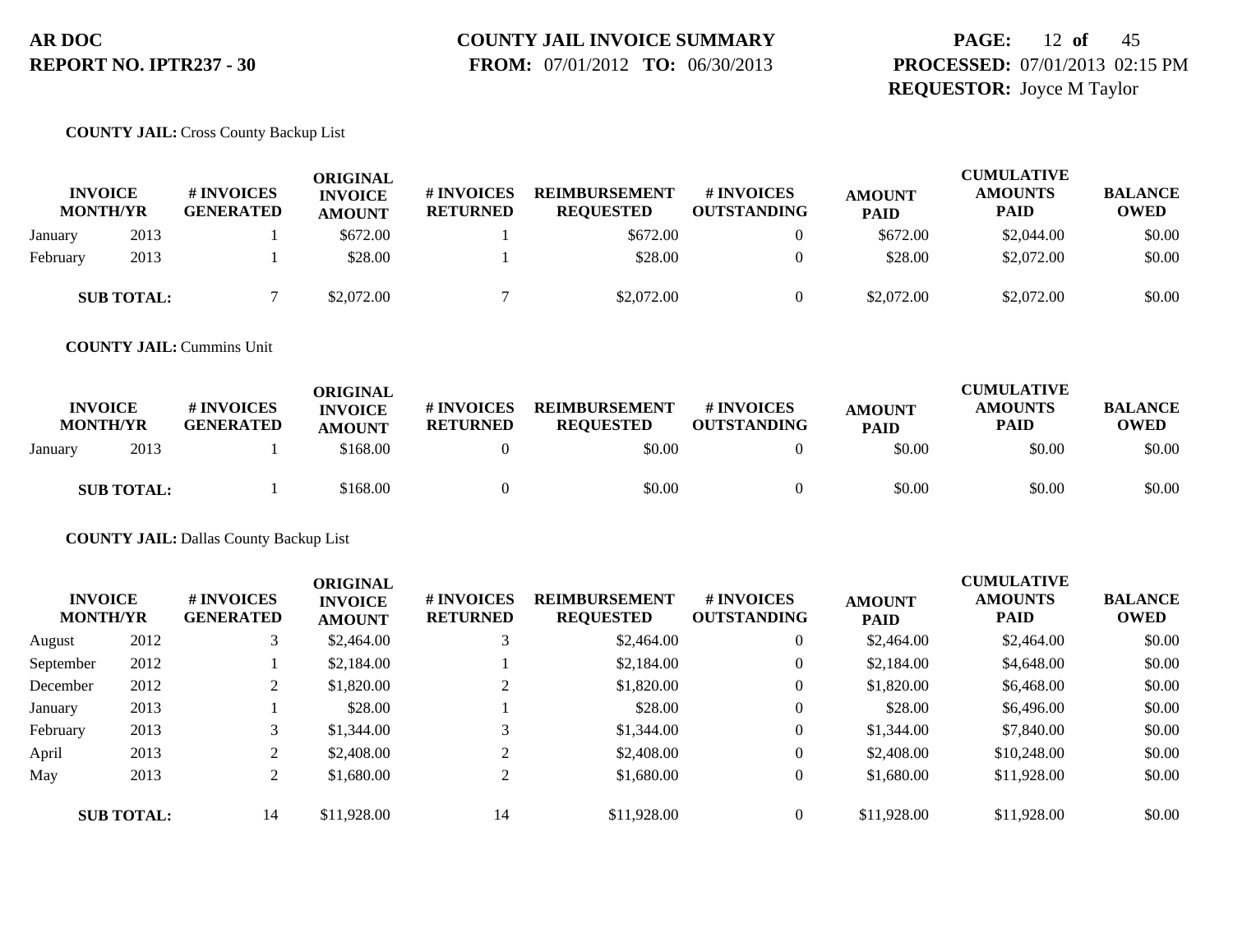# **COUNTY JAIL INVOICE SUMMARY**

 **FROM:** 07/01/2012 **TO:** 06/30/2013

# **PAGE:** 13 **of** 45 **PROCESSED:** 07/01/2013 02:15 PM **REQUESTOR:** Joyce M Taylor

**COUNTY JAIL:** Delta Regional Unit

| <b>INVOICE</b><br><b>MONTH/YR</b> |                   | <b>#INVOICES</b><br><b>GENERATED</b> | ORIGINAL<br><b>INVOICE</b><br><b>AMOUNT</b> | # INVOICES<br><b>RETURNED</b> | <b>REIMBURSEMENT</b><br><b>REQUESTED</b> | # INVOICES<br><b>OUTSTANDING</b> | <b>AMOUNT</b><br><b>PAID</b> | <b>CUMULATIVE</b><br><b>AMOUNTS</b><br><b>PAID</b> | <b>BALANCE</b><br>OWED |
|-----------------------------------|-------------------|--------------------------------------|---------------------------------------------|-------------------------------|------------------------------------------|----------------------------------|------------------------------|----------------------------------------------------|------------------------|
| September                         | 2012              |                                      | \$15,624.00                                 |                               | \$0.00                                   |                                  | \$0.00                       | \$0.00                                             | \$0.00                 |
|                                   | <b>SUB TOTAL:</b> |                                      | \$15,624.00                                 |                               | \$0.00                                   |                                  | \$0.00                       | \$0.00                                             | \$0.00                 |

**COUNTY JAIL:** Desha County Backup List

| <b>INVOICE</b><br><b>MONTH/YR</b> |                   | # INVOICES<br><b>GENERATED</b> | <b>ORIGINAL</b><br><b>INVOICE</b><br><b>AMOUNT</b> | # INVOICES<br><b>RETURNED</b> | <b>REIMBURSEMENT</b><br><b>REQUESTED</b> | <b>#INVOICES</b><br><b>OUTSTANDING</b> | <b>AMOUNT</b><br><b>PAID</b> | <b>CUMULATIVE</b><br><b>AMOUNTS</b><br><b>PAID</b> | <b>BALANCE</b><br><b>OWED</b> |
|-----------------------------------|-------------------|--------------------------------|----------------------------------------------------|-------------------------------|------------------------------------------|----------------------------------------|------------------------------|----------------------------------------------------|-------------------------------|
| August                            | 2012              |                                | \$23,128.00                                        |                               | \$0.00                                   | 0                                      | \$0.00                       | \$0.00                                             | \$0.00                        |
| September                         | 2012              |                                | \$784.00                                           |                               | \$784.00                                 | $\overline{0}$                         | \$784.00                     | \$784.00                                           | \$0.00                        |
| November                          | 2012              | 2                              | \$1,568.00                                         |                               | \$420.00                                 | 0                                      | \$420.00                     | \$1,204.00                                         | \$0.00                        |
| December                          | 2012              | 4                              | \$4,228,00                                         | 4                             | \$3,164.00                               | 0                                      | \$3,164.00                   | \$4,368,00                                         | \$0.00                        |
| January                           | 2013              | 2                              | \$1,092.00                                         | ◠                             | \$840.00                                 | 0                                      | \$840.00                     | \$5,208.00                                         | \$0.00                        |
| April                             | 2013              | $\mathcal{L}$                  | \$5,180.00                                         |                               | \$4,536.00                               | 0                                      | \$4,536.00                   | \$9,744.00                                         | \$0.00                        |
| May                               | 2013              |                                | \$196.00                                           |                               | \$196.00                                 | $\overline{0}$                         | \$196.00                     | \$9,940.00                                         | \$0.00                        |
| June                              | 2013              |                                | \$896.00                                           |                               | \$896.00                                 | 0                                      | \$896.00                     | \$10,836.00                                        | \$0.00                        |
|                                   | <b>SUB TOTAL:</b> | 19                             | \$37,072.00                                        | 19                            | \$10,836.00                              | 0                                      | \$10,836.00                  | \$10,836.00                                        | \$0.00                        |

**COUNTY JAIL:** Diagnostic New Comm.

| <b>INVOICE</b><br><b>MONTH/YR</b> |                   | # INVOICES<br><b>GENERATED</b> | <b>ORIGINAL</b><br><b>INVOICE</b><br><b>AMOUNT</b> | # INVOICES<br><b>RETURNED</b> | <b>REIMBURSEMENT</b><br><b>REQUESTED</b> | # INVOICES<br><b>OUTSTANDING</b> | <b>AMOUNT</b><br><b>PAID</b> | <b>CUMULATIVE</b><br><b>AMOUNTS</b><br><b>PAID</b> | <b>BALANCE</b><br><b>OWED</b> |
|-----------------------------------|-------------------|--------------------------------|----------------------------------------------------|-------------------------------|------------------------------------------|----------------------------------|------------------------------|----------------------------------------------------|-------------------------------|
| September                         | 2012              |                                | \$168.00                                           |                               | \$0.00                                   |                                  | \$0.00                       | \$0.00                                             | \$0.00                        |
| Februarv                          | 2013              |                                | \$336.00                                           |                               | \$0.00                                   |                                  | \$0.00                       | \$0.00                                             | \$0.00                        |
|                                   | <b>SUB TOTAL:</b> |                                | \$504.00                                           |                               | \$0.00                                   |                                  | \$0.00                       | \$0.00                                             | \$0.00                        |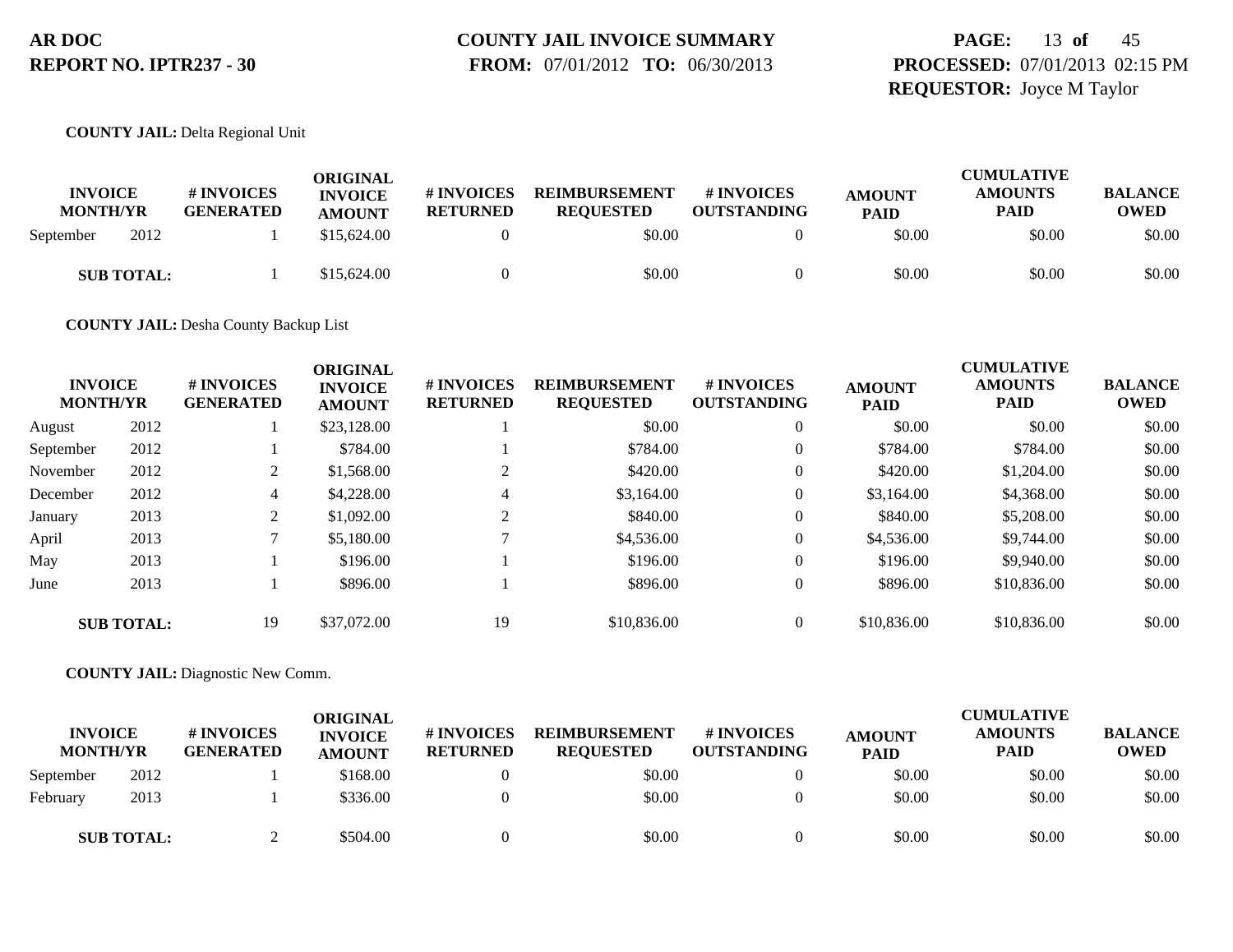# **COUNTY JAIL INVOICE SUMMARY**

 **FROM:** 07/01/2012 **TO:** 06/30/2013

# **PAGE:** 14 **of** 45 **PROCESSED:** 07/01/2013 02:15 PM **REQUESTOR:** Joyce M Taylor

### **COUNTY JAIL:** Division of Youth Services

| <b>INVOICE</b><br><b>MONTH/YR</b> |                   | # INVOICES<br><b>GENERATED</b> | ORIGINAL<br><b>INVOICE</b><br><b>AMOUNT</b> | <b>#INVOICES</b><br><b>RETURNED</b> | <b>REIMBURSEMENT</b><br><b>REQUESTED</b> | <b># INVOICES</b><br><b>OUTSTANDING</b> | <b>AMOUNT</b><br><b>PAID</b> | <b>CUMULATIVE</b><br><b>AMOUNTS</b><br><b>PAID</b> | <b>BALANCE</b><br><b>OWED</b> |
|-----------------------------------|-------------------|--------------------------------|---------------------------------------------|-------------------------------------|------------------------------------------|-----------------------------------------|------------------------------|----------------------------------------------------|-------------------------------|
| September                         | 2012              |                                | \$5,516.00                                  |                                     | \$0.00                                   |                                         | \$0.00                       | \$0.00                                             | \$0.00                        |
| February                          | 2013              |                                | \$5,908.00                                  |                                     | \$0.00                                   |                                         | \$0.00                       | \$0.00                                             | \$0.00                        |
|                                   | <b>SUB TOTAL:</b> |                                | \$11,424.00                                 |                                     | \$0.00                                   |                                         | \$0.00                       | \$0.00                                             | \$0.00                        |

**COUNTY JAIL:** Drew County Backup List

| <b>INVOICE</b><br><b>MONTH/YR</b> |                   | # INVOICES<br><b>GENERATED</b> | <b>ORIGINAL</b><br><b>INVOICE</b><br><b>AMOUNT</b> | # INVOICES<br><b>RETURNED</b> | <b>REIMBURSEMENT</b><br><b>REQUESTED</b> | # INVOICES<br><b>OUTSTANDING</b> | <b>AMOUNT</b><br><b>PAID</b> | <b>CUMULATIVE</b><br><b>AMOUNTS</b><br><b>PAID</b> | <b>BALANCE</b><br><b>OWED</b> |
|-----------------------------------|-------------------|--------------------------------|----------------------------------------------------|-------------------------------|------------------------------------------|----------------------------------|------------------------------|----------------------------------------------------|-------------------------------|
| July                              | 2012              | 10                             | \$4,284.00                                         | 10                            | \$4,284.00                               | $\overline{0}$                   | \$4,284.00                   | \$4,284.00                                         | \$0.00                        |
| August                            | 2012              |                                | \$112.00                                           |                               | \$112.00                                 | $\overline{0}$                   | \$112.00                     | \$4,396.00                                         | \$0.00                        |
| September                         | 2012              | 2                              | \$952.00                                           | 2                             | \$952.00                                 | $\overline{0}$                   | \$952.00                     | \$5,348.00                                         | \$0.00                        |
| October                           | 2012              | 4                              | \$1,344.00                                         |                               | \$1,344.00                               | $\boldsymbol{0}$                 | \$1,344.00                   | \$6,692.00                                         | \$0.00                        |
| November                          | 2012              |                                | \$2,072.00                                         |                               | \$2,072.00                               | $\overline{0}$                   | \$2,072.00                   | \$8,764.00                                         | \$0.00                        |
| December                          | 2012              | 3                              | \$2,072.00                                         | 3                             | \$2,072.00                               | $\overline{0}$                   | \$2,072.00                   | \$10,836.00                                        | \$0.00                        |
| January                           | 2013              | 3                              | \$1,372.00                                         |                               | \$1,372.00                               | $\boldsymbol{0}$                 | \$1,372.00                   | \$12,208.00                                        | \$0.00                        |
| February                          | 2013              |                                | \$476.00                                           |                               | \$476.00                                 | $\overline{0}$                   | \$476.00                     | \$12,684.00                                        | \$0.00                        |
| March                             | 2013              | 6                              | \$2,072.00                                         | 6                             | \$2,072.00                               | $\overline{0}$                   | \$2,072.00                   | \$14,756.00                                        | \$0.00                        |
| April                             | 2013              | 3                              | \$784.00                                           |                               | \$784.00                                 | $\overline{0}$                   | \$784.00                     | \$15,540.00                                        | \$0.00                        |
| May                               | 2013              |                                | \$28.00                                            |                               | \$28.00                                  | $\overline{0}$                   | \$28.00                      | \$15,568.00                                        | \$0.00                        |
| June                              | 2013              | 6                              | \$3,584.00                                         | 6                             | \$3,024.00                               | $\overline{0}$                   | \$3,024.00                   | \$18,592.00                                        | \$0.00                        |
|                                   | <b>SUB TOTAL:</b> | 47                             | \$19,152.00                                        | 47                            | \$18,592.00                              | $\overline{0}$                   | \$18,592.00                  | \$18,592.00                                        | \$0.00                        |

### **COUNTY JAIL:** Dumas City Jail

|      | <b>INVOICE</b><br><b>MONTH/YR</b> | # INVOICES<br><b>GENERATED</b> | ORIGINAL<br><b>INVOICE</b><br><b>AMOUNT</b> | # INVOICES<br><b>RETURNED</b> | <b>REIMBURSEMENT</b><br><b>REQUESTED</b> | # INVOICES<br><b>OUTSTANDING</b> | AMOUNT<br><b>PAID</b> | <b>CUMULATIVE</b><br><b>AMOUNTS</b><br>PAID | <b>BALANCE</b><br><b>OWED</b> |
|------|-----------------------------------|--------------------------------|---------------------------------------------|-------------------------------|------------------------------------------|----------------------------------|-----------------------|---------------------------------------------|-------------------------------|
| June | 2013                              |                                | \$1.232.00                                  |                               | \$1,232.00                               |                                  | \$1,232.00            | \$1,232.00                                  | \$0.00                        |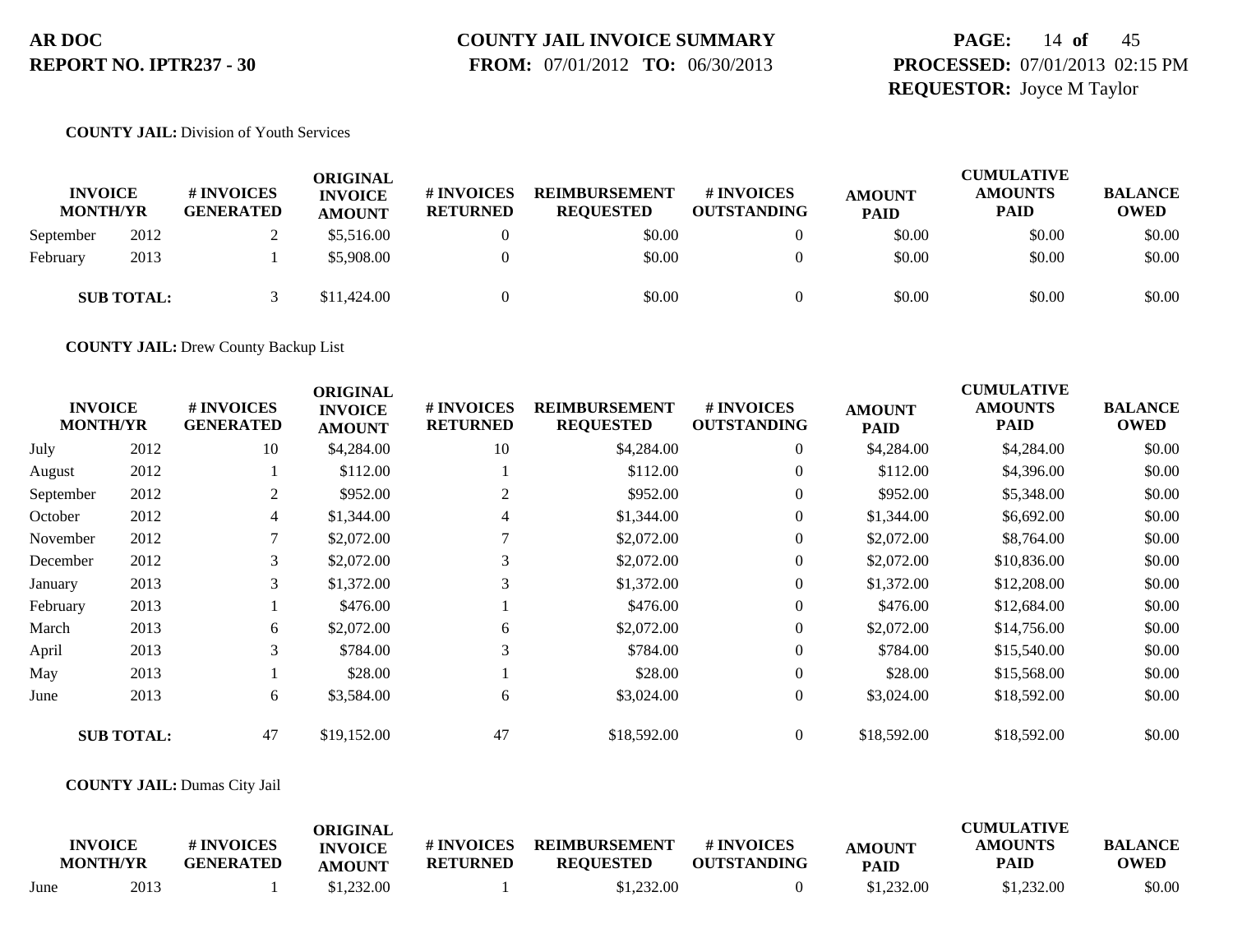### **COUNTY JAIL INVOICE SUMMARY FROM:** 07/01/2012 **TO:** 06/30/2013

**PAGE:** 15 **of** 45 **PROCESSED:** 07/01/2013 02:15 PM **REQUESTOR:** Joyce M Taylor

**COUNTY JAIL:** Dumas City Jail

|                                   |                                | ORIGINAL                        |                               |                                          |                                  |                              | <b>CUMULATIVE</b>      |                               |  |
|-----------------------------------|--------------------------------|---------------------------------|-------------------------------|------------------------------------------|----------------------------------|------------------------------|------------------------|-------------------------------|--|
| <b>INVOICE</b><br><b>MONTH/YR</b> | # INVOICES<br><b>GENERATED</b> | <b>INVOICE</b><br><b>AMOUNT</b> | # INVOICES<br><b>RETURNED</b> | <b>REIMBURSEMENT</b><br><b>REOUESTED</b> | # INVOICES<br><b>OUTSTANDING</b> | <b>AMOUNT</b><br><b>PAID</b> | <b>AMOUNTS</b><br>PAID | <b>BALANCE</b><br><b>OWED</b> |  |
| <b>SUB TOTAL:</b>                 |                                | \$1,232.00                      |                               | \$1,232.00                               |                                  | \$1,232.00                   | \$1,232.00             | \$0.00                        |  |

**COUNTY JAIL:** Faulkner County Backup List

|           | <b>INVOICE</b><br><b>MONTH/YR</b> | # INVOICES<br><b>GENERATED</b> | <b>ORIGINAL</b><br><b>INVOICE</b><br><b>AMOUNT</b> | # INVOICES<br><b>RETURNED</b> | <b>REIMBURSEMENT</b><br><b>REQUESTED</b> | # INVOICES<br><b>OUTSTANDING</b> | <b>AMOUNT</b><br><b>PAID</b> | <b>CUMULATIVE</b><br><b>AMOUNTS</b><br>PAID | <b>BALANCE</b><br><b>OWED</b> |
|-----------|-----------------------------------|--------------------------------|----------------------------------------------------|-------------------------------|------------------------------------------|----------------------------------|------------------------------|---------------------------------------------|-------------------------------|
| July      | 2012                              | 28                             | \$21,336.00                                        | 28                            | \$21,336.00                              | $\overline{0}$                   | \$21,336.00                  | \$21,336.00                                 | \$0.00                        |
| August    | 2012                              | 16                             | \$7,476.00                                         | 16                            | \$7,476.00                               | $\overline{0}$                   | \$7,476.00                   | \$28,812.00                                 | \$0.00                        |
| September | 2012                              | 7                              | \$8,652.00                                         |                               | \$4,004.00                               | $\overline{0}$                   | \$4,004.00                   | \$32,816.00                                 | \$0.00                        |
| October   | 2012                              | 16                             | \$13,804.00                                        | 16                            | \$7,420.00                               | $\overline{0}$                   | \$7,420.00                   | \$40,236.00                                 | \$0.00                        |
| November  | 2012                              | 10                             | \$4,144.00                                         | 10                            | \$4,088.00                               | $\overline{0}$                   | \$4,088.00                   | \$44,324.00                                 | \$0.00                        |
| December  | 2012                              | 17                             | \$9,436.00                                         | 17                            | \$5,572.00                               | $\overline{0}$                   | \$5,572.00                   | \$49,896.00                                 | \$0.00                        |
| January   | 2013                              | 5                              | \$2,100.00                                         |                               | \$2,100.00                               | $\overline{0}$                   | \$2,100.00                   | \$51,996.00                                 | \$0.00                        |
| February  | 2013                              | 13                             | \$5,740.00                                         | 13                            | \$4,788.00                               | $\overline{0}$                   | \$4,788.00                   | \$56,784.00                                 | \$0.00                        |
| March     | 2013                              | 8                              | \$4,564.00                                         | 8                             | \$4,256.00                               | $\overline{0}$                   | \$4,256.00                   | \$61,040.00                                 | \$0.00                        |
| April     | 2013                              | 30                             | \$21,756.00                                        | 30                            | \$18,984.00                              | $\overline{0}$                   | \$18,984.00                  | \$80,024.00                                 | \$0.00                        |
| May       | 2013                              | 7                              | \$3,332.00                                         |                               | \$3,332.00                               | $\overline{0}$                   | \$3,332.00                   | \$83,356.00                                 | \$0.00                        |
| June      | 2013                              | $\tau$                         | \$3,388.00                                         |                               | \$3,248.00                               | $\overline{0}$                   | \$3,248.00                   | \$86,604.00                                 | \$0.00                        |
|           | <b>SUB TOTAL:</b>                 | 164                            | \$105,728.00                                       | 164                           | \$86,604.00                              | $\overline{0}$                   | \$86,604.00                  | \$86,604.00                                 | \$0.00                        |

**COUNTY JAIL:** Franklin County Backup List

| <b>INVOICE</b><br><b>MONTH/YR</b> |      | # INVOICES<br><b>GENERATED</b> | ORIGINAL<br><b>INVOICE</b><br><b>AMOUNT</b> | <b># INVOICES</b><br><b>RETURNED</b> | <b>REIMBURSEMENT</b><br><b>REQUESTED</b> | # INVOICES<br><b>OUTSTANDING</b> | <b>AMOUNT</b><br><b>PAID</b> | <b>CUMULATIVE</b><br><b>AMOUNTS</b><br><b>PAID</b> | <b>BALANCE</b><br><b>OWED</b> |
|-----------------------------------|------|--------------------------------|---------------------------------------------|--------------------------------------|------------------------------------------|----------------------------------|------------------------------|----------------------------------------------------|-------------------------------|
| July                              | 2012 |                                | \$3,612.00                                  |                                      | \$3,612.00                               | $\theta$                         | \$3,612.00                   | \$3,612.00                                         | \$0.00                        |
| August                            | 2012 |                                | \$2,016.00                                  |                                      | \$2,016.00                               | 0                                | \$2,016.00                   | \$5,628.00                                         | \$0.00                        |
| September                         | 2012 |                                | \$1,988.00                                  |                                      | \$1,904.00                               | $\theta$                         | \$1,904.00                   | \$7,532.00                                         | \$0.00                        |
| October                           | 2012 |                                | \$140.00                                    |                                      | \$140.00                                 |                                  | \$140.00                     | \$7,672.00                                         | \$0.00                        |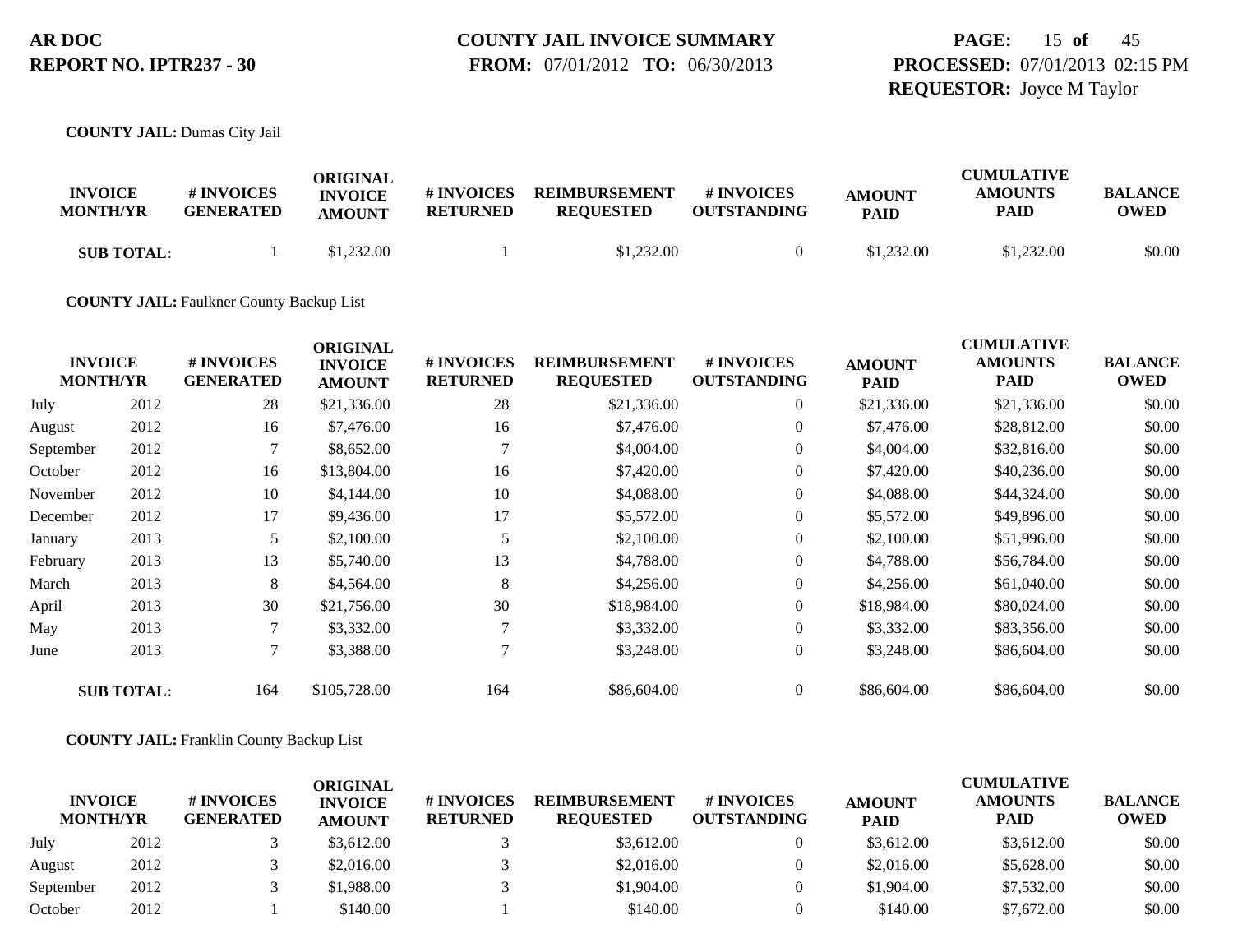# **COUNTY JAIL INVOICE SUMMARY**

 **FROM:** 07/01/2012 **TO:** 06/30/2013

# **PAGE:** 16 **of** 45 **PROCESSED:** 07/01/2013 02:15 PM **REQUESTOR:** Joyce M Taylor

### **COUNTY JAIL:** Franklin County Backup List

| <b>INVOICE</b><br><b>MONTH/YR</b> |                   | # INVOICES<br><b>GENERATED</b> | <b>ORIGINAL</b><br><b>INVOICE</b><br><b>AMOUNT</b> | <b># INVOICES</b><br><b>RETURNED</b> | <b>REIMBURSEMENT</b><br><b>REQUESTED</b> | <b>#INVOICES</b><br><b>OUTSTANDING</b> | <b>AMOUNT</b><br><b>PAID</b> | <b>CUMULATIVE</b><br><b>AMOUNTS</b><br><b>PAID</b> | <b>BALANCE</b><br><b>OWED</b> |
|-----------------------------------|-------------------|--------------------------------|----------------------------------------------------|--------------------------------------|------------------------------------------|----------------------------------------|------------------------------|----------------------------------------------------|-------------------------------|
| November                          | 2012              | 4                              | \$3,528.00                                         | 4                                    | \$3,528.00                               |                                        | \$3,528.00                   | \$11,200.00                                        | \$0.00                        |
| December                          | 2012              | 9                              | \$5,180.00                                         | $\mathbf Q$                          | \$5,180.00                               |                                        | \$5,180.00                   | \$16,380.00                                        | \$0.00                        |
| February                          | 2013              | 4                              | \$2,576.00                                         | 4                                    | \$2,576.00                               |                                        | \$2,576.00                   | \$18,956.00                                        | \$0.00                        |
| March                             | 2013              |                                | \$364.00                                           |                                      | \$364.00                                 |                                        | \$364.00                     | \$19,320.00                                        | \$0.00                        |
| April                             | 2013              |                                | \$2,492.00                                         |                                      | \$2,492.00                               |                                        | \$2,492.00                   | \$21,812.00                                        | \$0.00                        |
| June                              | 2013              | 9                              | \$3,584.00                                         |                                      | \$0.00                                   |                                        | \$0.00                       | \$21,812.00                                        | \$0.00                        |
|                                   | <b>SUB TOTAL:</b> | 42                             | \$25,480.00                                        | 33                                   | \$21,812.00                              |                                        | \$21,812.00                  | \$21,812.00                                        | \$0.00                        |

### **COUNTY JAIL:** Fulton County Backup List

| <b>INVOICE</b><br><b>MONTH/YR</b> |                   | # INVOICES<br><b>GENERATED</b> | ORIGINAL<br><b>INVOICE</b><br><b>AMOUNT</b> | # INVOICES<br><b>RETURNED</b> | <b>REIMBURSEMENT</b><br><b>REQUESTED</b> | # INVOICES<br><b>OUTSTANDING</b> | <b>AMOUNT</b><br><b>PAID</b> | <b>CUMULATIVE</b><br><b>AMOUNTS</b><br><b>PAID</b> | <b>BALANCE</b><br><b>OWED</b> |
|-----------------------------------|-------------------|--------------------------------|---------------------------------------------|-------------------------------|------------------------------------------|----------------------------------|------------------------------|----------------------------------------------------|-------------------------------|
| August                            | 2012              |                                | \$728.00                                    |                               | \$728.00                                 | $\overline{0}$                   | \$728.00                     | \$728.00                                           | \$0.00                        |
| September                         | 2012              |                                | \$560.00                                    |                               | \$560.00                                 | $\overline{0}$                   | \$560.00                     | \$1,288.00                                         | \$0.00                        |
| December                          | 2012              |                                | \$56.00                                     |                               | \$56.00                                  | $\overline{0}$                   | \$56.00                      | \$1,344.00                                         | \$0.00                        |
| February                          | 2013              |                                | \$588.00                                    |                               | \$588.00                                 | $\theta$                         | \$588.00                     | \$1,932.00                                         | \$0.00                        |
| April                             | 2013              |                                | \$700.00                                    |                               | \$700.00                                 | $\Omega$                         | \$700.00                     | \$2,632.00                                         | \$0.00                        |
|                                   | <b>SUB TOTAL:</b> | 6                              | \$2,632.00                                  | 6                             | \$2,632.00                               | $\Omega$                         | \$2,632.00                   | \$2,632.00                                         | \$0.00                        |

### **COUNTY JAIL:** Garland County Backup List

| <b>INVOICE</b><br><b>MONTH/YR</b> |      | # INVOICES<br><b>GENERATED</b> | ORIGINAL<br><b>INVOICE</b><br><b>AMOUNT</b> | # INVOICES<br><b>RETURNED</b> | <b>REIMBURSEMENT</b><br><b>REQUESTED</b> | # INVOICES<br><b>OUTSTANDING</b> | <b>AMOUNT</b><br><b>PAID</b> | <b>CUMULATIVE</b><br><b>AMOUNTS</b><br><b>PAID</b> | <b>BALANCE</b><br><b>OWED</b> |
|-----------------------------------|------|--------------------------------|---------------------------------------------|-------------------------------|------------------------------------------|----------------------------------|------------------------------|----------------------------------------------------|-------------------------------|
| July                              | 2012 | 20                             | \$16,212.00                                 | 20                            | \$16,212.00                              |                                  | \$16,212.00                  | \$16,212.00                                        | \$0.00                        |
| August                            | 2012 |                                | \$2,212.00                                  |                               | \$2,212.00                               |                                  | \$2,212.00                   | \$18,424.00                                        | \$0.00                        |
| September                         | 2012 | 19                             | \$31,780.00                                 | 19                            | \$18,256.00                              |                                  | \$18,256.00                  | \$36,680.00                                        | \$0.00                        |
| October                           | 2012 | 16                             | \$10,248.00                                 | 16                            | \$10,248.00                              |                                  | \$10,248.00                  | \$46,928.00                                        | \$0.00                        |
| November                          | 2012 |                                | \$5,180.00                                  |                               | \$5,180.00                               |                                  | \$5,180.00                   | \$52,108.00                                        | \$0.00                        |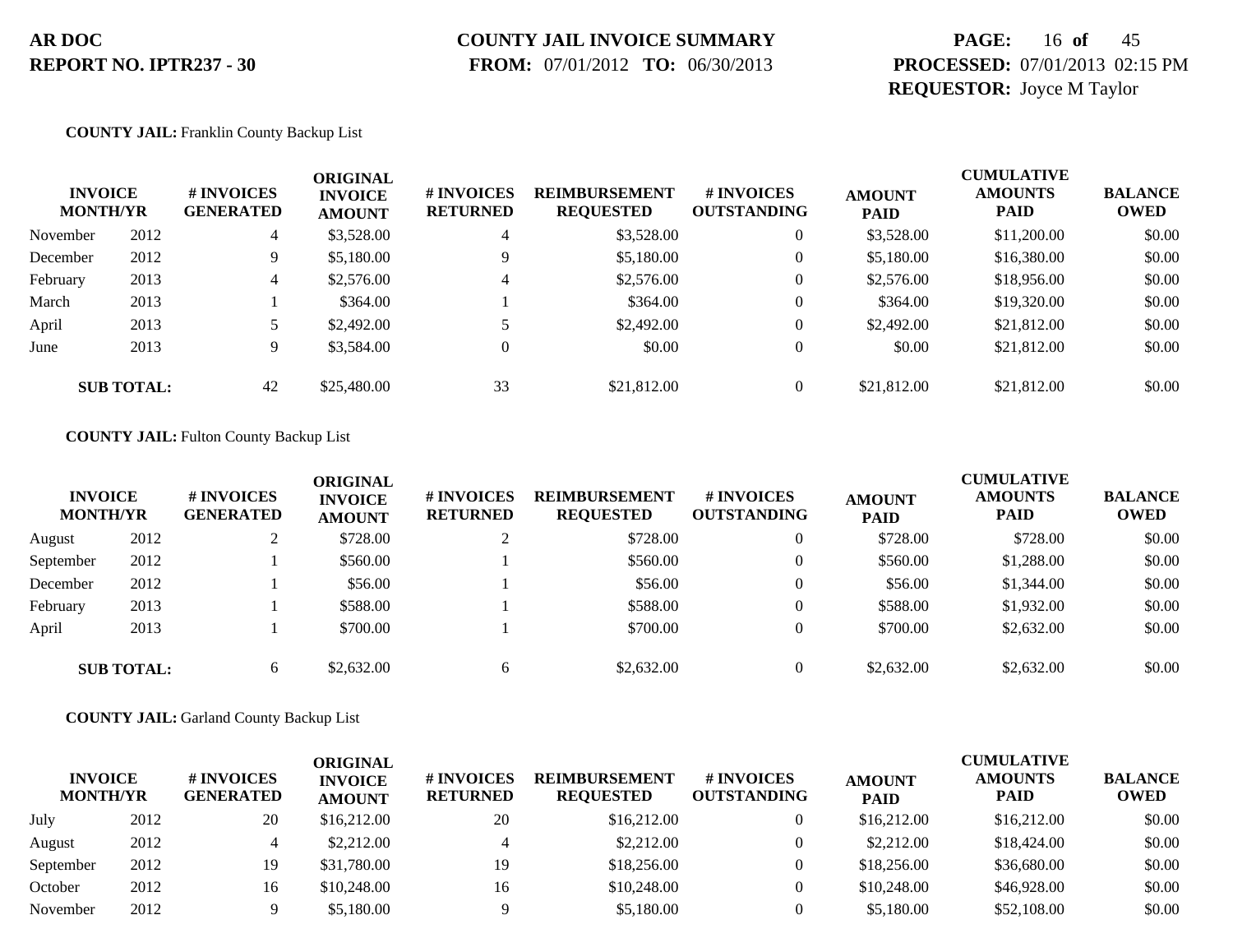# **COUNTY JAIL INVOICE SUMMARY**

 **FROM:** 07/01/2012 **TO:** 06/30/2013

# **PAGE:** 17 **of** 45 **PROCESSED:** 07/01/2013 02:15 PM **REQUESTOR:** Joyce M Taylor

### **COUNTY JAIL:** Garland County Backup List

| <b>INVOICE</b><br><b>MONTH/YR</b> |                   | # INVOICES<br><b>GENERATED</b> | <b>ORIGINAL</b><br><b>INVOICE</b><br><b>AMOUNT</b> | # INVOICES<br><b>RETURNED</b> | <b>REIMBURSEMENT</b><br><b>REQUESTED</b> | # INVOICES<br><b>OUTSTANDING</b> | <b>AMOUNT</b><br><b>PAID</b> | <b>CUMULATIVE</b><br><b>AMOUNTS</b><br><b>PAID</b> | <b>BALANCE</b><br>OWED |
|-----------------------------------|-------------------|--------------------------------|----------------------------------------------------|-------------------------------|------------------------------------------|----------------------------------|------------------------------|----------------------------------------------------|------------------------|
| December                          | 2012              | 14                             | \$9,520.00                                         | 14                            | \$9,520.00                               |                                  | \$9,520.00                   | \$61,628.00                                        | \$0.00                 |
| January                           | 2013              | 8                              | \$2,632.00                                         | 8                             | \$2,632.00                               |                                  | \$2,632.00                   | \$64,260.00                                        | \$0.00                 |
| February                          | 2013              |                                | \$3,864.00                                         |                               | \$3,864.00                               | 0                                | \$3,864.00                   | \$68,124.00                                        | \$0.00                 |
| March                             | 2013              | 12                             | \$5,852.00                                         | 12                            | \$5,852.00                               | $\overline{0}$                   | \$5,852.00                   | \$73,976.00                                        | \$0.00                 |
| April                             | 2013              | 17                             | \$9,184.00                                         | 17                            | \$9,184.00                               | $\theta$                         | \$9,184.00                   | \$83,160.00                                        | \$0.00                 |
| May                               | 2013              | 28                             | \$18,648.00                                        | 28                            | \$13,356.00                              |                                  | \$13,356.00                  | \$96,516.00                                        | \$0.00                 |
| June                              | 2013              | 8                              | \$4,844.00                                         | 8                             | \$4,844.00                               | $\overline{0}$                   | \$4,844.00                   | \$101,360.00                                       | \$0.00                 |
|                                   | <b>SUB TOTAL:</b> | 162                            | \$120,176.00                                       | 162                           | \$101,360.00                             |                                  | \$101,360.00                 | \$101,360.00                                       | \$0.00                 |

### **COUNTY JAIL:** Grant County Backup List

| <b>INVOICE</b><br><b>MONTH/YR</b> |                   | # INVOICES<br><b>GENERATED</b> | <b>ORIGINAL</b><br><b>INVOICE</b><br><b>AMOUNT</b> | # INVOICES<br><b>RETURNED</b> | <b>REIMBURSEMENT</b><br><b>REQUESTED</b> | # INVOICES<br><b>OUTSTANDING</b> | <b>AMOUNT</b><br><b>PAID</b> | <b>CUMULATIVE</b><br><b>AMOUNTS</b><br><b>PAID</b> | <b>BALANCE</b><br><b>OWED</b> |
|-----------------------------------|-------------------|--------------------------------|----------------------------------------------------|-------------------------------|------------------------------------------|----------------------------------|------------------------------|----------------------------------------------------|-------------------------------|
| August                            | 2012              |                                | \$5,628.00                                         |                               | \$2,156.00                               | $\overline{0}$                   | \$2,156.00                   | \$2,156.00                                         | \$0.00                        |
| September                         | 2012              | ∠                              | \$700.00                                           |                               | \$700.00                                 | $\boldsymbol{0}$                 | \$700.00                     | \$2,856.00                                         | \$0.00                        |
| November                          | 2012              | ◠                              | \$1,904.00                                         |                               | \$1,904.00                               | $\theta$                         | \$1,904.00                   | \$4,760.00                                         | \$0.00                        |
| February                          | 2013              |                                | \$2,436.00                                         |                               | \$364.00                                 | $\theta$                         | \$364.00                     | \$5,124.00                                         | \$0.00                        |
| March                             | 2013              | 4                              | \$1,596.00                                         | 4                             | \$1,596.00                               | $\theta$                         | \$1,596.00                   | \$6,720.00                                         | \$0.00                        |
| April                             | 2013              | 2                              | \$1,848.00                                         |                               | \$980.00                                 | $\Omega$                         | \$980.00                     | \$7,700.00                                         | \$0.00                        |
| May                               | 2013              |                                | \$2,016.00                                         |                               | \$2,016.00                               | $\overline{0}$                   | \$2,016.00                   | \$9,716.00                                         | \$0.00                        |
|                                   | <b>SUB TOTAL:</b> | 23                             | \$16,128.00                                        | 23                            | \$9,716.00                               |                                  | \$9,716.00                   | \$9,716.00                                         | \$0.00                        |

### **COUNTY JAIL:** Greene County Backup List

| <b>INVOICE</b><br><b>MONTH/YR</b> |      | # INVOICES<br><b>GENERATED</b> | ORIGINAL<br><b>INVOICE</b><br><b>AMOUNT</b> | # INVOICES<br><b>RETURNED</b> | <b>REIMBURSEMENT</b><br><b>REOUESTED</b> | # INVOICES<br><b>OUTSTANDING</b> | <b>AMOUNT</b><br><b>PAID</b> | <b>CUMULATIVE</b><br><b>AMOUNTS</b><br>PAID | <b>BALANCE</b><br>OWED |
|-----------------------------------|------|--------------------------------|---------------------------------------------|-------------------------------|------------------------------------------|----------------------------------|------------------------------|---------------------------------------------|------------------------|
| July                              | 2012 |                                | \$4,144.00                                  |                               | \$4,144.00                               |                                  | \$4,144.00                   | \$4,144.00                                  | \$0.00                 |
| August                            | 2012 | 10                             | \$3.948.00                                  | 10                            | \$3,948.00                               |                                  | \$3,948.00                   | \$8,092.00                                  | \$0.00                 |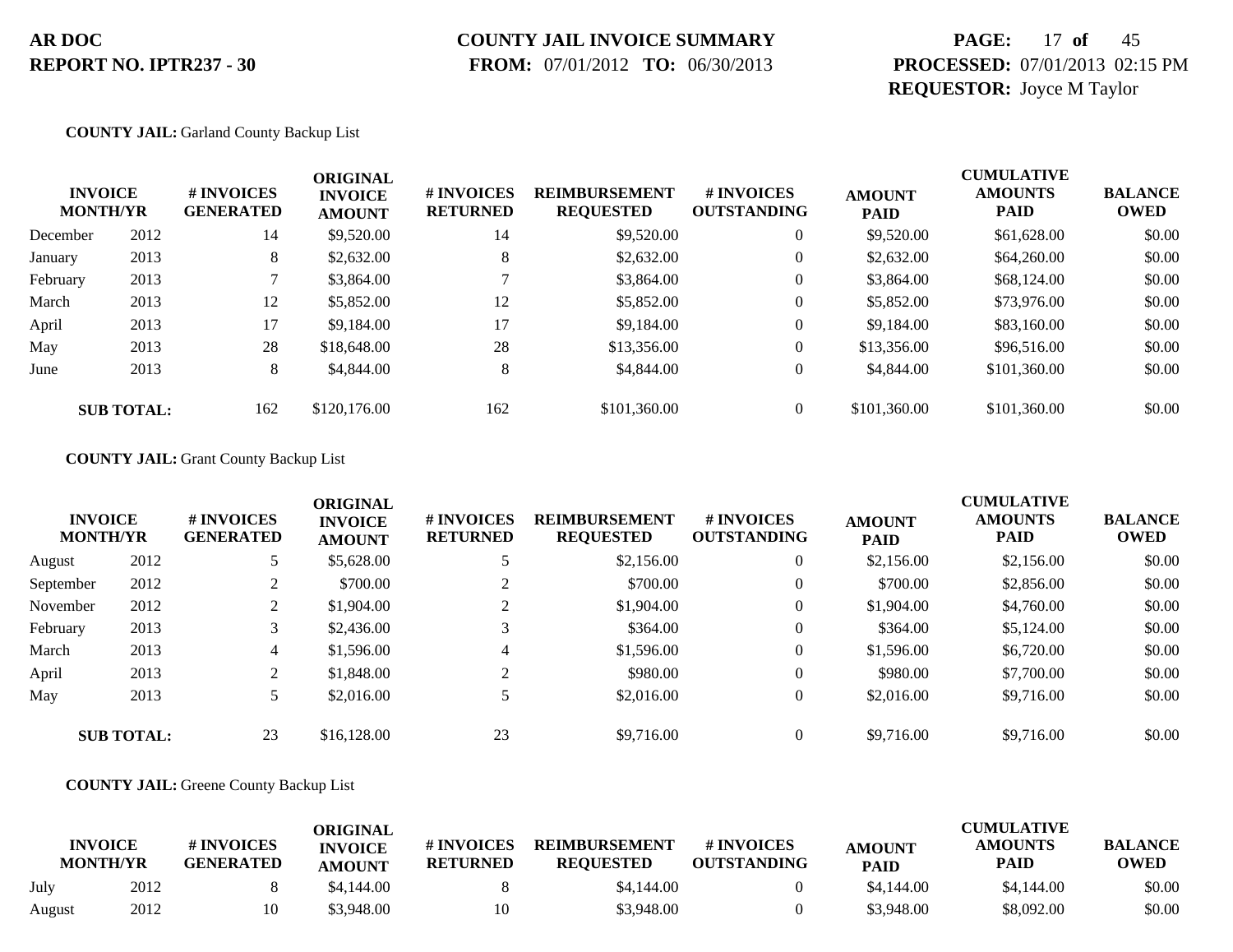### **COUNTY JAIL INVOICE SUMMARY**

 **FROM:** 07/01/2012 **TO:** 06/30/2013

# **PAGE:** 18 **of** 45 **PROCESSED:** 07/01/2013 02:15 PM **REQUESTOR:** Joyce M Taylor

**COUNTY JAIL:** Greene County Backup List

|          | <b>INVOICE</b><br><b>MONTH/YR</b> | # INVOICES<br><b>GENERATED</b> | <b>ORIGINAL</b><br><b>INVOICE</b><br><b>AMOUNT</b> | # INVOICES<br><b>RETURNED</b> | <b>REIMBURSEMENT</b><br><b>REQUESTED</b> | # INVOICES<br><b>OUTSTANDING</b> | <b>AMOUNT</b><br><b>PAID</b> | <b>CUMULATIVE</b><br><b>AMOUNTS</b><br><b>PAID</b> | <b>BALANCE</b><br><b>OWED</b> |
|----------|-----------------------------------|--------------------------------|----------------------------------------------------|-------------------------------|------------------------------------------|----------------------------------|------------------------------|----------------------------------------------------|-------------------------------|
| October  | 2012                              |                                | \$4,508.00                                         |                               | \$4,508.00                               | $\theta$                         | \$4,508.00                   | \$12,600.00                                        | \$0.00                        |
| November | 2012                              | 6                              | \$3,976.00                                         | 6                             | \$3,976.00                               | $\theta$                         | \$3,976.00                   | \$16,576.00                                        | \$0.00                        |
| December | 2012                              | 4                              | \$2,296.00                                         | 4                             | \$2,296.00                               | $\theta$                         | \$2,296.00                   | \$18,872.00                                        | \$0.00                        |
| January  | 2013                              | 6                              | \$1,484.00                                         | 6                             | \$1,484.00                               | $\mathbf{0}$                     | \$1,484.00                   | \$20,356.00                                        | \$0.00                        |
| February | 2013                              |                                | \$5,320.00                                         |                               | \$5,320.00                               | $\overline{0}$                   | \$5,320.00                   | \$25,676.00                                        | \$0.00                        |
| March    | 2013                              |                                | \$5,068.00                                         |                               | \$5,068.00                               | $\overline{0}$                   | \$5,068.00                   | \$30,744.00                                        | \$0.00                        |
| May      | 2013                              | 4                              | \$4,452.00                                         | 4                             | \$4,452.00                               | $\overline{0}$                   | \$4,452.00                   | \$35,196.00                                        | \$0.00                        |
| June     | 2013                              | 9                              | \$4,844.00                                         | Q.                            | \$4,844.00                               | $\mathbf{0}$                     | \$4,844.00                   | \$40,040.00                                        | \$0.00                        |
|          | <b>SUB TOTAL:</b>                 | 68                             | \$40,040.00                                        | 68                            | \$40,040.00                              |                                  | \$40,040.00                  | \$40,040.00                                        | \$0.00                        |

### **COUNTY JAIL:** Grimes Unit

| <b>INVOICE</b><br><b>MONTH/YR</b> |                   | # INVOICES<br><b>GENERATED</b> | <b>ORIGINAL</b><br><b>INVOICE</b><br><b>AMOUNT</b> | <b># INVOICES</b><br><b>RETURNED</b> | <b>REIMBURSEMENT</b><br><b>REQUESTED</b> | <b># INVOICES</b><br><b>OUTSTANDING</b> | <b>AMOUNT</b><br><b>PAID</b> | <b>CUMULATIVE</b><br><b>AMOUNTS</b><br><b>PAID</b> | <b>BALANCE</b><br><b>OWED</b> |
|-----------------------------------|-------------------|--------------------------------|----------------------------------------------------|--------------------------------------|------------------------------------------|-----------------------------------------|------------------------------|----------------------------------------------------|-------------------------------|
| September                         | 2012              |                                | \$56.00                                            |                                      | \$0.00                                   |                                         | \$0.00                       | \$0.00                                             | \$0.00                        |
| February                          | 2013              |                                | \$5,152.00                                         |                                      | \$0.00                                   |                                         | \$0.00                       | \$0.00                                             | \$0.00                        |
|                                   | <b>SUB TOTAL:</b> |                                | \$5,208.00                                         |                                      | \$0.00                                   |                                         | \$0.00                       | \$0.00                                             | \$0.00                        |

**COUNTY JAIL:** Hempstead County Backup List

| <b>INVOICE</b><br><b>MONTH/YR</b> |      | # INVOICES<br><b>GENERATED</b> | ORIGINAL<br><b>INVOICE</b><br><b>AMOUNT</b> | # INVOICES<br><b>RETURNED</b> | <b>REIMBURSEMENT</b><br><b>REQUESTED</b> | # INVOICES<br><b>OUTSTANDING</b> | <b>AMOUNT</b><br><b>PAID</b> | <b>CUMULATIVE</b><br><b>AMOUNTS</b><br><b>PAID</b> | <b>BALANCE</b><br><b>OWED</b> |
|-----------------------------------|------|--------------------------------|---------------------------------------------|-------------------------------|------------------------------------------|----------------------------------|------------------------------|----------------------------------------------------|-------------------------------|
| July                              | 2012 |                                | \$1,904.00                                  |                               | \$1,904.00                               |                                  | \$1,904.00                   | \$1,904.00                                         | \$0.00                        |
| August                            | 2012 |                                | \$5,852.00                                  |                               | \$5,852.00                               |                                  | \$5,852.00                   | \$7,756.00                                         | \$0.00                        |
| September                         | 2012 |                                | \$336.00                                    |                               | \$336.00                                 |                                  | \$336.00                     | \$8,092.00                                         | \$0.00                        |
| October                           | 2012 |                                | \$3,136.00                                  |                               | \$3,136.00                               |                                  | \$3,136.00                   | \$11,228.00                                        | \$0.00                        |
| November                          | 2012 | 12                             | \$6,216.00                                  | 14                            | \$6,804.00                               |                                  | \$6,804.00                   | \$18,032.00                                        | \$0.00                        |
| December                          | 2012 |                                | \$2,800.00                                  |                               | \$2,800.00                               |                                  | \$2,800.00                   | \$20,832.00                                        | \$0.00                        |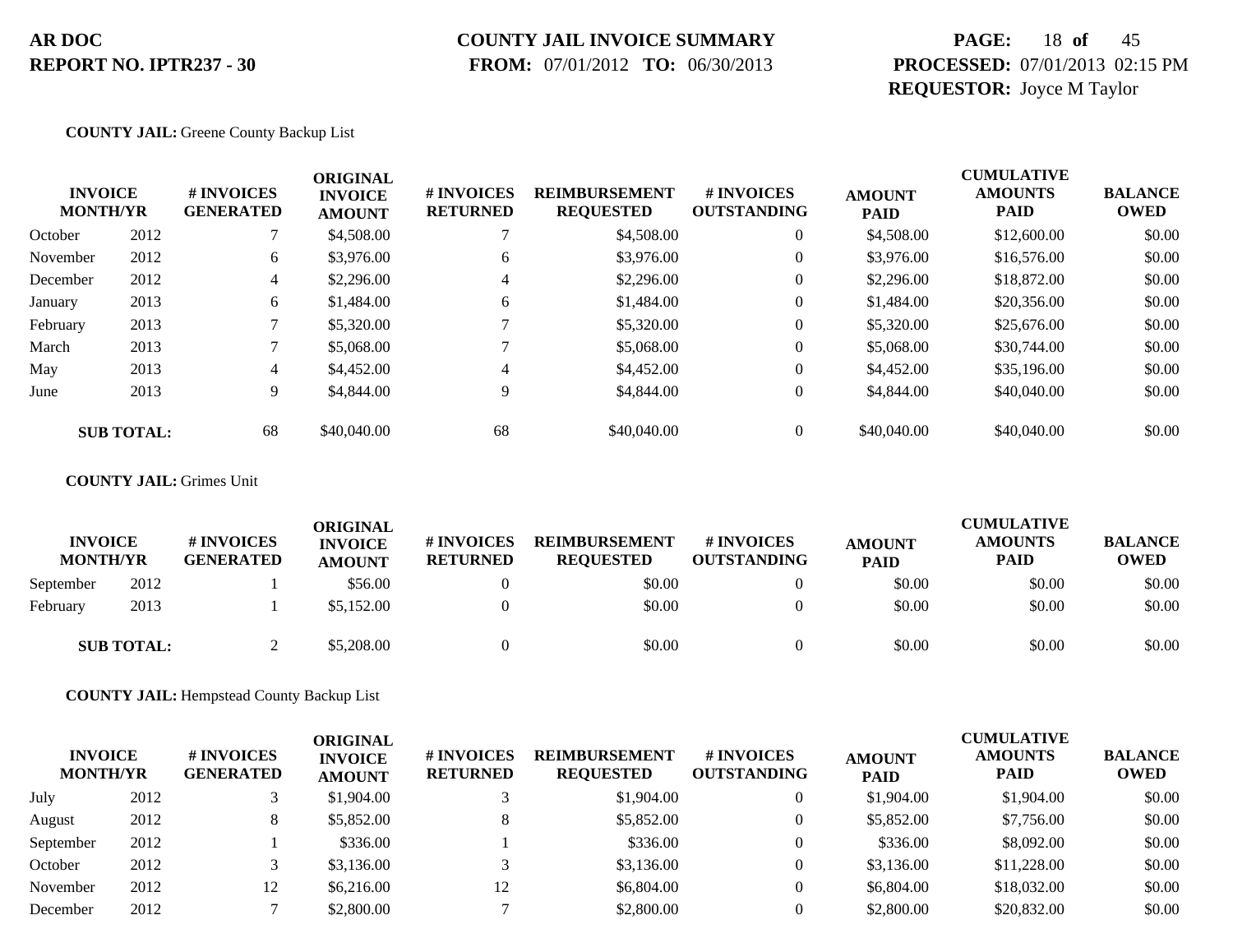# **COUNTY JAIL INVOICE SUMMARY**

 **FROM:** 07/01/2012 **TO:** 06/30/2013

# **PAGE:** 19 **of** 45 **PROCESSED:** 07/01/2013 02:15 PM **REQUESTOR:** Joyce M Taylor

### **COUNTY JAIL:** Hempstead County Backup List

|          | <b>INVOICE</b><br><b>MONTH/YR</b> | # INVOICES<br><b>GENERATED</b> | ORIGINAL<br><b>INVOICE</b><br><b>AMOUNT</b> | <b># INVOICES</b><br><b>RETURNED</b> | <b>REIMBURSEMENT</b><br><b>REQUESTED</b> | # INVOICES<br><b>OUTSTANDING</b> | <b>AMOUNT</b><br><b>PAID</b> | <b>CUMULATIVE</b><br><b>AMOUNTS</b><br><b>PAID</b> | <b>BALANCE</b><br><b>OWED</b> |
|----------|-----------------------------------|--------------------------------|---------------------------------------------|--------------------------------------|------------------------------------------|----------------------------------|------------------------------|----------------------------------------------------|-------------------------------|
| January  | 2013                              |                                | \$1,988.00                                  | ∠                                    | \$1,988.00                               |                                  | \$1,988.00                   | \$22,820.00                                        | \$0.00                        |
| February | 2013                              |                                | \$1,484.00                                  |                                      | \$1,484.00                               |                                  | \$1,484.00                   | \$24,304.00                                        | \$0.00                        |
| March    | 2013                              | ◠                              | \$1,204.00                                  |                                      | \$1,204.00                               |                                  | \$1,204.00                   | \$25,508.00                                        | \$0.00                        |
| April    | 2013                              |                                | \$4,396.00                                  |                                      | \$4,396.00                               |                                  | \$4,396.00                   | \$29,904.00                                        | \$0.00                        |
| May      | 2013                              | 6                              | \$3,752.00                                  | 6                                    | \$3,752.00                               |                                  | \$3,752.00                   | \$33,656.00                                        | \$0.00                        |
| June     | 2013                              | 4                              | \$3,080.00                                  |                                      | \$3,080.00                               |                                  | \$3,080.00                   | \$36,736.00                                        | \$0.00                        |
|          | <b>SUB TOTAL:</b>                 | 55                             | \$36,148.00                                 | 55                                   | \$36,736.00                              |                                  | \$36,736.00                  | \$36,736.00                                        | \$0.00                        |

### **COUNTY JAIL:** Hot Spring County Backup List

|           | <b>INVOICE</b><br><b>MONTH/YR</b> | # INVOICES<br><b>GENERATED</b> | <b>ORIGINAL</b><br><b>INVOICE</b><br><b>AMOUNT</b> | # INVOICES<br><b>RETURNED</b> | <b>REIMBURSEMENT</b><br><b>REQUESTED</b> | # INVOICES<br><b>OUTSTANDING</b> | <b>AMOUNT</b><br><b>PAID</b> | <b>CUMULATIVE</b><br><b>AMOUNTS</b><br><b>PAID</b> | <b>BALANCE</b><br><b>OWED</b> |
|-----------|-----------------------------------|--------------------------------|----------------------------------------------------|-------------------------------|------------------------------------------|----------------------------------|------------------------------|----------------------------------------------------|-------------------------------|
| July      | 2012                              | 6                              | \$2,856.00                                         | 6                             | \$2,856.00                               | $\overline{0}$                   | \$2,856.00                   | \$2,856.00                                         | \$0.00                        |
| August    | 2012                              | 4                              | \$2,800.00                                         | 4                             | \$2,800.00                               | $\overline{0}$                   | \$2,800.00                   | \$5,656.00                                         | \$0.00                        |
| September | 2012                              | 7                              | \$28,728.00                                        |                               | \$4,116.00                               | $\overline{0}$                   | \$4,116.00                   | \$9,772.00                                         | \$0.00                        |
| October   | 2012                              | 10                             | \$10,080.00                                        | 10                            | \$10,080.00                              | $\overline{0}$                   | \$10,080.00                  | \$19,852.00                                        | \$0.00                        |
| November  | 2012                              | 9                              | \$3,276.00                                         | 9                             | \$3,276.00                               | 0                                | \$3,276.00                   | \$23,128.00                                        | \$0.00                        |
| December  | 2012                              | 6                              | \$2,688.00                                         | 6                             | \$2,688.00                               | $\overline{0}$                   | \$2,688.00                   | \$25,816.00                                        | \$0.00                        |
| January   | 2013                              | 7                              | \$1,540.00                                         |                               | \$1,540.00                               | $\overline{0}$                   | \$1,540.00                   | \$27,356.00                                        | \$0.00                        |
| February  | 2013                              | 4                              | \$2,632.00                                         | 4                             | \$2,632.00                               | $\overline{0}$                   | \$2,632.00                   | \$29,988.00                                        | \$0.00                        |
| March     | 2013                              | 16                             | \$13,692.00                                        | 16                            | \$13,692.00                              | $\overline{0}$                   | \$13,692.00                  | \$43,680.00                                        | \$0.00                        |
| April     | 2013                              | 9                              | \$28,224.00                                        | 9                             | \$10,024.00                              | $\overline{0}$                   | \$10,024.00                  | \$53,704.00                                        | \$0.00                        |
| May       | 2013                              | 10                             | \$6,692.00                                         | 10                            | \$6,692.00                               | $\overline{0}$                   | \$6,692.00                   | \$60,396.00                                        | \$0.00                        |
| June      | 2013                              | 21                             | \$17,108.00                                        | 21                            | \$17,108.00                              | $\overline{0}$                   | \$17,108.00                  | \$77,504.00                                        | \$0.00                        |
|           | <b>SUB TOTAL:</b>                 | 109                            | \$120,316.00                                       | 109                           | \$77,504.00                              | $\overline{0}$                   | \$77,504.00                  | \$77,504.00                                        | \$0.00                        |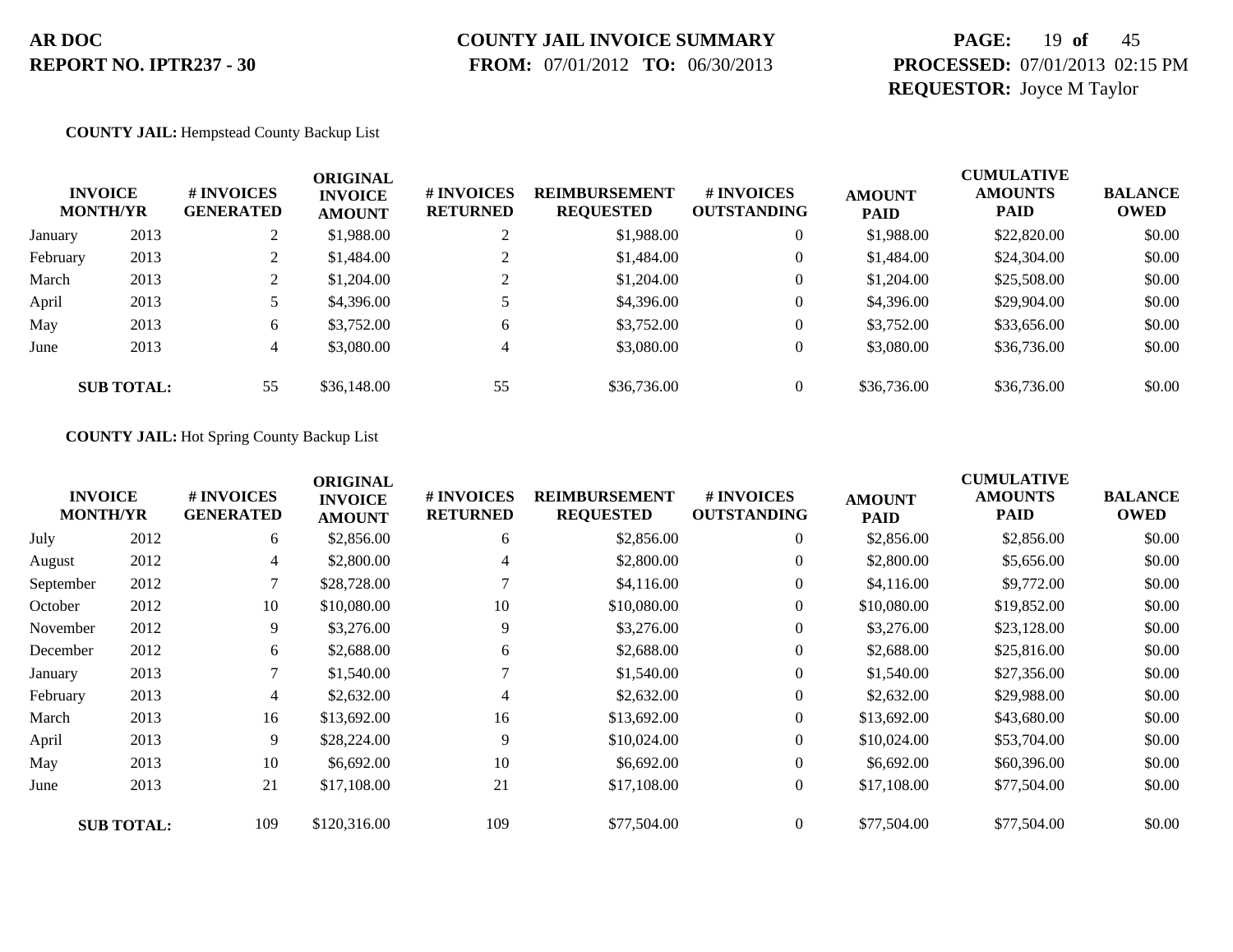### **COUNTY JAIL INVOICE SUMMARY**

 **FROM:** 07/01/2012 **TO:** 06/30/2013

# **PAGE:** 20 **of** 45 **PROCESSED:** 07/01/2013 02:15 PM **REQUESTOR:** Joyce M Taylor

### **COUNTY JAIL:** Howard County Backup List

|           | <b>INVOICE</b><br><b>MONTH/YR</b> | # INVOICES<br><b>GENERATED</b> | <b>ORIGINAL</b><br><b>INVOICE</b><br><b>AMOUNT</b> | # INVOICES<br><b>RETURNED</b> | <b>REIMBURSEMENT</b><br><b>REQUESTED</b> | # INVOICES<br><b>OUTSTANDING</b> | <b>AMOUNT</b><br><b>PAID</b> | <b>CUMULATIVE</b><br><b>AMOUNTS</b><br><b>PAID</b> | <b>BALANCE</b><br><b>OWED</b> |
|-----------|-----------------------------------|--------------------------------|----------------------------------------------------|-------------------------------|------------------------------------------|----------------------------------|------------------------------|----------------------------------------------------|-------------------------------|
| July      | 2012                              | 17                             | \$15,232.00                                        | 17                            | \$15,232.00                              | $\boldsymbol{0}$                 | \$15,232.00                  | \$15,232.00                                        | \$0.00                        |
| August    | 2012                              | 10                             | \$6,552.00                                         | 10                            | \$7,168.00                               | $\overline{0}$                   | \$7,168.00                   | \$22,400.00                                        | \$0.00                        |
| September | 2012                              | 5                              | \$2,968.00                                         | 5                             | \$3,500.00                               | $\overline{0}$                   | \$3,500.00                   | \$25,900.00                                        | \$0.00                        |
| October   | 2012                              | 17                             | \$10,192.00                                        | 17                            | \$9,996.00                               | $\overline{0}$                   | \$9,996.00                   | \$35,896.00                                        | \$0.00                        |
| November  | 2012                              |                                | \$56.00                                            |                               | \$56.00                                  | $\overline{0}$                   | \$56.00                      | \$35,952.00                                        | \$0.00                        |
| December  | 2012                              | 6                              | \$7,140.00                                         | 6                             | \$7,140.00                               | $\overline{0}$                   | \$7,140.00                   | \$43,092.00                                        | \$0.00                        |
| January   | 2013                              | 3                              | \$1,456.00                                         | 3                             | \$1,456.00                               | $\overline{0}$                   | \$1,456.00                   | \$44,548.00                                        | \$0.00                        |
| February  | 2013                              | 4                              | \$2,800.00                                         | $\overline{4}$                | \$1,652.00                               | $\overline{0}$                   | \$1,652.00                   | \$46,200.00                                        | \$0.00                        |
| March     | 2013                              |                                | \$224.00                                           |                               | \$224.00                                 | $\overline{0}$                   | \$224.00                     | \$46,424.00                                        | \$0.00                        |
| April     | 2013                              | 8                              | \$9,800.00                                         | 8                             | \$4,480.00                               | $\overline{0}$                   | \$4,480.00                   | \$50,904.00                                        | \$0.00                        |
| May       | 2013                              | $\overline{2}$                 | \$476.00                                           | $\overline{2}$                | \$280.00                                 | $\overline{0}$                   | \$280.00                     | \$51,184.00                                        | \$0.00                        |
| June      | 2013                              | 9                              | \$4,900.00                                         | 0                             | \$0.00                                   | $\boldsymbol{0}$                 | \$0.00                       | \$51,184.00                                        | \$0.00                        |
|           | <b>SUB TOTAL:</b>                 | 83                             | \$61,796.00                                        | 74                            | \$51,184.00                              | $\overline{0}$                   | \$51,184.00                  | \$51,184.00                                        | \$0.00                        |

### **COUNTY JAIL:** Independence County Backup List

|          | <b>INVOICE</b><br><b>MONTH/YR</b> | <b>#INVOICES</b><br><b>GENERATED</b> | <b>ORIGINAL</b><br><b>INVOICE</b><br><b>AMOUNT</b> | <b># INVOICES</b><br><b>RETURNED</b> | <b>REIMBURSEMENT</b><br><b>REQUESTED</b> | # INVOICES<br><b>OUTSTANDING</b> | <b>AMOUNT</b><br><b>PAID</b> | <b>CUMULATIVE</b><br><b>AMOUNTS</b><br><b>PAID</b> | <b>BALANCE</b><br><b>OWED</b> |
|----------|-----------------------------------|--------------------------------------|----------------------------------------------------|--------------------------------------|------------------------------------------|----------------------------------|------------------------------|----------------------------------------------------|-------------------------------|
| July     | 2012                              |                                      | \$4,340.00                                         |                                      | \$4,340.00                               | $\theta$                         | \$4,340.00                   | \$4,340.00                                         | \$0.00                        |
| August   | 2012                              | 8                                    | \$4,088.00                                         | 8                                    | \$4,088.00                               | $\theta$                         | \$4,088.00                   | \$8,428.00                                         | \$0.00                        |
| October  | 2012                              | 3                                    | \$1,064.00                                         |                                      | \$1,064.00                               |                                  | \$1,064.00                   | \$9,492.00                                         | \$0.00                        |
| November | 2012                              | 4                                    | \$4,452.00                                         | 4                                    | \$4,452.00                               | $\theta$                         | \$4,452.00                   | \$13,944.00                                        | \$0.00                        |
| December | 2012                              | 4                                    | \$2,268.00                                         | 4                                    | \$2,268,00                               | $\theta$                         | \$2,268.00                   | \$16,212.00                                        | \$0.00                        |
| January  | 2013                              | 9                                    | \$7,476.00                                         |                                      | \$7,476.00                               | $\theta$                         | \$7,476.00                   | \$23,688.00                                        | \$0.00                        |
| February | 2013                              | 9                                    | \$3,780.00                                         |                                      | \$3,780.00                               | $\theta$                         | \$3,780.00                   | \$27,468.00                                        | \$0.00                        |
| March    | 2013                              | 2                                    | \$560.00                                           | $\gamma$                             | \$560.00                                 | $\theta$                         | \$560.00                     | \$28,028.00                                        | \$0.00                        |
| April    | 2013                              | 18                                   | \$17,976.00                                        | 18                                   | \$17,976.00                              | $\theta$                         | \$17,976.00                  | \$46,004.00                                        | \$0.00                        |
| May      | 2013                              | 15                                   | \$9,940.00                                         | 15                                   | \$9,940.00                               | $\Omega$                         | \$9,940.00                   | \$55,944.00                                        | \$0.00                        |
| June     | 2013                              |                                      | \$2,212.00                                         |                                      | \$2,212.00                               |                                  | \$2,212.00                   | \$58,156.00                                        | \$0.00                        |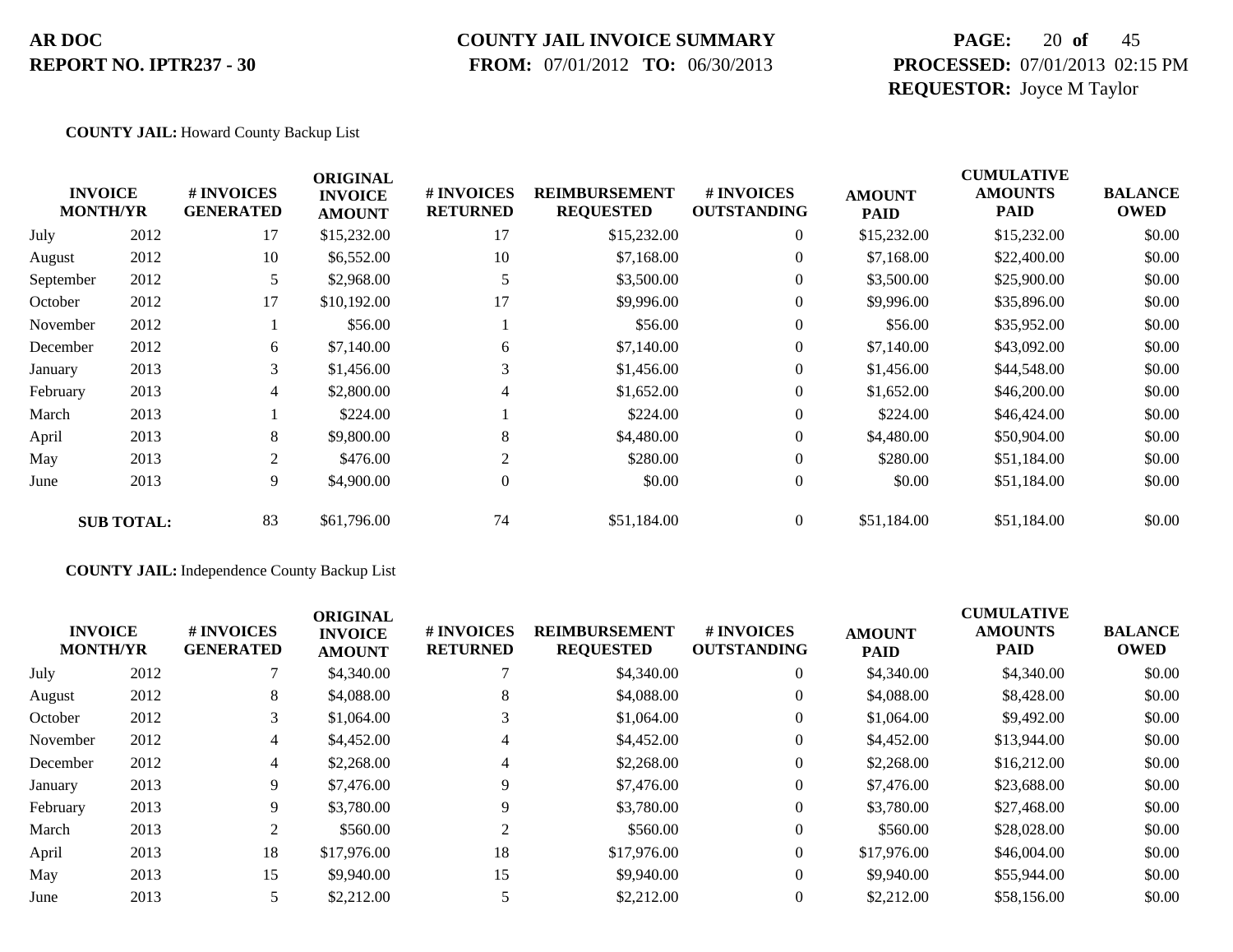# **PAGE:** 21 **of** 45 **PROCESSED:** 07/01/2013 02:15 PM **REQUESTOR:** Joyce M Taylor

### **COUNTY JAIL:** Independence County Backup List

| <b>INVOICE</b><br><b>MONTH/YR</b> | # INVOICES<br><b>GENERATED</b> | ORIGINAL<br><b>INVOICE</b><br><b>AMOUNT</b> | # INVOICES<br><b>RETURNED</b> | <b>REIMBURSEMENT</b><br><b>REQUESTED</b> | # INVOICES<br><b>OUTSTANDING</b> | <b>AMOUNT</b><br><b>PAID</b> | <b>CUMULATIVE</b><br><b>AMOUNTS</b><br><b>PAID</b> | <b>BALANCE</b><br><b>OWED</b> |
|-----------------------------------|--------------------------------|---------------------------------------------|-------------------------------|------------------------------------------|----------------------------------|------------------------------|----------------------------------------------------|-------------------------------|
| <b>SUB TOTAL:</b>                 | 84                             | \$58,156.00                                 | 84                            | \$58,156.00                              |                                  | \$58,156.00                  | \$58,156.00                                        | \$0.00                        |

**COUNTY JAIL:** Izard County Backup List

| <b>INVOICE</b><br><b>MONTH/YR</b> |                   | # INVOICES<br><b>GENERATED</b> | ORIGINAL<br><b>INVOICE</b><br><b>AMOUNT</b> | # INVOICES<br><b>RETURNED</b> | <b>REIMBURSEMENT</b><br><b>REQUESTED</b> | # INVOICES<br><b>OUTSTANDING</b> | <b>AMOUNT</b><br><b>PAID</b> | <b>CUMULATIVE</b><br><b>AMOUNTS</b><br><b>PAID</b> | <b>BALANCE</b><br><b>OWED</b> |
|-----------------------------------|-------------------|--------------------------------|---------------------------------------------|-------------------------------|------------------------------------------|----------------------------------|------------------------------|----------------------------------------------------|-------------------------------|
| July                              | 2012              | 4                              | \$5,572.00                                  | 4                             | \$5,572.00                               | 0                                | \$5,572.00                   | \$5,572.00                                         | \$0.00                        |
| August                            | 2012              |                                | \$56.00                                     |                               | \$56.00                                  | $\boldsymbol{0}$                 | \$56.00                      | \$5,628.00                                         | \$0.00                        |
| September                         | 2012              | 4                              | \$3,360.00                                  |                               | \$3,360.00                               | 0                                | \$3,360.00                   | \$8,988.00                                         | \$0.00                        |
| December                          | 2012              |                                | \$2,996.00                                  | $\sim$                        | \$2,996.00                               | 0                                | \$2,996.00                   | \$11,984.00                                        | \$0.00                        |
| February                          | 2013              |                                | \$1,260.00                                  |                               | \$1,260.00                               | 0                                | \$1,260.00                   | \$13,244.00                                        | \$0.00                        |
| May                               | 2013              |                                | \$1,092.00                                  |                               | \$1,092.00                               | 0                                | \$1,092.00                   | \$14,336.00                                        | \$0.00                        |
| June                              | 2013              |                                | \$448.00                                    |                               | \$448.00                                 | 0                                | \$448.00                     | \$14,784.00                                        | \$0.00                        |
|                                   | <b>SUB TOTAL:</b> | 16                             | \$14,784.00                                 | 16                            | \$14,784.00                              |                                  | \$14,784.00                  | \$14,784.00                                        | \$0.00                        |

### **COUNTY JAIL:** Jackson County Backup List

| <b>INVOICE</b><br><b>MONTH/YR</b> |      | # INVOICES<br><b>GENERATED</b> | ORIGINAL<br><b>INVOICE</b><br><b>AMOUNT</b> | # INVOICES<br><b>RETURNED</b> | <b>REIMBURSEMENT</b><br><b>REQUESTED</b> | # INVOICES<br><b>OUTSTANDING</b> | <b>AMOUNT</b><br><b>PAID</b> | <b>CUMULATIVE</b><br><b>AMOUNTS</b><br><b>PAID</b> | <b>BALANCE</b><br><b>OWED</b> |
|-----------------------------------|------|--------------------------------|---------------------------------------------|-------------------------------|------------------------------------------|----------------------------------|------------------------------|----------------------------------------------------|-------------------------------|
| July                              | 2012 | 4                              | \$588.00                                    |                               | \$588.00                                 | 0                                | \$588.00                     | \$588.00                                           | \$0.00                        |
| August                            | 2012 | 6                              | \$2,044.00                                  | 6                             | \$2,044.00                               | 0                                | \$2,044.00                   | \$2,632.00                                         | \$0.00                        |
| September                         | 2012 | 9                              | \$1,008.00                                  | 9                             | \$1,008.00                               | 0                                | \$1,008.00                   | \$3,640.00                                         | \$0.00                        |
| October                           | 2012 |                                | \$2,380.00                                  |                               | \$2,380.00                               | 0                                | \$2,380.00                   | \$6,020.00                                         | \$0.00                        |
| November                          | 2012 | 8                              | \$4,704.00                                  | 8                             | \$4,704.00                               | 0                                | \$4,704.00                   | \$10,724.00                                        | \$0.00                        |
| December                          | 2012 |                                | \$84.00                                     |                               | \$84.00                                  | 0                                | \$84.00                      | \$10,808.00                                        | \$0.00                        |
| January                           | 2013 | 6                              | \$8,568.00                                  | 6                             | \$1,176.00                               | 0                                | \$1,176.00                   | \$11,984.00                                        | \$0.00                        |
| February                          | 2013 | 4                              | \$3,836.00                                  | 4                             | \$3,836.00                               | 0                                | \$3,836.00                   | \$15,820.00                                        | \$0.00                        |
| March                             | 2013 | 6                              | \$4,340.00                                  | 6                             | \$4,340.00                               | 0                                | \$4,340.00                   | \$20,160.00                                        | \$0.00                        |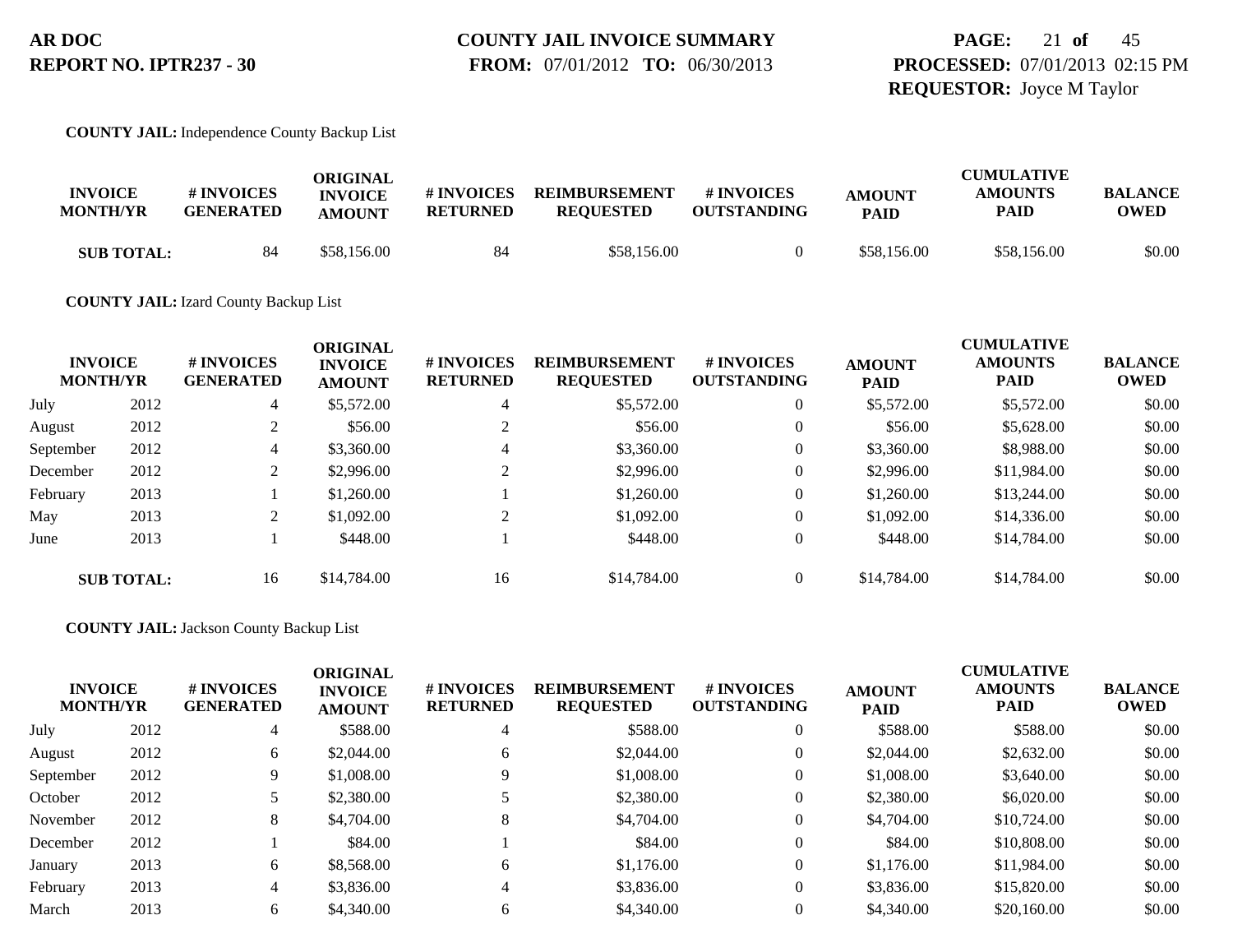# **COUNTY JAIL INVOICE SUMMARY**

 **FROM:** 07/01/2012 **TO:** 06/30/2013

# **PAGE:** 22 **of** 45 **PROCESSED:** 07/01/2013 02:15 PM **REQUESTOR:** Joyce M Taylor

### **COUNTY JAIL:** Jackson County Backup List

|       | <b>INVOICE</b><br><b>MONTH/YR</b> | # INVOICES<br><b>GENERATED</b> | ORIGINAL<br><b>INVOICE</b><br><b>AMOUNT</b> | <b>#INVOICES</b><br><b>RETURNED</b> | <b>REIMBURSEMENT</b><br><b>REOUESTED</b> | # INVOICES<br><b>OUTSTANDING</b> | <b>AMOUNT</b><br><b>PAID</b> | <b>CUMULATIVE</b><br><b>AMOUNTS</b><br><b>PAID</b> | <b>BALANCE</b><br><b>OWED</b> |
|-------|-----------------------------------|--------------------------------|---------------------------------------------|-------------------------------------|------------------------------------------|----------------------------------|------------------------------|----------------------------------------------------|-------------------------------|
| April | 2013                              |                                | \$728.00                                    |                                     | \$728.00                                 |                                  | \$728.00                     | \$20,888.00                                        | \$0.00                        |
| May   | 2013                              |                                | \$1,764.00                                  |                                     | \$1,764.00                               |                                  | \$1,764.00                   | \$22,652.00                                        | \$0.00                        |
| June  | 2013                              | 13                             | \$4,648.00                                  |                                     | \$0.00                                   |                                  | \$0.00                       | \$22,652.00                                        | \$0.00                        |
|       | <b>SUB TOTAL:</b>                 | 74                             | \$34,692.00                                 | 61                                  | \$22,652.00                              |                                  | \$22,652.00                  | \$22,652.00                                        | \$0.00                        |

**COUNTY JAIL:** Jefferson County Backup List

| <b>INVOICE</b><br><b>MONTH/YR</b> |                   | # INVOICES<br><b>GENERATED</b> | <b>ORIGINAL</b><br><b>INVOICE</b><br><b>AMOUNT</b> | # INVOICES<br><b>RETURNED</b> | <b>REIMBURSEMENT</b><br><b>REQUESTED</b> | <b>#INVOICES</b><br><b>OUTSTANDING</b> | <b>AMOUNT</b><br><b>PAID</b> | <b>CUMULATIVE</b><br><b>AMOUNTS</b><br><b>PAID</b> | <b>BALANCE</b><br><b>OWED</b> |
|-----------------------------------|-------------------|--------------------------------|----------------------------------------------------|-------------------------------|------------------------------------------|----------------------------------------|------------------------------|----------------------------------------------------|-------------------------------|
| July                              | 2012              | 29                             | \$34,160.00                                        | 29                            | \$34,160.00                              | $\overline{0}$                         | \$34,160.00                  | \$34,160.00                                        | \$0.00                        |
| August                            | 2012              | 16                             | \$10,276.00                                        | 16                            | \$10,276.00                              | $\overline{0}$                         | \$10,276.00                  | \$44,436.00                                        | \$0.00                        |
| September                         | 2012              | 14                             | \$18,284.00                                        | 14                            | \$18,284.00                              | $\boldsymbol{0}$                       | \$18,284.00                  | \$62,720.00                                        | \$0.00                        |
| October                           | 2012              | 30                             | \$38,136.00                                        | 30                            | \$35,392.00                              | $\overline{0}$                         | \$35,392.00                  | \$98,112.00                                        | \$0.00                        |
| November                          | 2012              | 6                              | \$5,096.00                                         | 6                             | \$5,096.00                               | $\overline{0}$                         | \$5,096.00                   | \$103,208.00                                       | \$0.00                        |
| December                          | 2012              | 25                             | \$24,948.00                                        | 25                            | \$24,276.00                              | $\overline{0}$                         | \$24,276.00                  | \$127,484.00                                       | \$0.00                        |
| January                           | 2013              | 27                             | \$29,988.00                                        | 27                            | \$14,308.00                              | $\overline{0}$                         | \$14,308.00                  | \$141,792.00                                       | \$0.00                        |
| February                          | 2013              | 9                              | \$35,224.00                                        | 9                             | \$13,384.00                              | $\overline{0}$                         | \$13,384.00                  | \$155,176.00                                       | \$0.00                        |
| March                             | 2013              | 3                              | \$2,548.00                                         | 3                             | \$2,548.00                               | $\overline{0}$                         | \$2,548.00                   | \$157,724.00                                       | \$0.00                        |
| April                             | 2013              | 32                             | \$42,420.00                                        | 32                            | \$27,664.00                              | $\overline{0}$                         | \$27,664.00                  | \$185,388.00                                       | \$0.00                        |
| May                               | 2013              | 24                             | \$13,776.00                                        | 24                            | \$13,188.00                              | $\overline{0}$                         | \$13,188.00                  | \$198,576.00                                       | \$0.00                        |
| June                              | 2013              | 6                              | \$5,964.00                                         | $\mathbf{0}$                  | \$0.00                                   | $\boldsymbol{0}$                       | \$0.00                       | \$198,576.00                                       | \$0.00                        |
|                                   | <b>SUB TOTAL:</b> | 221                            | \$260,820.00                                       | 215                           | \$198,576.00                             | $\overline{0}$                         | \$198,576.00                 | \$198,576.00                                       | \$0.00                        |

### **COUNTY JAIL:** Johnson County Backup List

|      | <b>INVOICE</b><br><b>MONTH/YR</b> | # INVOICES<br><b>GENERATED</b> | ORIGINAL<br><b>INVOICE</b><br><b>AMOUNT</b> | # INVOICES<br><b>RETURNED</b> | <b>REIMBURSEMENT</b><br><b>REQUESTED</b> | # INVOICES<br><b>OUTSTANDING</b> | <b>AMOUNT</b><br><b>PAID</b> | <b>CUMULATIVE</b><br><b>AMOUNTS</b><br>PAID | <b>BALANCE</b><br><b>OWED</b> |
|------|-----------------------------------|--------------------------------|---------------------------------------------|-------------------------------|------------------------------------------|----------------------------------|------------------------------|---------------------------------------------|-------------------------------|
| July | 2012                              |                                | \$3,808.00                                  |                               | \$3,808.00                               |                                  | \$3,808.00                   | \$3,808.00                                  | \$0.00                        |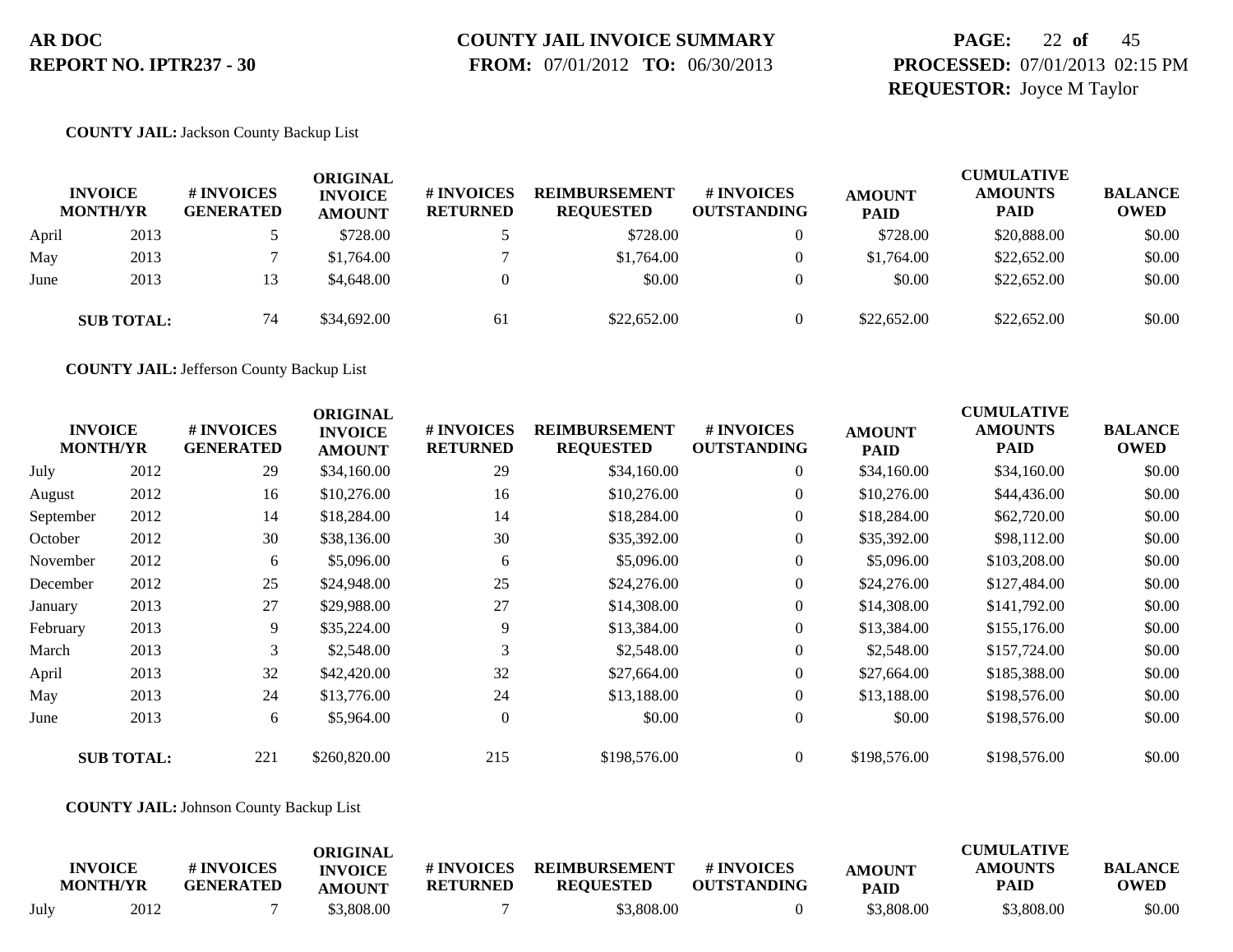### **COUNTY JAIL INVOICE SUMMARY**

 **FROM:** 07/01/2012 **TO:** 06/30/2013

# **PAGE:** 23 **of** 45 **PROCESSED:** 07/01/2013 02:15 PM **REQUESTOR:** Joyce M Taylor

### **COUNTY JAIL:** Johnson County Backup List

|                                   |                   |                                | <b>ORIGINAL</b>                 |                               |                                          |                                  |                              | <b>CUMULATIVE</b>             |                               |
|-----------------------------------|-------------------|--------------------------------|---------------------------------|-------------------------------|------------------------------------------|----------------------------------|------------------------------|-------------------------------|-------------------------------|
| <b>INVOICE</b><br><b>MONTH/YR</b> |                   | # INVOICES<br><b>GENERATED</b> | <b>INVOICE</b><br><b>AMOUNT</b> | # INVOICES<br><b>RETURNED</b> | <b>REIMBURSEMENT</b><br><b>REQUESTED</b> | # INVOICES<br><b>OUTSTANDING</b> | <b>AMOUNT</b><br><b>PAID</b> | <b>AMOUNTS</b><br><b>PAID</b> | <b>BALANCE</b><br><b>OWED</b> |
| August                            | 2012              |                                | \$420.00                        |                               | \$420.00                                 | $\theta$                         | \$420.00                     | \$4,228.00                    | \$0.00                        |
| September                         | 2012              | 6                              | \$3,976.00                      | 6                             | \$3,976.00                               | $\overline{0}$                   | \$3,976.00                   | \$8,204.00                    | \$0.00                        |
| October                           | 2012              |                                | \$7,280.00                      |                               | \$7,280.00                               | 0                                | \$7,280.00                   | \$15,484.00                   | \$0.00                        |
| November                          | 2012              | 10                             | \$5,768.00                      | 10                            | \$5,768.00                               | $\theta$                         | \$5,768.00                   | \$21,252.00                   | \$0.00                        |
| December                          | 2012              | 9                              | \$3,500.00                      | 9                             | \$3,500.00                               | $\overline{0}$                   | \$3,500.00                   | \$24,752.00                   | \$0.00                        |
| January                           | 2013              | 2                              | \$448.00                        | 2                             | \$448.00                                 | $\overline{0}$                   | \$448.00                     | \$25,200.00                   | \$0.00                        |
| February                          | 2013              | $\rightarrow$                  | \$2,352.00                      | $\rightarrow$                 | \$2,352.00                               | $\overline{0}$                   | \$2,352.00                   | \$27,552.00                   | \$0.00                        |
| March                             | 2013              | 3                              | \$476.00                        | 3                             | \$476.00                                 | $\overline{0}$                   | \$476.00                     | \$28,028.00                   | \$0.00                        |
| April                             | 2013              | 14                             | \$9,576.00                      | 14                            | \$9,576.00                               | $\overline{0}$                   | \$9,576.00                   | \$37,604.00                   | \$0.00                        |
| June                              | 2013              | 2                              | \$1,512.00                      | $\overline{2}$                | \$1,512.00                               | $\overline{0}$                   | \$1,512.00                   | \$39,116.00                   | \$0.00                        |
|                                   | <b>SUB TOTAL:</b> | 64                             | \$39,116.00                     | 64                            | \$39,116.00                              | 0                                | \$39,116.00                  | \$39,116.00                   | \$0.00                        |

### **COUNTY JAIL:** Lafayette County Backup List

|           | <b>INVOICE</b><br><b>MONTH/YR</b> | # INVOICES<br><b>GENERATED</b> | <b>ORIGINAL</b><br><b>INVOICE</b><br><b>AMOUNT</b> | # INVOICES<br><b>RETURNED</b> | <b>REIMBURSEMENT</b><br><b>REQUESTED</b> | <b>#INVOICES</b><br><b>OUTSTANDING</b> | <b>AMOUNT</b><br><b>PAID</b> | <b>CUMULATIVE</b><br><b>AMOUNTS</b><br><b>PAID</b> | <b>BALANCE</b><br><b>OWED</b> |
|-----------|-----------------------------------|--------------------------------|----------------------------------------------------|-------------------------------|------------------------------------------|----------------------------------------|------------------------------|----------------------------------------------------|-------------------------------|
| August    | 2012                              |                                | \$3,276.00                                         | $\overline{2}$                | \$3,276.00                               | $\overline{0}$                         | \$3,276.00                   | \$3,276.00                                         | \$0.00                        |
| September | 2012                              | 3                              | \$3,164.00                                         |                               | \$3,164.00                               | $\overline{0}$                         | \$3,164.00                   | \$6,440.00                                         | \$0.00                        |
| October   | 2012                              | $\overline{2}$                 | \$1,400.00                                         | 2                             | \$1,400.00                               | $\overline{0}$                         | \$1,400.00                   | \$7,840.00                                         | \$0.00                        |
| November  | 2012                              |                                | \$112.00                                           |                               | \$112.00                                 | $\overline{0}$                         | \$112.00                     | \$7,952.00                                         | \$0.00                        |
| December  | 2012                              |                                | \$364.00                                           |                               | \$364.00                                 | $\overline{0}$                         | \$364.00                     | \$8,316.00                                         | \$0.00                        |
| February  | 2013                              | 4                              | \$5,348.00                                         | 4                             | \$2,996.00                               | $\overline{0}$                         | \$2,996.00                   | \$11,312.00                                        | \$0.00                        |
| March     | 2013                              |                                | \$84.00                                            |                               | \$84.00                                  | $\overline{0}$                         | \$84.00                      | \$11,396.00                                        | \$0.00                        |
| June      | 2013                              |                                | \$3,248.00                                         |                               | \$3,248.00                               | $\overline{0}$                         | \$3,248.00                   | \$14,644.00                                        | \$0.00                        |
|           | <b>SUB TOTAL:</b>                 | 19                             | \$16,996.00                                        | 19                            | \$14,644.00                              | $\Omega$                               | \$14,644.00                  | \$14,644.00                                        | \$0.00                        |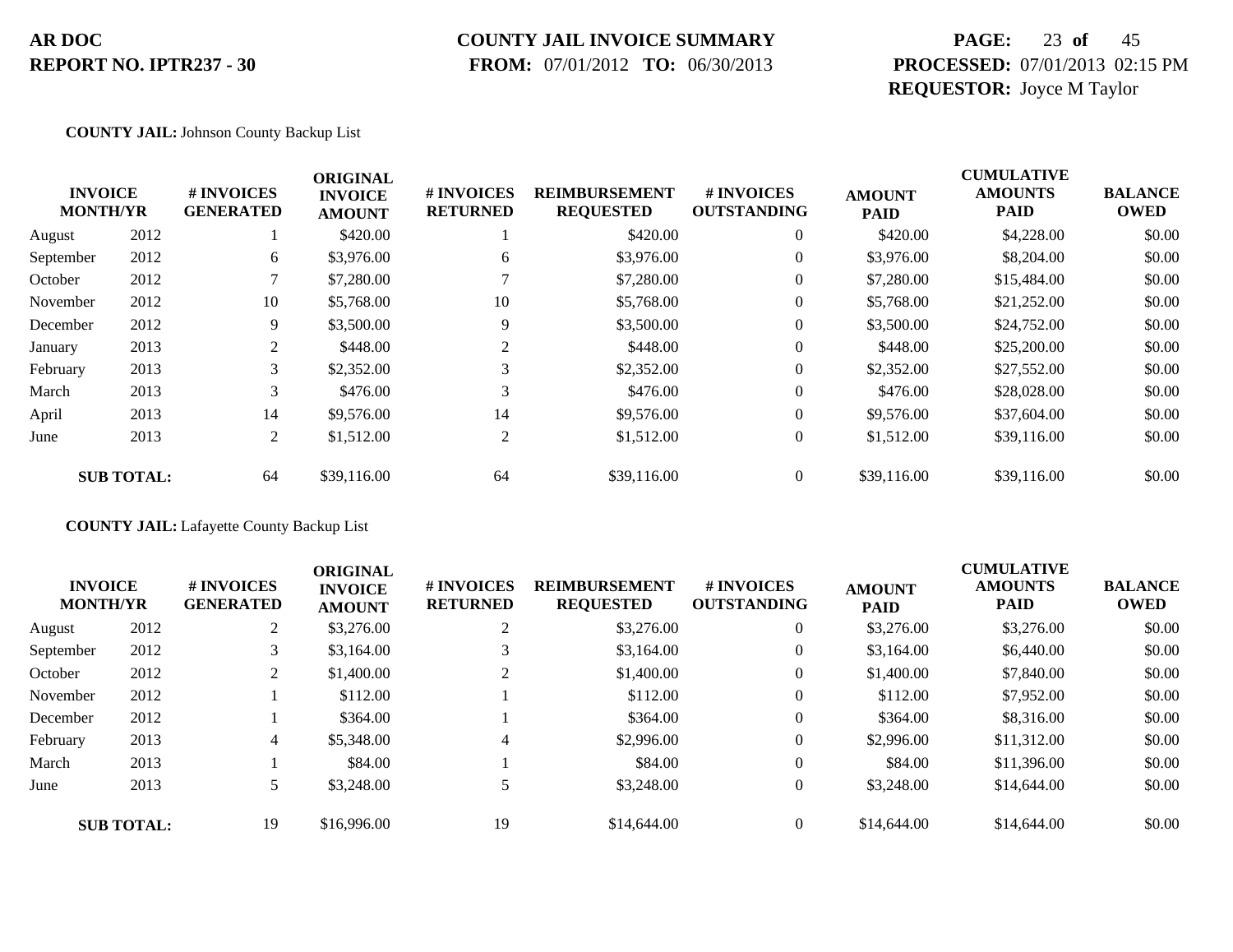### **COUNTY JAIL INVOICE SUMMARY**

 **FROM:** 07/01/2012 **TO:** 06/30/2013

# **PAGE:** 24 **of** 45 **PROCESSED:** 07/01/2013 02:15 PM **REQUESTOR:** Joyce M Taylor

### **COUNTY JAIL:** Lawrence County Backup List

| <b>INVOICE</b><br><b>MONTH/YR</b> |                   | # INVOICES<br><b>GENERATED</b> | <b>ORIGINAL</b><br><b>INVOICE</b><br><b>AMOUNT</b> | # INVOICES<br><b>RETURNED</b> | <b>REIMBURSEMENT</b><br><b>REQUESTED</b> | # INVOICES<br><b>OUTSTANDING</b> | <b>AMOUNT</b><br><b>PAID</b> | <b>CUMULATIVE</b><br><b>AMOUNTS</b><br><b>PAID</b> | <b>BALANCE</b><br><b>OWED</b> |
|-----------------------------------|-------------------|--------------------------------|----------------------------------------------------|-------------------------------|------------------------------------------|----------------------------------|------------------------------|----------------------------------------------------|-------------------------------|
| September                         | 2012              | 6                              | \$7,448.00                                         | 6                             | \$6,496.00                               | $\theta$                         | \$6,496.00                   | \$6,496.00                                         | \$0.00                        |
| November                          | 2012              | 3                              | \$1,260.00                                         |                               | \$1,260.00                               | $\theta$                         | \$1,260.00                   | \$7,756.00                                         | \$0.00                        |
| December                          | 2012              |                                | \$112.00                                           |                               | \$112.00                                 | 0                                | \$112.00                     | \$7,868.00                                         | \$0.00                        |
| January                           | 2013              | 4                              | \$3,612.00                                         | 4                             | \$3,612.00                               | 0                                | \$3,612.00                   | \$11,480.00                                        | \$0.00                        |
| February                          | 2013              | 4                              | \$1,428.00                                         |                               | \$1,428.00                               | $\theta$                         | \$1,428.00                   | \$12,908.00                                        | \$0.00                        |
| March                             | 2013              | 9                              | \$2,072.00                                         | 9                             | \$2,072.00                               | $\theta$                         | \$2,072.00                   | \$14,980.00                                        | \$0.00                        |
| May                               | 2013              | 4                              | \$4,032.00                                         | 4                             | \$4,032.00                               | $\theta$                         | \$4,032.00                   | \$19,012.00                                        | \$0.00                        |
| June                              | 2013              | 6                              | \$3,444.00                                         | 6                             | \$2,716.00                               | $\theta$                         | \$2,716.00                   | \$21,728.00                                        | \$0.00                        |
|                                   | <b>SUB TOTAL:</b> | 37                             | \$23,408.00                                        | 37                            | \$21,728.00                              |                                  | \$21,728.00                  | \$21,728.00                                        | \$0.00                        |

### **COUNTY JAIL:** Lee County Backup List

| <b>INVOICE</b><br><b>MONTH/YR</b> |                   | # INVOICES<br><b>GENERATED</b> | ORIGINAL<br><b>INVOICE</b><br><b>AMOUNT</b> | # INVOICES<br><b>RETURNED</b> | <b>REIMBURSEMENT</b><br><b>REQUESTED</b> | # INVOICES<br><b>OUTSTANDING</b> | <b>AMOUNT</b><br><b>PAID</b> | <b>CUMULATIVE</b><br><b>AMOUNTS</b><br><b>PAID</b> | <b>BALANCE</b><br><b>OWED</b> |
|-----------------------------------|-------------------|--------------------------------|---------------------------------------------|-------------------------------|------------------------------------------|----------------------------------|------------------------------|----------------------------------------------------|-------------------------------|
| July                              | 2012              |                                | \$2,828.00                                  |                               | \$2,828.00                               |                                  | \$2,828.00                   | \$2,828.00                                         | \$0.00                        |
| September                         | 2012              |                                | \$420.00                                    |                               | \$420.00                                 |                                  | \$420.00                     | \$3,248.00                                         | \$0.00                        |
| October                           | 2012              |                                | \$1,932.00                                  |                               | \$1,932.00                               |                                  | \$1,932.00                   | \$5,180.00                                         | \$0.00                        |
| January                           | 2013              |                                | \$364.00                                    |                               | \$364.00                                 |                                  | \$364.00                     | \$5,544.00                                         | \$0.00                        |
| April                             | 2013              |                                | \$308.00                                    |                               | \$308.00                                 |                                  | \$308.00                     | \$5,852.00                                         | \$0.00                        |
|                                   | <b>SUB TOTAL:</b> | Q                              | \$5,852.00                                  |                               | \$5,852.00                               |                                  | \$5,852.00                   | \$5,852.00                                         | \$0.00                        |

### **COUNTY JAIL:** Lincoln County Backup List

|                                   |      |                                | ORIGINAL                        |                               |                                          |                                        |                              | <b>CUMULATIVE</b>             |                               |
|-----------------------------------|------|--------------------------------|---------------------------------|-------------------------------|------------------------------------------|----------------------------------------|------------------------------|-------------------------------|-------------------------------|
| <b>INVOICE</b><br><b>MONTH/YR</b> |      | # INVOICES<br><b>GENERATED</b> | <b>INVOICE</b><br><b>AMOUNT</b> | # INVOICES<br><b>RETURNED</b> | <b>REIMBURSEMENT</b><br><b>REOUESTED</b> | <b>#INVOICES</b><br><b>OUTSTANDING</b> | <b>AMOUNT</b><br><b>PAID</b> | <b>AMOUNTS</b><br><b>PAID</b> | <b>BALANCE</b><br><b>OWED</b> |
| August                            | 2012 |                                | \$6,580.00                      |                               | \$6,580.00                               |                                        | \$6,580.00                   | \$6,580.00                    | \$0.00                        |
| October                           | 2012 |                                | \$868.00                        |                               | \$868.00                                 |                                        | \$868.00                     | \$7,448.00                    | \$0.00                        |
| December                          | 2012 |                                | \$840.00                        |                               | \$840.00                                 |                                        | \$840.00                     | \$8,288.00                    | \$0.00                        |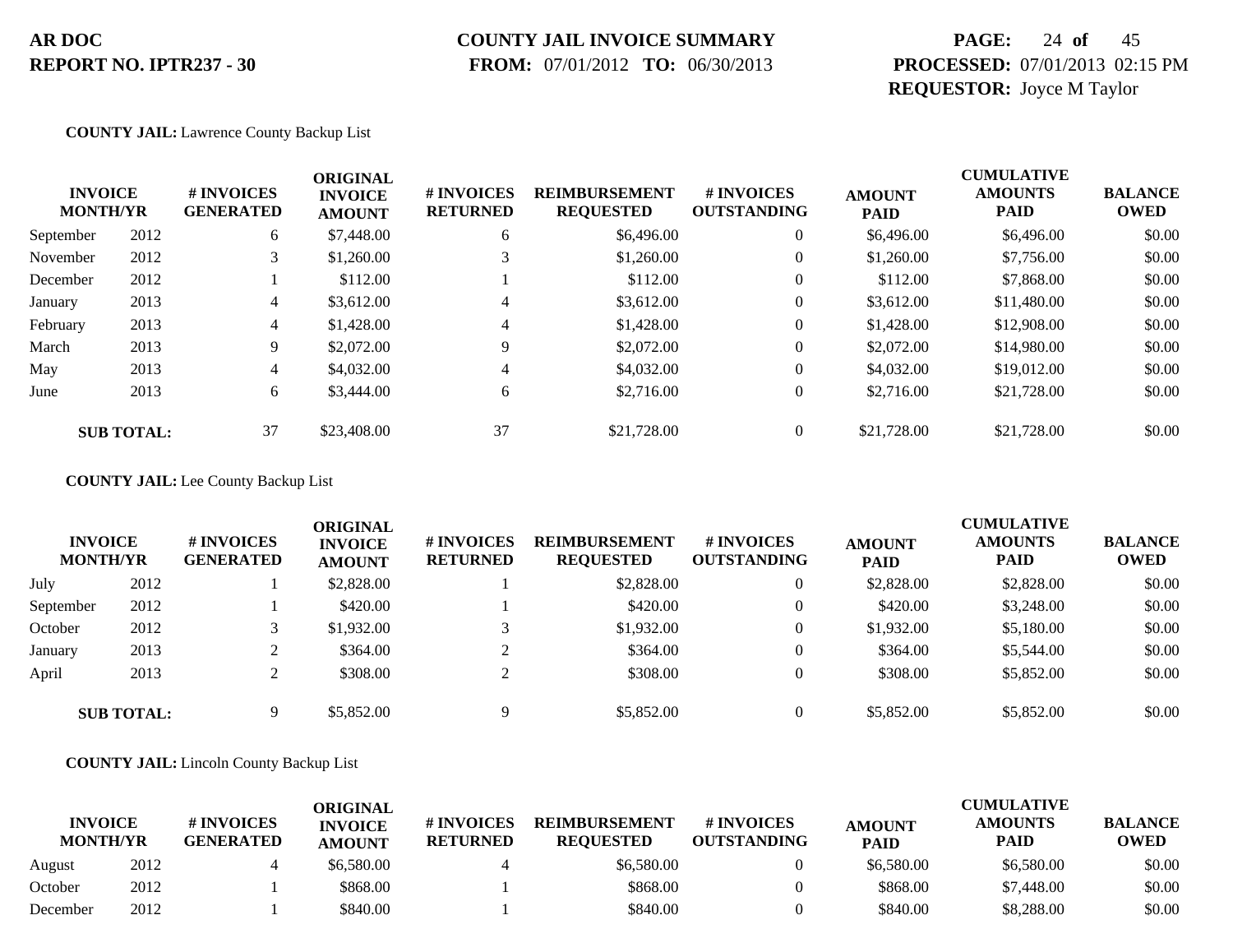# **COUNTY JAIL INVOICE SUMMARY**

 **FROM:** 07/01/2012 **TO:** 06/30/2013

# **PAGE:** 25 **of** 45 **PROCESSED:** 07/01/2013 02:15 PM **REQUESTOR:** Joyce M Taylor

**COUNTY JAIL:** Lincoln County Backup List

|     | <b>INVOICE</b><br><b>MONTH/YR</b> | # INVOICES<br><b>GENERATED</b> | ORIGINAL<br><b>INVOICE</b><br><b>AMOUNT</b> | <b>#INVOICES</b><br><b>RETURNED</b> | <b>REIMBURSEMENT</b><br><b>REOUESTED</b> | # INVOICES<br><b>OUTSTANDING</b> | <b>AMOUNT</b><br><b>PAID</b> | <b>CUMULATIVE</b><br><b>AMOUNTS</b><br><b>PAID</b> | <b>BALANCE</b><br><b>OWED</b> |
|-----|-----------------------------------|--------------------------------|---------------------------------------------|-------------------------------------|------------------------------------------|----------------------------------|------------------------------|----------------------------------------------------|-------------------------------|
| May | 2013                              |                                | \$1,988.00                                  |                                     | \$1,988.00                               |                                  | \$1,988.00                   | \$10,276.00                                        | \$0.00                        |
|     | <b>SUB TOTAL:</b>                 |                                | \$10,276.00                                 |                                     | \$10,276.00                              |                                  | \$10,276.00                  | \$10,276.00                                        | \$0.00                        |

**COUNTY JAIL:** Little River County Backup List

|                                   |                   |                                | <b>ORIGINAL</b>                 |                               |                                          |                                  |                              | <b>CUMULATIVE</b>             |                               |
|-----------------------------------|-------------------|--------------------------------|---------------------------------|-------------------------------|------------------------------------------|----------------------------------|------------------------------|-------------------------------|-------------------------------|
| <b>INVOICE</b><br><b>MONTH/YR</b> |                   | # INVOICES<br><b>GENERATED</b> | <b>INVOICE</b><br><b>AMOUNT</b> | # INVOICES<br><b>RETURNED</b> | <b>REIMBURSEMENT</b><br><b>REQUESTED</b> | # INVOICES<br><b>OUTSTANDING</b> | <b>AMOUNT</b><br><b>PAID</b> | <b>AMOUNTS</b><br><b>PAID</b> | <b>BALANCE</b><br><b>OWED</b> |
| July                              | 2012              | 2                              | \$896.00                        | 2                             | \$896.00                                 | $\theta$                         | \$896.00                     | \$896.00                      | \$0.00                        |
| August                            | 2012              |                                | \$6,580.00                      |                               | \$6,580.00                               | 0                                | \$6,580.00                   | \$7,476.00                    | \$0.00                        |
| September                         | 2012              | 13                             | \$8,736.00                      | 13                            | \$8,736.00                               | 0                                | \$8,736.00                   | \$16,212.00                   | \$0.00                        |
| October                           | 2012              | $\mathcal{I}$                  | \$4,704.00                      |                               | \$4,704.00                               | $\overline{0}$                   | \$4,704.00                   | \$20,916.00                   | \$0.00                        |
| November                          | 2012              | 4                              | \$4,312.00                      | 4                             | \$3,332.00                               | $\overline{0}$                   | \$3,332.00                   | \$24,248.00                   | \$0.00                        |
| December                          | 2012              |                                | \$2,660.00                      |                               | \$2,660.00                               | $\overline{0}$                   | \$2,660.00                   | \$26,908.00                   | \$0.00                        |
| January                           | 2013              | 10                             | \$7,560.00                      | 10                            | \$6,580.00                               | $\overline{0}$                   | \$6,580.00                   | \$33,488.00                   | \$0.00                        |
| February                          | 2013              | 12                             | \$9,128.00                      | 12                            | \$8,932.00                               | $\overline{0}$                   | \$8,932.00                   | \$42,420.00                   | \$0.00                        |
| April                             | 2013              | $\mathcal{I}$                  | \$4,508.00                      |                               | \$4,508.00                               | $\theta$                         | \$4,508.00                   | \$46,928.00                   | \$0.00                        |
| May                               | 2013              | 8                              | \$6,216.00                      | 8                             | \$4,900.00                               | 0                                | \$4,900.00                   | \$51,828.00                   | \$0.00                        |
| June                              | 2013              |                                | \$840.00                        | $\overline{0}$                | \$0.00                                   | $\overline{0}$                   | \$0.00                       | \$51,828.00                   | \$0.00                        |
|                                   | <b>SUB TOTAL:</b> | 76                             | \$56,140.00                     | 75                            | \$51,828.00                              | $\overline{0}$                   | \$51,828.00                  | \$51,828.00                   | \$0.00                        |

### **COUNTY JAIL:** Logan County Backup List

| <b>INVOICE</b><br><b>MONTH/YR</b> |      | # INVOICES<br><b>GENERATED</b> | ORIGINAL<br><b>INVOICE</b><br><b>AMOUNT</b> | # INVOICES<br><b>RETURNED</b> | <b>REIMBURSEMENT</b><br><b>REOUESTED</b> | # INVOICES<br><b>OUTSTANDING</b> | <b>AMOUNT</b><br><b>PAID</b> | <b>CUMULATIVE</b><br><b>AMOUNTS</b><br><b>PAID</b> | <b>BALANCE</b><br><b>OWED</b> |
|-----------------------------------|------|--------------------------------|---------------------------------------------|-------------------------------|------------------------------------------|----------------------------------|------------------------------|----------------------------------------------------|-------------------------------|
| August                            | 2012 |                                | \$4,900.00                                  |                               | \$4,900.00                               |                                  | \$4,900.00                   | \$4,900.00                                         | \$0.00                        |
| October                           | 2012 |                                | \$3,892.00                                  |                               | \$3,640.00                               |                                  | \$3,640.00                   | \$8,540.00                                         | \$0.00                        |
| December                          | 2012 |                                | \$1,372.00                                  |                               | \$1,372.00                               |                                  | \$1,372.00                   | \$9,912.00                                         | \$0.00                        |
| January                           | 2013 |                                | \$1,764.00                                  |                               | \$1,764.00                               |                                  | \$1,764.00                   | \$11,676.00                                        | \$0.00                        |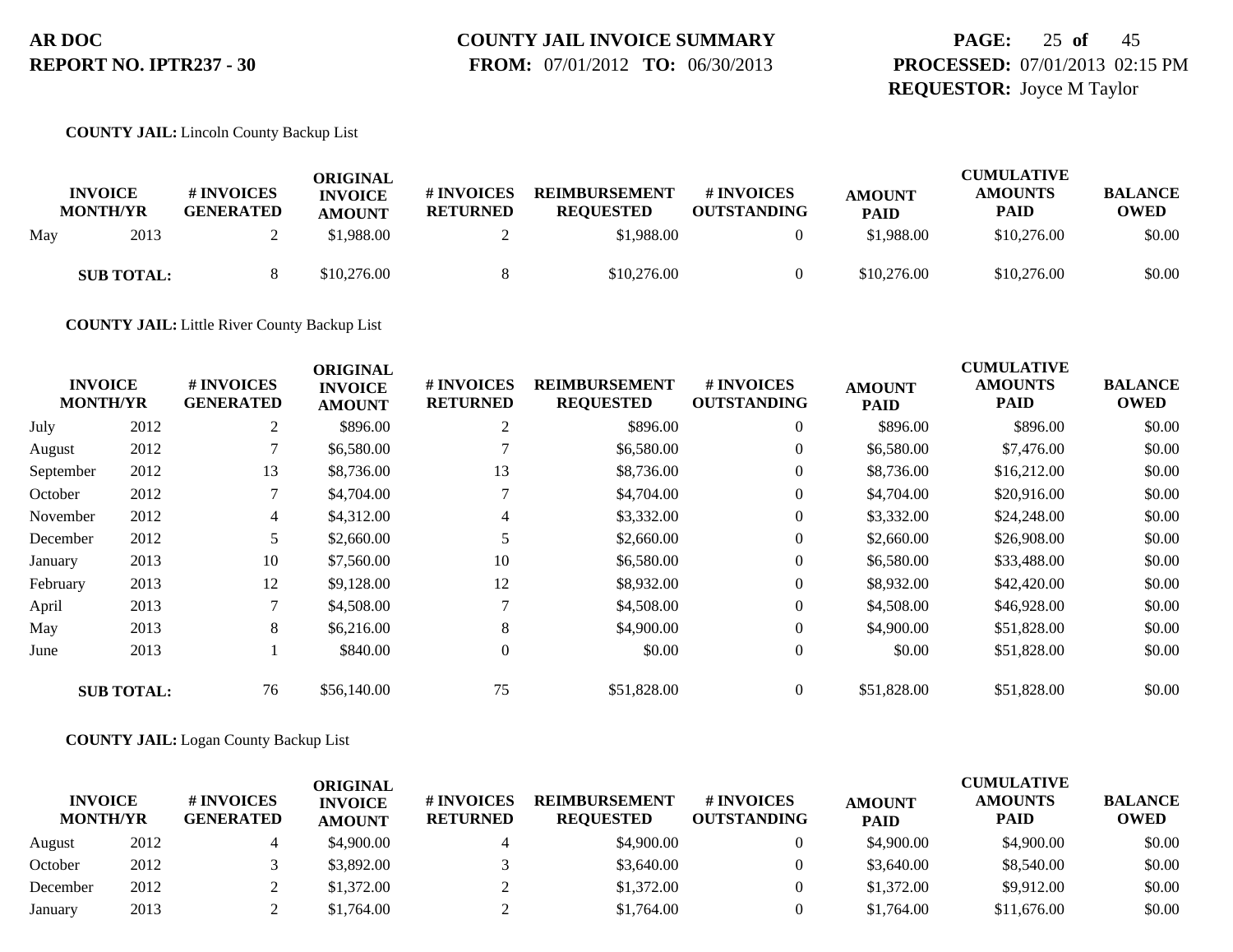# **COUNTY JAIL INVOICE SUMMARY**

 **FROM:** 07/01/2012 **TO:** 06/30/2013

# **PAGE:** 26 **of** 45 **PROCESSED:** 07/01/2013 02:15 PM **REQUESTOR:** Joyce M Taylor

### **COUNTY JAIL:** Logan County Backup List

| <b>INVOICE</b><br><b>MONTH/YR</b> | # INVOICES<br><b>GENERATED</b> | ORIGINAL<br><b>INVOICE</b><br><b>AMOUNT</b> | # INVOICES<br><b>RETURNED</b> | <b>REIMBURSEMENT</b><br><b>REQUESTED</b> | # INVOICES<br><b>OUTSTANDING</b> | <b>AMOUNT</b><br><b>PAID</b> | <b>CUMULATIVE</b><br><b>AMOUNTS</b><br><b>PAID</b> | <b>BALANCE</b><br><b>OWED</b> |
|-----------------------------------|--------------------------------|---------------------------------------------|-------------------------------|------------------------------------------|----------------------------------|------------------------------|----------------------------------------------------|-------------------------------|
| 2013<br>April                     |                                | \$9,632.00                                  |                               | \$9,632.00                               |                                  | \$9,632.00                   | \$21,308.00                                        | \$0.00                        |
| <b>SUB TOTAL:</b>                 |                                | \$21,560.00                                 | 18                            | \$21,308.00                              |                                  | \$21,308.00                  | \$21,308.00                                        | \$0.00                        |

**COUNTY JAIL:** Lonoke County Backup List

| <b>INVOICE</b><br><b>MONTH/YR</b> |                   | # INVOICES<br><b>GENERATED</b> | <b>ORIGINAL</b><br><b>INVOICE</b><br><b>AMOUNT</b> | # INVOICES<br><b>RETURNED</b> | <b>REIMBURSEMENT</b><br><b>REQUESTED</b> | # INVOICES<br><b>OUTSTANDING</b> | <b>AMOUNT</b><br><b>PAID</b> | <b>CUMULATIVE</b><br><b>AMOUNTS</b><br><b>PAID</b> | <b>BALANCE</b><br><b>OWED</b> |
|-----------------------------------|-------------------|--------------------------------|----------------------------------------------------|-------------------------------|------------------------------------------|----------------------------------|------------------------------|----------------------------------------------------|-------------------------------|
| July                              | 2012              | 8                              | \$5,208.00                                         | 8                             | \$5,208.00                               | $\boldsymbol{0}$                 | \$5,208.00                   | \$5,208.00                                         | \$0.00                        |
| August                            | 2012              | 19                             | \$8,120.00                                         | 19                            | \$7,980.00                               | $\boldsymbol{0}$                 | \$7,980.00                   | \$13,188.00                                        | \$0.00                        |
| September                         | 2012              | 10                             | \$4,984.00                                         | 10                            | \$5,068.00                               | $\overline{0}$                   | \$5,068.00                   | \$18,256.00                                        | \$0.00                        |
| October                           | 2012              | 20                             | \$7,700.00                                         | 20                            | \$7,700.00                               | $\boldsymbol{0}$                 | \$7,700.00                   | \$25,956.00                                        | \$0.00                        |
| November                          | 2012              | 16                             | \$8,372.00                                         | 16                            | \$7,812.00                               | $\mathbf{0}$                     | \$7,812.00                   | \$33,768.00                                        | \$0.00                        |
| December                          | 2012              | 11                             | \$7,700.00                                         | 11                            | \$7,700.00                               | $\overline{0}$                   | \$7,700.00                   | \$41,468.00                                        | \$0.00                        |
| January                           | 2013              | 9                              | \$3,668.00                                         | 9                             | \$3,668.00                               | $\boldsymbol{0}$                 | \$3,668.00                   | \$45,136.00                                        | \$0.00                        |
| February                          | 2013              | 12                             | \$6,916.00                                         | 12                            | \$6,440.00                               | $\mathbf{0}$                     | \$6,440.00                   | \$51,576.00                                        | \$0.00                        |
| March                             | 2013              | 12                             | \$7,224.00                                         | 12                            | \$5,236.00                               | $\overline{0}$                   | \$5,236.00                   | \$56,812.00                                        | \$0.00                        |
| April                             | 2013              | 17                             | \$6,496.00                                         | 17                            | \$6,188.00                               | $\overline{0}$                   | \$6,188.00                   | \$63,000.00                                        | \$0.00                        |
| May                               | 2013              | 10                             | \$4,704.00                                         | 10                            | \$4,704.00                               | $\overline{0}$                   | \$4,704.00                   | \$67,704.00                                        | \$0.00                        |
| June                              | 2013              | 16                             | \$11,200.00                                        | 16                            | \$10,192.00                              | $\overline{0}$                   | \$10,192.00                  | \$77,896.00                                        | \$0.00                        |
|                                   | <b>SUB TOTAL:</b> | 160                            | \$82,292.00                                        | 160                           | \$77,896.00                              | $\overline{0}$                   | \$77,896.00                  | \$77,896.00                                        | \$0.00                        |

### **COUNTY JAIL:** Madison County Backup List

|                                   |      |                                | ORIGINAL                        |                               |                                          |                                  |                              | <b>CUMULATIVE</b>             |                               |
|-----------------------------------|------|--------------------------------|---------------------------------|-------------------------------|------------------------------------------|----------------------------------|------------------------------|-------------------------------|-------------------------------|
| <b>INVOICE</b><br><b>MONTH/YR</b> |      | # INVOICES<br><b>GENERATED</b> | <b>INVOICE</b><br><b>AMOUNT</b> | # INVOICES<br><b>RETURNED</b> | <b>REIMBURSEMENT</b><br><b>REOUESTED</b> | # INVOICES<br><b>OUTSTANDING</b> | <b>AMOUNT</b><br><b>PAID</b> | <b>AMOUNTS</b><br><b>PAID</b> | <b>BALANCE</b><br><b>OWED</b> |
| July                              | 2012 |                                | \$672.00                        |                               | \$672.00                                 |                                  | \$672.00                     | \$672.00                      | \$0.00                        |
| August                            | 2012 |                                | \$448.00                        |                               | \$56.00                                  |                                  | \$56.00                      | \$728.00                      | \$0.00                        |
| November                          | 2012 |                                | \$224.00                        |                               | \$224.00                                 |                                  | \$224.00                     | \$952.00                      | \$0.00                        |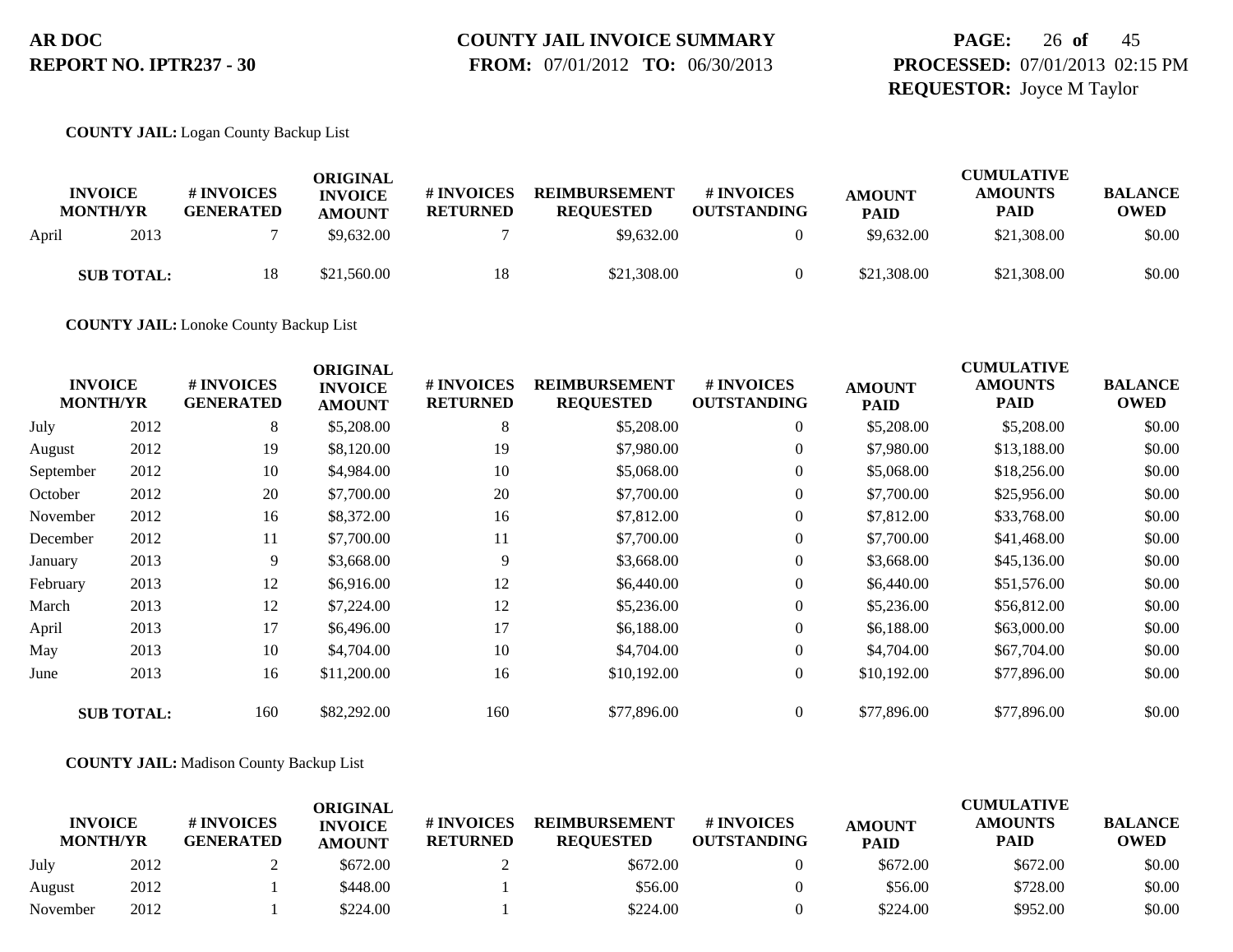# **COUNTY JAIL INVOICE SUMMARY**

 **FROM:** 07/01/2012 **TO:** 06/30/2013

# **PAGE:** 27 **of** 45 **PROCESSED:** 07/01/2013 02:15 PM **REQUESTOR:** Joyce M Taylor

### **COUNTY JAIL:** Madison County Backup List

|          | <b>INVOICE</b><br><b>MONTH/YR</b> | # INVOICES<br><b>GENERATED</b> | ORIGINAL<br><b>INVOICE</b><br><b>AMOUNT</b> | # INVOICES<br><b>RETURNED</b> | <b>REIMBURSEMENT</b><br><b>REQUESTED</b> | # INVOICES<br><b>OUTSTANDING</b> | <b>AMOUNT</b><br><b>PAID</b> | <b>CUMULATIVE</b><br><b>AMOUNTS</b><br><b>PAID</b> | <b>BALANCE</b><br><b>OWED</b> |
|----------|-----------------------------------|--------------------------------|---------------------------------------------|-------------------------------|------------------------------------------|----------------------------------|------------------------------|----------------------------------------------------|-------------------------------|
| January  | 2013                              | 4                              | \$4,424.00                                  |                               | \$112.00                                 |                                  | \$112.00                     | \$1,064.00                                         | \$0.00                        |
| February | 2013                              |                                | \$2,716.00                                  |                               | \$1,064.00                               |                                  | \$1,064.00                   | \$2,128.00                                         | \$0.00                        |
| April    | 2013                              | 8                              | \$5,096.00                                  | 8                             | \$588.00                                 |                                  | \$588.00                     | \$2,716.00                                         | \$0.00                        |
| May      | 2013                              |                                | \$2,492.00                                  |                               | \$56.00                                  |                                  | \$56.00                      | \$2,772.00                                         | \$0.00                        |
| June     | 2013                              |                                | \$1,652.00                                  |                               | \$196.00                                 |                                  | \$196.00                     | \$2,968.00                                         | \$0.00                        |
|          | <b>SUB TOTAL:</b>                 | 23                             | \$17,724.00                                 | 23                            | \$2,968.00                               |                                  | \$2,968.00                   | \$2,968.00                                         | \$0.00                        |

### **COUNTY JAIL:** Marion County Backup List

| <b>INVOICE</b><br><b>MONTH/YR</b> |                   | # INVOICES<br><b>GENERATED</b> | <b>ORIGINAL</b><br><b>INVOICE</b><br><b>AMOUNT</b> | # INVOICES<br><b>RETURNED</b> | <b>REIMBURSEMENT</b><br><b>REQUESTED</b> | # INVOICES<br><b>OUTSTANDING</b> | <b>AMOUNT</b><br><b>PAID</b> | <b>CUMULATIVE</b><br><b>AMOUNTS</b><br><b>PAID</b> | <b>BALANCE</b><br><b>OWED</b> |
|-----------------------------------|-------------------|--------------------------------|----------------------------------------------------|-------------------------------|------------------------------------------|----------------------------------|------------------------------|----------------------------------------------------|-------------------------------|
| August                            | 2012              | 4                              | \$3,724.00                                         | 4                             | \$2,464.00                               | $\theta$                         | \$2,464.00                   | \$2,464.00                                         | \$0.00                        |
| October                           | 2012              |                                | \$224.00                                           |                               | \$224.00                                 | $\theta$                         | \$224.00                     | \$2,688.00                                         | \$0.00                        |
| November                          | 2012              |                                | \$1,708.00                                         |                               | \$28.00                                  | $\theta$                         | \$28.00                      | \$2,716.00                                         | \$0.00                        |
| December                          | 2012              |                                | \$168.00                                           |                               | \$168.00                                 | $\overline{0}$                   | \$168.00                     | \$2,884.00                                         | \$0.00                        |
| January                           | 2013              |                                | \$308.00                                           |                               | \$308.00                                 | $\theta$                         | \$308.00                     | \$3,192.00                                         | \$0.00                        |
| May                               | 2013              |                                | \$1,428.00                                         |                               | \$0.00                                   | $\theta$                         | \$0.00                       | \$3,192.00                                         | \$0.00                        |
| June                              | 2013              |                                | \$980.00                                           | $\sim$                        | \$784.00                                 | $\theta$                         | \$784.00                     | \$3,976.00                                         | \$0.00                        |
|                                   | <b>SUB TOTAL:</b> | 11                             | \$8,540.00                                         | 11                            | \$3,976.00                               |                                  | \$3,976.00                   | \$3,976.00                                         | \$0.00                        |

### **COUNTY JAIL:** McPherson Unit

| <b>INVOICE</b><br><b>MONTH/YR</b> |      | # INVOICES<br><b>GENERATED</b> | <b>ORIGINAL</b><br><b>INVOICE</b><br><b>AMOUNT</b> | # INVOICES<br><b>RETURNED</b> | <b>REIMBURSEMENT</b><br><b>REOUESTED</b> | # INVOICES<br><b>OUTSTANDING</b> | <b>AMOUNT</b><br><b>PAID</b> | <b>CUMULATIVE</b><br><b>AMOUNTS</b><br><b>PAID</b> | <b>BALANCE</b><br><b>OWED</b> |
|-----------------------------------|------|--------------------------------|----------------------------------------------------|-------------------------------|------------------------------------------|----------------------------------|------------------------------|----------------------------------------------------|-------------------------------|
| December                          | 2012 |                                | \$8,204.00                                         |                               | \$0.00                                   |                                  | \$0.00                       | \$0.00                                             | \$0.00                        |
| <b>SUB TOTAL:</b>                 |      |                                | \$8,204.00                                         |                               | \$0.00                                   |                                  | \$0.00                       | \$0.00                                             | \$0.00                        |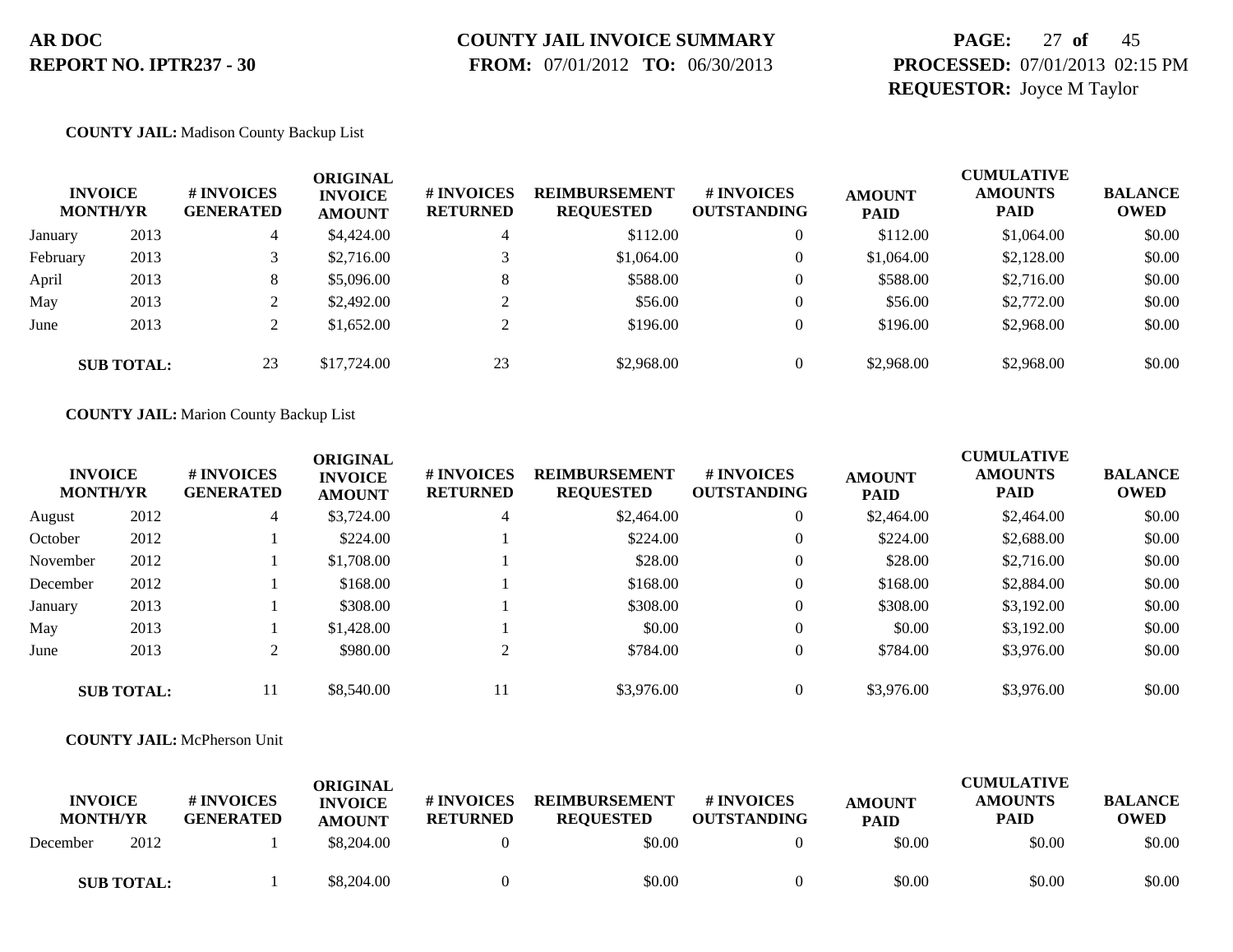### **COUNTY JAIL INVOICE SUMMARY**

 **FROM:** 07/01/2012 **TO:** 06/30/2013

# **PAGE:** 28 **of** 45 **PROCESSED:** 07/01/2013 02:15 PM **REQUESTOR:** Joyce M Taylor

### **COUNTY JAIL:** Miller County Backup List

|           | <b>INVOICE</b><br><b>MONTH/YR</b> | # INVOICES<br><b>GENERATED</b> | <b>ORIGINAL</b><br><b>INVOICE</b><br><b>AMOUNT</b> | # INVOICES<br><b>RETURNED</b> | <b>REIMBURSEMENT</b><br><b>REQUESTED</b> | # INVOICES<br><b>OUTSTANDING</b> | <b>AMOUNT</b><br><b>PAID</b> | <b>CUMULATIVE</b><br><b>AMOUNTS</b><br><b>PAID</b> | <b>BALANCE</b><br><b>OWED</b> |
|-----------|-----------------------------------|--------------------------------|----------------------------------------------------|-------------------------------|------------------------------------------|----------------------------------|------------------------------|----------------------------------------------------|-------------------------------|
| July      | 2012                              | 18                             | \$13,020.00                                        | 18                            | \$13,020.00                              | $\overline{0}$                   | \$13,020.00                  | \$13,020.00                                        | \$0.00                        |
| August    | 2012                              | 15                             | \$17,724.00                                        | 15                            | \$14,000.00                              | $\overline{0}$                   | \$14,000.00                  | \$27,020.00                                        | \$0.00                        |
| September | 2012                              | 17                             | \$20,496.00                                        | 17                            | \$20,496.00                              | $\overline{0}$                   | \$20,496.00                  | \$47,516.00                                        | \$0.00                        |
| October   | 2012                              | 12                             | \$13,020.00                                        | 12                            | \$12,768.00                              | $\overline{0}$                   | \$12,768.00                  | \$60,284.00                                        | \$0.00                        |
| November  | 2012                              | 15                             | \$8,904.00                                         | 15                            | \$8,904.00                               | $\overline{0}$                   | \$8,904.00                   | \$69,188.00                                        | \$0.00                        |
| December  | 2012                              | 8                              | \$4,648.00                                         | 8                             | \$4,648.00                               | $\overline{0}$                   | \$4,648.00                   | \$73,836.00                                        | \$0.00                        |
| January   | 2013                              | 18                             | \$10,164.00                                        | 18                            | \$8,988.00                               | $\overline{0}$                   | \$8,988.00                   | \$82,824.00                                        | \$0.00                        |
| February  | 2013                              | 4                              | \$5,348.00                                         | 4                             | \$3,220.00                               | $\overline{0}$                   | \$3,220.00                   | \$86,044.00                                        | \$0.00                        |
| March     | 2013                              | 8                              | \$5,292.00                                         | 8                             | \$3,948.00                               | $\overline{0}$                   | \$3,948.00                   | \$89,992.00                                        | \$0.00                        |
| April     | 2013                              | 30                             | \$23,884.00                                        | 30                            | \$23,884.00                              | $\overline{0}$                   | \$23,884.00                  | \$113,876.00                                       | \$0.00                        |
| May       | 2013                              | 18                             | \$9,940.00                                         | 16                            | \$9,380.00                               | $\boldsymbol{0}$                 | \$9,380.00                   | \$123,256.00                                       | \$0.00                        |
| June      | 2013                              | 9                              | \$9,968.00                                         | 9                             | \$9,968.00                               | $\boldsymbol{0}$                 | \$9,968.00                   | \$133,224.00                                       | \$0.00                        |
|           | <b>SUB TOTAL:</b>                 | 172                            | \$142,408.00                                       | 170                           | \$133,224.00                             | $\overline{0}$                   | \$133,224.00                 | \$133,224.00                                       | \$0.00                        |

### **COUNTY JAIL:** Mississippi County Backup List

|                                   |      |                                      | <b>ORIGINAL</b>                 |                                      |                                          |                                  |                              | <b>CUMULATIVE</b>             |                               |
|-----------------------------------|------|--------------------------------------|---------------------------------|--------------------------------------|------------------------------------------|----------------------------------|------------------------------|-------------------------------|-------------------------------|
| <b>INVOICE</b><br><b>MONTH/YR</b> |      | <b>#INVOICES</b><br><b>GENERATED</b> | <b>INVOICE</b><br><b>AMOUNT</b> | <b># INVOICES</b><br><b>RETURNED</b> | <b>REIMBURSEMENT</b><br><b>REQUESTED</b> | # INVOICES<br><b>OUTSTANDING</b> | <b>AMOUNT</b><br><b>PAID</b> | <b>AMOUNTS</b><br><b>PAID</b> | <b>BALANCE</b><br><b>OWED</b> |
| July                              | 2012 | 11                                   | \$8,876.00                      | 11                                   | \$8,400.00                               | $\theta$                         | \$8,400.00                   | \$8,400.00                    | \$0.00                        |
| August                            | 2012 | 8                                    | \$4,536.00                      | 8                                    | \$1,848.00                               | $\theta$                         | \$1,848.00                   | \$10,248.00                   | \$0.00                        |
| September                         | 2012 | 21                                   | \$9,716.00                      | 21                                   | \$11,200.00                              | 0                                | \$11,200.00                  | \$21,448.00                   | \$0.00                        |
| October                           | 2012 | 8                                    | \$5,852.00                      | 8                                    | \$5,852.00                               | $\overline{0}$                   | \$5,852.00                   | \$27,300.00                   | \$0.00                        |
| November                          | 2012 | 2                                    | \$308.00                        |                                      | \$308.00                                 | $\theta$                         | \$308.00                     | \$27,608.00                   | \$0.00                        |
| December                          | 2012 | 19                                   | \$11,760.00                     | 19                                   | \$11,928.00                              | $\theta$                         | \$11,928.00                  | \$39,536.00                   | \$0.00                        |
| January                           | 2013 |                                      | \$168.00                        |                                      | \$168.00                                 | $\theta$                         | \$168.00                     | \$39,704.00                   | \$0.00                        |
| February                          | 2013 | 6                                    | \$6,132.00                      | 6                                    | \$4,788.00                               | $\mathbf{0}$                     | \$4,788.00                   | \$44,492.00                   | \$0.00                        |
| March                             | 2013 | 12                                   | \$8,092.00                      | 12                                   | \$8,204.00                               | $\theta$                         | \$8,204.00                   | \$52,696.00                   | \$0.00                        |
| April                             | 2013 | 11                                   | \$8,288.00                      | 11                                   | \$8,372.00                               | $\Omega$                         | \$8,372.00                   | \$61,068.00                   | \$0.00                        |
| May                               | 2013 | 10                                   | \$9,464.00                      | 10                                   | \$9,800.00                               | 0                                | \$9,800.00                   | \$70,868.00                   | \$0.00                        |
|                                   |      |                                      |                                 |                                      |                                          |                                  |                              |                               |                               |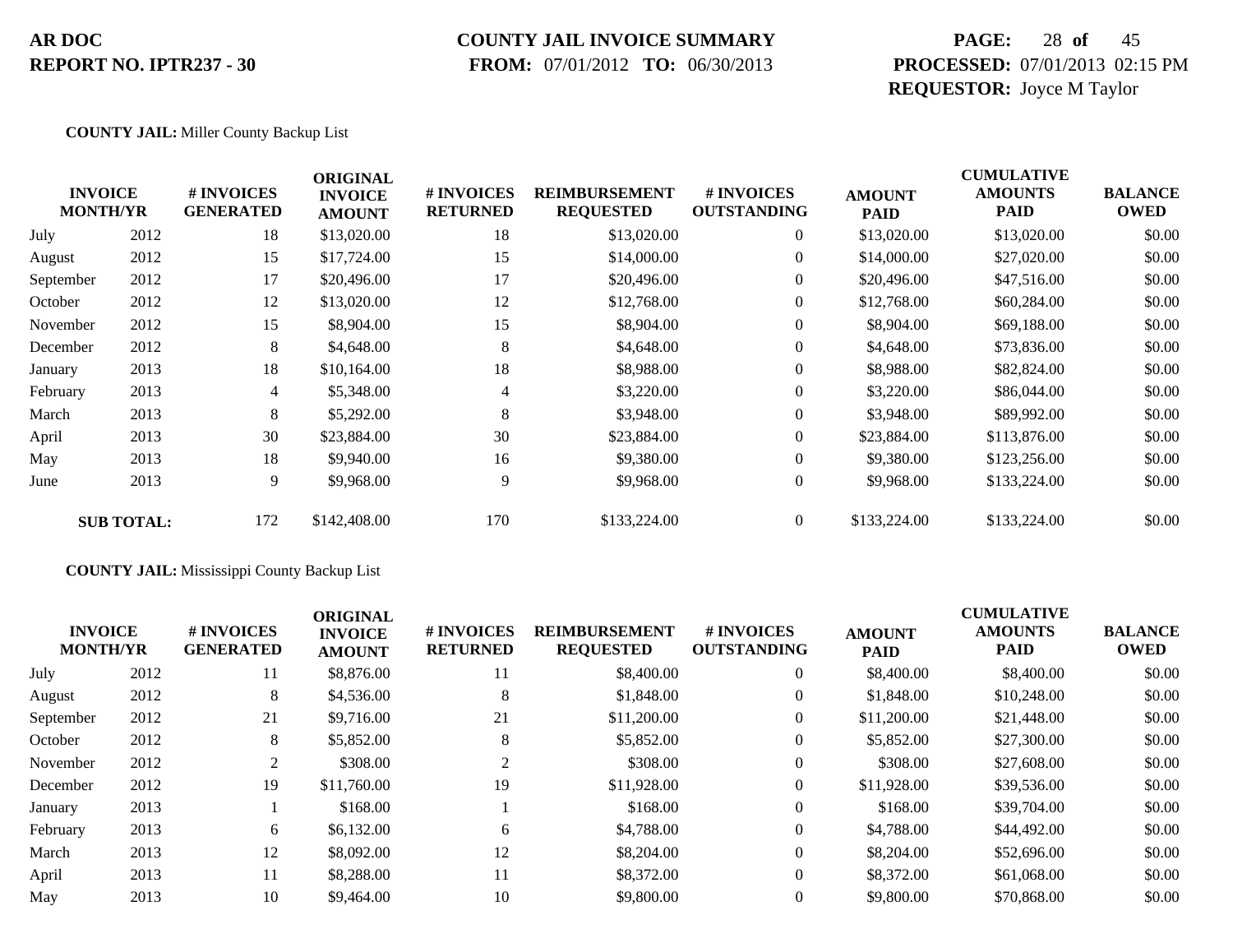# **COUNTY JAIL INVOICE SUMMARY**

 **FROM:** 07/01/2012 **TO:** 06/30/2013

# **PAGE:** 29 **of** 45 **PROCESSED:** 07/01/2013 02:15 PM **REQUESTOR:** Joyce M Taylor

**COUNTY JAIL:** Mississippi County Backup List

|      | <b>INVOICE</b><br><b>MONTH/YR</b> | # INVOICES<br><b>GENERATED</b> | ORIGINAL<br><b>INVOICE</b><br><b>AMOUNT</b> | # INVOICES<br><b>RETURNED</b> | <b>REIMBURSEMENT</b><br><b>REOUESTED</b> | # INVOICES<br><b>OUTSTANDING</b> | <b>AMOUNT</b><br><b>PAID</b> | <b>CUMULATIVE</b><br><b>AMOUNTS</b><br><b>PAID</b> | <b>BALANCE</b><br>OWED |
|------|-----------------------------------|--------------------------------|---------------------------------------------|-------------------------------|------------------------------------------|----------------------------------|------------------------------|----------------------------------------------------|------------------------|
| June | 2013                              |                                | \$7.868.00                                  |                               | \$0.00                                   |                                  | \$0.00                       | \$70,868.00                                        | \$0.00                 |
|      | <b>SUB TOTAL:</b>                 | 124                            | \$81,060.00                                 | 109                           | \$70,868.00                              |                                  | \$70,868.00                  | \$70,868.00                                        | \$0.00                 |

**COUNTY JAIL:** Monroe County Backup List

|           | <b>INVOICE</b><br><b>MONTH/YR</b> | # INVOICES<br><b>GENERATED</b> | <b>ORIGINAL</b><br><b>INVOICE</b><br><b>AMOUNT</b> | # INVOICES<br><b>RETURNED</b> | <b>REIMBURSEMENT</b><br><b>REQUESTED</b> | # INVOICES<br><b>OUTSTANDING</b> | <b>AMOUNT</b><br><b>PAID</b> | <b>CUMULATIVE</b><br><b>AMOUNTS</b><br><b>PAID</b> | <b>BALANCE</b><br><b>OWED</b> |
|-----------|-----------------------------------|--------------------------------|----------------------------------------------------|-------------------------------|------------------------------------------|----------------------------------|------------------------------|----------------------------------------------------|-------------------------------|
| September | 2012                              | 4                              | \$2,072.00                                         | 4                             | \$504.00                                 | $\theta$                         | \$504.00                     | \$504.00                                           | \$0.00                        |
| October   | 2012                              | 3                              | \$1,260.00                                         |                               | \$1,260.00                               | $\theta$                         | \$1,260.00                   | \$1,764.00                                         | \$0.00                        |
| November  | 2012                              | 4                              | \$868.00                                           | 4                             | \$868.00                                 | $\overline{0}$                   | \$868.00                     | \$2,632.00                                         | \$0.00                        |
| December  | 2012                              |                                | \$62,132.00                                        |                               | \$112.00                                 | $\theta$                         | \$112.00                     | \$2,744.00                                         | \$0.00                        |
| February  | 2013                              | 3                              | \$2,772.00                                         | 2                             | \$840.00                                 | $\overline{0}$                   | \$840.00                     | \$3,584.00                                         | \$0.00                        |
| March     | 2013                              |                                | \$224.00                                           |                               | \$28.00                                  | $\overline{0}$                   | \$28.00                      | \$3,612.00                                         | \$0.00                        |
| April     | 2013                              | 3                              | \$896.00                                           | 3                             | \$896.00                                 | $\overline{0}$                   | \$896.00                     | \$4,508.00                                         | \$0.00                        |
| May       | 2013                              | 2                              | \$84.00                                            | 2                             | \$84.00                                  | $\overline{0}$                   | \$84.00                      | \$4,592.00                                         | \$0.00                        |
| June      | 2013                              | 3                              | \$448.00                                           | $\Omega$                      | \$0.00                                   | $\overline{0}$                   | \$0.00                       | \$4,592.00                                         | \$0.00                        |
|           | <b>SUB TOTAL:</b>                 | 28                             | \$70,756.00                                        | 24                            | \$4,592.00                               | $\Omega$                         | \$4,592.00                   | \$4,592.00                                         | \$0.00                        |

**COUNTY JAIL:** Montgomery County Backup List

| <b>INVOICE</b><br><b>MONTH/YR</b> |      | # INVOICES<br><b>GENERATED</b> | ORIGINAL<br><b>INVOICE</b><br><b>AMOUNT</b> | <b># INVOICES</b><br><b>RETURNED</b> | <b>REIMBURSEMENT</b><br><b>REQUESTED</b> | <b>#INVOICES</b><br><b>OUTSTANDING</b> | <b>AMOUNT</b><br><b>PAID</b> | <b>CUMULATIVE</b><br><b>AMOUNTS</b><br><b>PAID</b> | <b>BALANCE</b><br><b>OWED</b> |
|-----------------------------------|------|--------------------------------|---------------------------------------------|--------------------------------------|------------------------------------------|----------------------------------------|------------------------------|----------------------------------------------------|-------------------------------|
| July                              | 2012 |                                | \$1,316.00                                  |                                      | \$1,316.00                               |                                        | \$1,316.00                   | \$1,316.00                                         | \$0.00                        |
| August                            | 2012 |                                | \$2,464.00                                  |                                      | \$2,464.00                               |                                        | \$2,464.00                   | \$3,780.00                                         | \$0.00                        |
| October                           | 2012 |                                | \$952.00                                    |                                      | \$952.00                                 |                                        | \$952.00                     | \$4,732.00                                         | \$0.00                        |
| November                          | 2012 |                                | \$1,820.00                                  |                                      | \$1,820.00                               |                                        | \$1,820.00                   | \$6,552.00                                         | \$0.00                        |
| January                           | 2013 |                                | \$308.00                                    |                                      | \$308.00                                 |                                        | \$308.00                     | \$6,860.00                                         | \$0.00                        |
| March                             | 2013 |                                | \$1,792.00                                  |                                      | \$1,792.00                               |                                        | \$1,792.00                   | \$8,652.00                                         | \$0.00                        |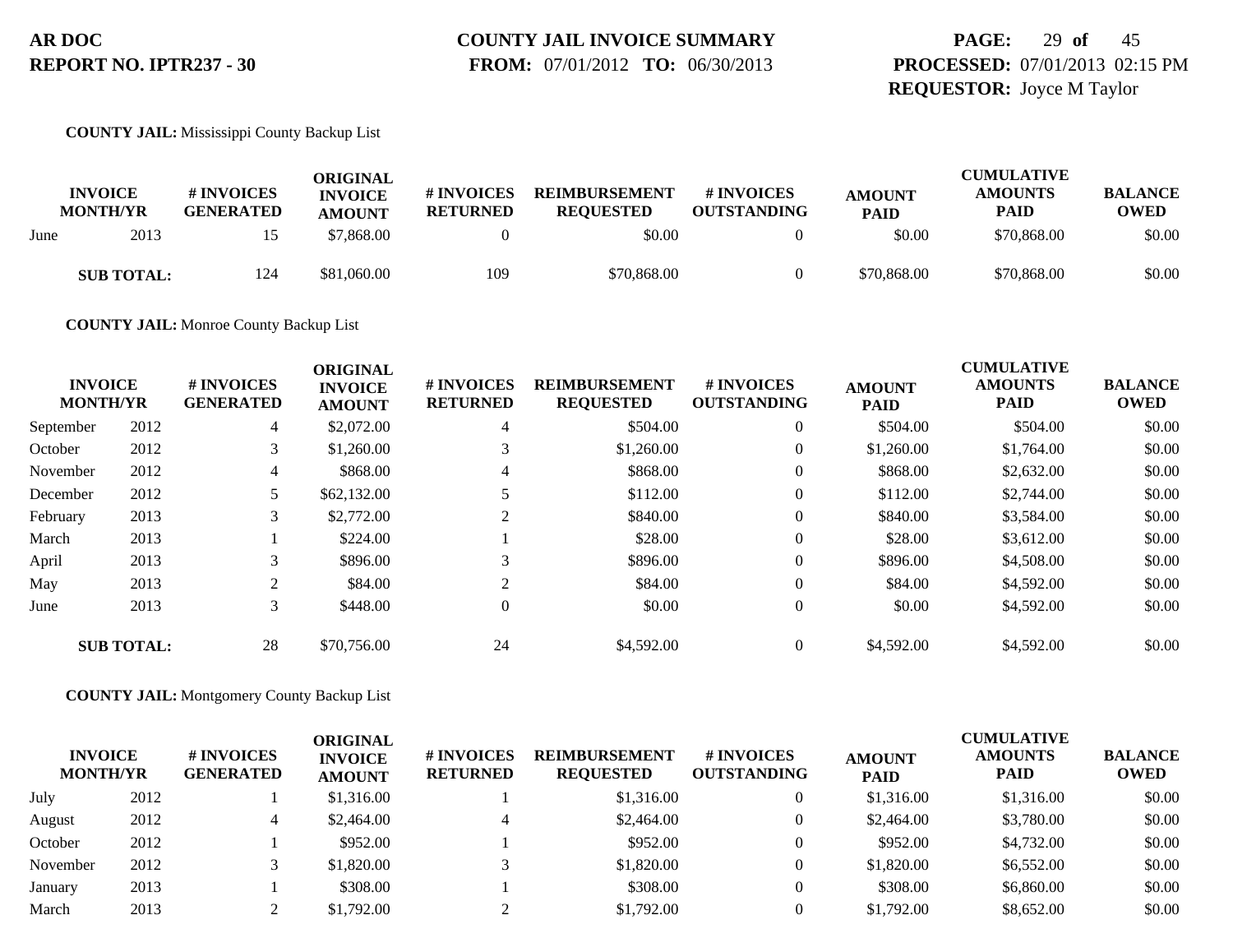# **COUNTY JAIL INVOICE SUMMARY**

 **FROM:** 07/01/2012 **TO:** 06/30/2013

# **PAGE:** 30 **of** 45 **PROCESSED:** 07/01/2013 02:15 PM **REQUESTOR:** Joyce M Taylor

**COUNTY JAIL:** Montgomery County Backup List

|      | <b>INVOICE</b><br><b>MONTH/YR</b> | # INVOICES<br><b>GENERATED</b> | ORIGINAL<br><b>INVOICE</b><br><b>AMOUNT</b> | <b># INVOICES</b><br><b>RETURNED</b> | <b>REIMBURSEMENT</b><br><b>REQUESTED</b> | # INVOICES<br><b>OUTSTANDING</b> | <b>AMOUNT</b><br><b>PAID</b> | <b>CUMULATIVE</b><br><b>AMOUNTS</b><br><b>PAID</b> | <b>BALANCE</b><br><b>OWED</b> |
|------|-----------------------------------|--------------------------------|---------------------------------------------|--------------------------------------|------------------------------------------|----------------------------------|------------------------------|----------------------------------------------------|-------------------------------|
| May  | 2013                              |                                | \$1,988.00                                  |                                      | \$1,988.00                               |                                  | \$1,988.00                   | \$10,640.00                                        | \$0.00                        |
| June | 2013                              |                                | \$28.00                                     |                                      | \$28.00                                  |                                  | \$28.00                      | \$10,668.00                                        | \$0.00                        |
|      | <b>SUB TOTAL:</b>                 |                                | \$10,668.00                                 |                                      | \$10,668.00                              |                                  | \$10,668.00                  | \$10,668.00                                        | \$0.00                        |

**COUNTY JAIL:** Nevada County Backup List

| <b>INVOICE</b><br><b>MONTH/YR</b> |                   | # INVOICES<br><b>GENERATED</b> | ORIGINAL<br><b>INVOICE</b><br><b>AMOUNT</b> | # INVOICES<br><b>RETURNED</b> | <b>REIMBURSEMENT</b><br><b>REQUESTED</b> | # INVOICES<br><b>OUTSTANDING</b> | <b>AMOUNT</b><br><b>PAID</b> | <b>CUMULATIVE</b><br><b>AMOUNTS</b><br><b>PAID</b> | <b>BALANCE</b><br><b>OWED</b> |
|-----------------------------------|-------------------|--------------------------------|---------------------------------------------|-------------------------------|------------------------------------------|----------------------------------|------------------------------|----------------------------------------------------|-------------------------------|
| September                         | 2012              |                                | \$560.00                                    |                               | \$560.00                                 |                                  | \$560.00                     | \$560.00                                           | \$0.00                        |
| November                          | 2012              |                                | \$588.00                                    |                               | \$0.00                                   |                                  | \$0.00                       | \$560.00                                           | \$0.00                        |
| March                             | 2013              |                                | \$1,428.00                                  |                               | \$1,428.00                               |                                  | \$1,428.00                   | \$1,988.00                                         | \$0.00                        |
| April                             | 2013              |                                | \$3,220.00                                  |                               | \$168.00                                 |                                  | \$168.00                     | \$2,156.00                                         | \$0.00                        |
| May                               | 2013              | ∠                              | \$2,660.00                                  |                               | \$2,660.00                               |                                  | \$2,660.00                   | \$4,816.00                                         | \$0.00                        |
|                                   | <b>SUB TOTAL:</b> |                                | \$8,456.00                                  |                               | \$4,816.00                               |                                  | \$4,816.00                   | \$4,816.00                                         | \$0.00                        |

**COUNTY JAIL:** Newton County Backup List

| <b>INVOICE</b><br><b>MONTH/YR</b> |                   | # INVOICES<br><b>GENERATED</b> | ORIGINAL<br><b>INVOICE</b><br><b>AMOUNT</b> | # INVOICES<br><b>RETURNED</b> | <b>REIMBURSEMENT</b><br><b>REOUESTED</b> | <b>#INVOICES</b><br><b>OUTSTANDING</b> | <b>AMOUNT</b><br><b>PAID</b> | <b>CUMULATIVE</b><br><b>AMOUNTS</b><br><b>PAID</b> | <b>BALANCE</b><br><b>OWED</b> |
|-----------------------------------|-------------------|--------------------------------|---------------------------------------------|-------------------------------|------------------------------------------|----------------------------------------|------------------------------|----------------------------------------------------|-------------------------------|
| August                            | 2012              |                                | \$2,212.00                                  |                               | \$2,212.00                               |                                        | \$2,212.00                   | \$2,212.00                                         | \$0.00                        |
|                                   | <b>SUB TOTAL:</b> |                                | \$2,212.00                                  |                               | \$2,212.00                               |                                        | \$2,212.00                   | \$2,212.00                                         | \$0.00                        |

**COUNTY JAIL:** Ouachita County Backup List

|                 |                  | ORIGINAL       |                 |                          |                    |             | <b>CUMULATIVE</b> |                |
|-----------------|------------------|----------------|-----------------|--------------------------|--------------------|-------------|-------------------|----------------|
| <b>INVOICE</b>  | # INVOICES       | <b>INVOICE</b> |                 | # INVOICES REIMBURSEMENT | # INVOICES         | AMOUNT      | <b>AMOUNTS</b>    | <b>BALANCE</b> |
| <b>MONTH/YR</b> | <b>GENERATED</b> | <b>AMOUNT</b>  | <b>RETURNED</b> | <b>REOUESTED</b>         | <b>OUTSTANDING</b> | <b>PAID</b> | <b>PAID</b>       | <b>OWED</b>    |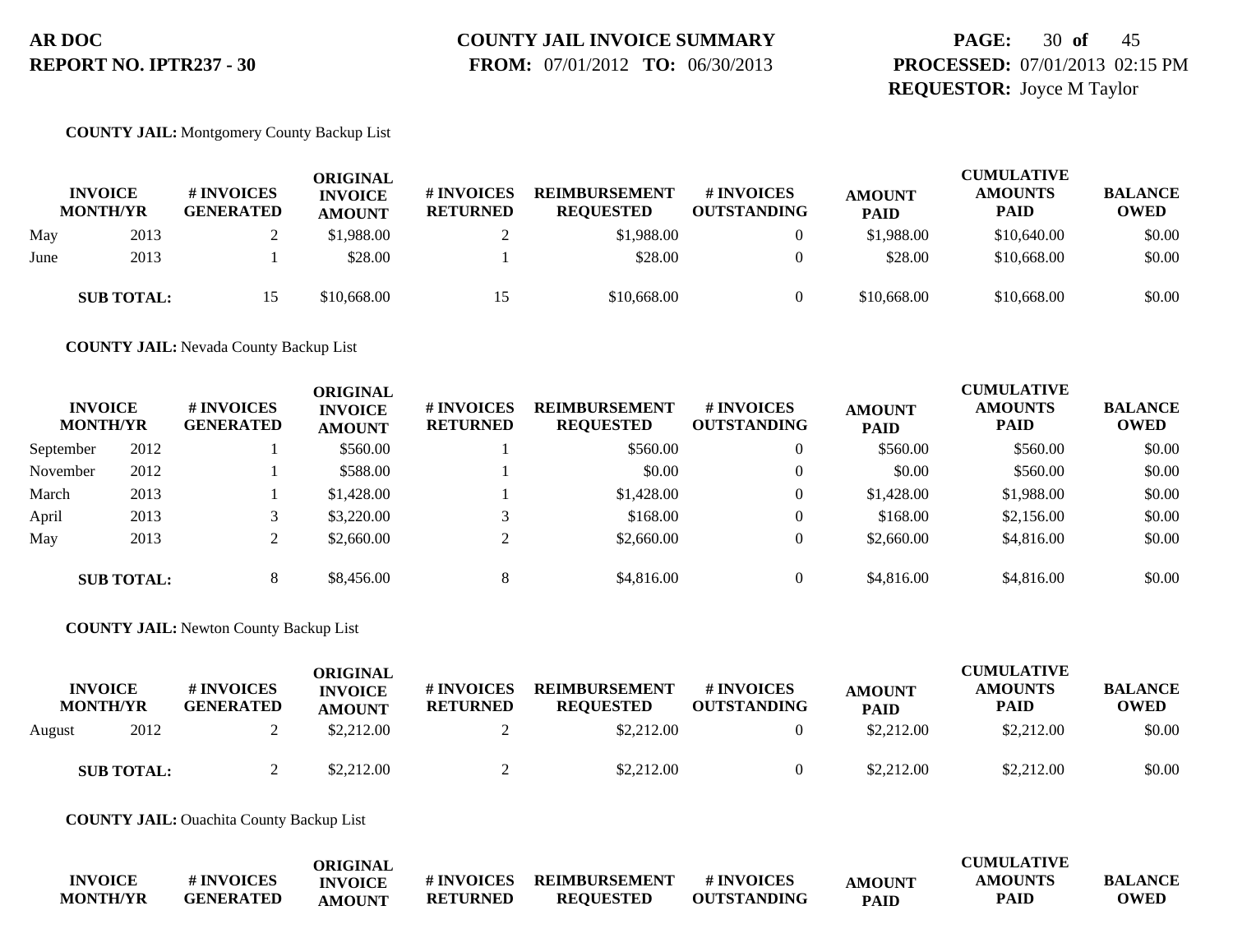### **COUNTY JAIL INVOICE SUMMARY**

 **FROM:** 07/01/2012 **TO:** 06/30/2013

# **PAGE:** 31 **of** 45 **PROCESSED:** 07/01/2013 02:15 PM **REQUESTOR:** Joyce M Taylor

### **COUNTY JAIL:** Ouachita County Backup List

|           |                                   |                                | <b>ORIGINAL</b>                 |                               |                                          |                                  |                              | <b>CUMULATIVE</b>             |                               |
|-----------|-----------------------------------|--------------------------------|---------------------------------|-------------------------------|------------------------------------------|----------------------------------|------------------------------|-------------------------------|-------------------------------|
|           | <b>INVOICE</b><br><b>MONTH/YR</b> | # INVOICES<br><b>GENERATED</b> | <b>INVOICE</b><br><b>AMOUNT</b> | # INVOICES<br><b>RETURNED</b> | <b>REIMBURSEMENT</b><br><b>REQUESTED</b> | # INVOICES<br><b>OUTSTANDING</b> | <b>AMOUNT</b><br><b>PAID</b> | <b>AMOUNTS</b><br><b>PAID</b> | <b>BALANCE</b><br><b>OWED</b> |
| July      | 2012                              | 11                             | \$29,456.00                     | 11                            | \$24,332.00                              | $\overline{0}$                   | \$24,332.00                  | \$24,332.00                   | \$0.00                        |
| August    | 2012                              | 10                             | \$12,180.00                     | 10                            | \$12,180.00                              | $\overline{0}$                   | \$12,180.00                  | \$36,512.00                   | \$0.00                        |
| September | 2012                              | 14                             | \$8,008.00                      | 14                            | \$8,008.00                               | $\theta$                         | \$8,008.00                   | \$44,520.00                   | \$0.00                        |
| October   | 2012                              | 54                             | \$33,152.00                     | 54                            | \$33,152.00                              | $\boldsymbol{0}$                 | \$33,152.00                  | \$77,672.00                   | \$0.00                        |
| December  | 2012                              | 23                             | \$35,728.00                     | 23                            | \$35,728.00                              | $\overline{0}$                   | \$35,728.00                  | \$113,400.00                  | \$0.00                        |
| January   | 2013                              | 27                             | \$34,412.00                     | 27                            | \$34,412.00                              | $\overline{0}$                   | \$34,412.00                  | \$147,812.00                  | \$0.00                        |
| February  | 2013                              |                                | \$504.00                        |                               | \$504.00                                 | $\overline{0}$                   | \$504.00                     | \$148,316.00                  | \$0.00                        |
| March     | 2013                              | 6                              | \$5,516.00                      | 6                             | \$5,516.00                               | $\overline{0}$                   | \$5,516.00                   | \$153,832.00                  | \$0.00                        |
| April     | 2013                              | 17                             | \$9,828.00                      | 17                            | \$9,828.00                               | $\mathbf{0}$                     | \$9,828.00                   | \$163,660.00                  | \$0.00                        |
| May       | 2013                              | 10                             | \$8,624.00                      | 10                            | \$8,624.00                               | $\overline{0}$                   | \$8,624.00                   | \$172,284.00                  | \$0.00                        |
| June      | 2013                              | 6                              | \$1,288.00                      | 6                             | \$1,288.00                               | $\overline{0}$                   | \$1,288.00                   | \$173,572.00                  | \$0.00                        |
|           | <b>SUB TOTAL:</b>                 | 179                            | \$178,696.00                    | 179                           | \$173,572.00                             | $\Omega$                         | \$173,572.00                 | \$173,572.00                  | \$0.00                        |

#### **COUNTY JAIL:** Ouachita River Correctional Unit

| <b>INVOICE</b><br><b>MONTH/YR</b> | # INVOICES<br><b>GENERATED</b> | ORIGINAL<br><b>INVOICE</b><br><b>AMOUNT</b> | # INVOICES<br><b>RETURNED</b> | <b>REIMBURSEMENT</b><br><b>REOUESTED</b> | <b>#INVOICES</b><br><b>OUTSTANDING</b> | <b>AMOUNT</b><br><b>PAID</b> | <b>CUMULATIVE</b><br><b>AMOUNTS</b><br><b>PAID</b> | <b>BALANCE</b><br><b>OWED</b> |
|-----------------------------------|--------------------------------|---------------------------------------------|-------------------------------|------------------------------------------|----------------------------------------|------------------------------|----------------------------------------------------|-------------------------------|
| 2012<br>December                  |                                | \$12,880.00                                 |                               | \$0.00                                   |                                        | \$0.00                       | \$0.00                                             | \$0.00                        |
| <b>SUB TOTAL:</b>                 |                                | \$12,880.00                                 |                               | \$0.00                                   |                                        | \$0.00                       | \$0.00                                             | \$0.00                        |

**COUNTY JAIL:** Ouachita River Correctional Unit Hospital

|       | <b>INVOICE</b><br><b>MONTH/YR</b> | # INVOICES<br><b>GENERATED</b> | ORIGINAL<br><b>INVOICE</b><br><b>AMOUNT</b> | # INVOICES<br><b>RETURNED</b> | <b>REIMBURSEMENT</b><br><b>REOUESTED</b> | <b>#INVOICES</b><br><b>OUTSTANDING</b> | <b>AMOUNT</b><br><b>PAID</b> | <b>CUMULATIVE</b><br><b>AMOUNTS</b><br><b>PAID</b> | <b>BALANCE</b><br>OWED |
|-------|-----------------------------------|--------------------------------|---------------------------------------------|-------------------------------|------------------------------------------|----------------------------------------|------------------------------|----------------------------------------------------|------------------------|
| April | 2013                              |                                | \$868.00                                    |                               | \$0.00                                   |                                        | \$0.00                       | \$0.00                                             | \$0.00                 |
| May   | 2013                              |                                | \$56.00                                     |                               | \$0.00                                   |                                        | \$0.00                       | \$0.00                                             | \$0.00                 |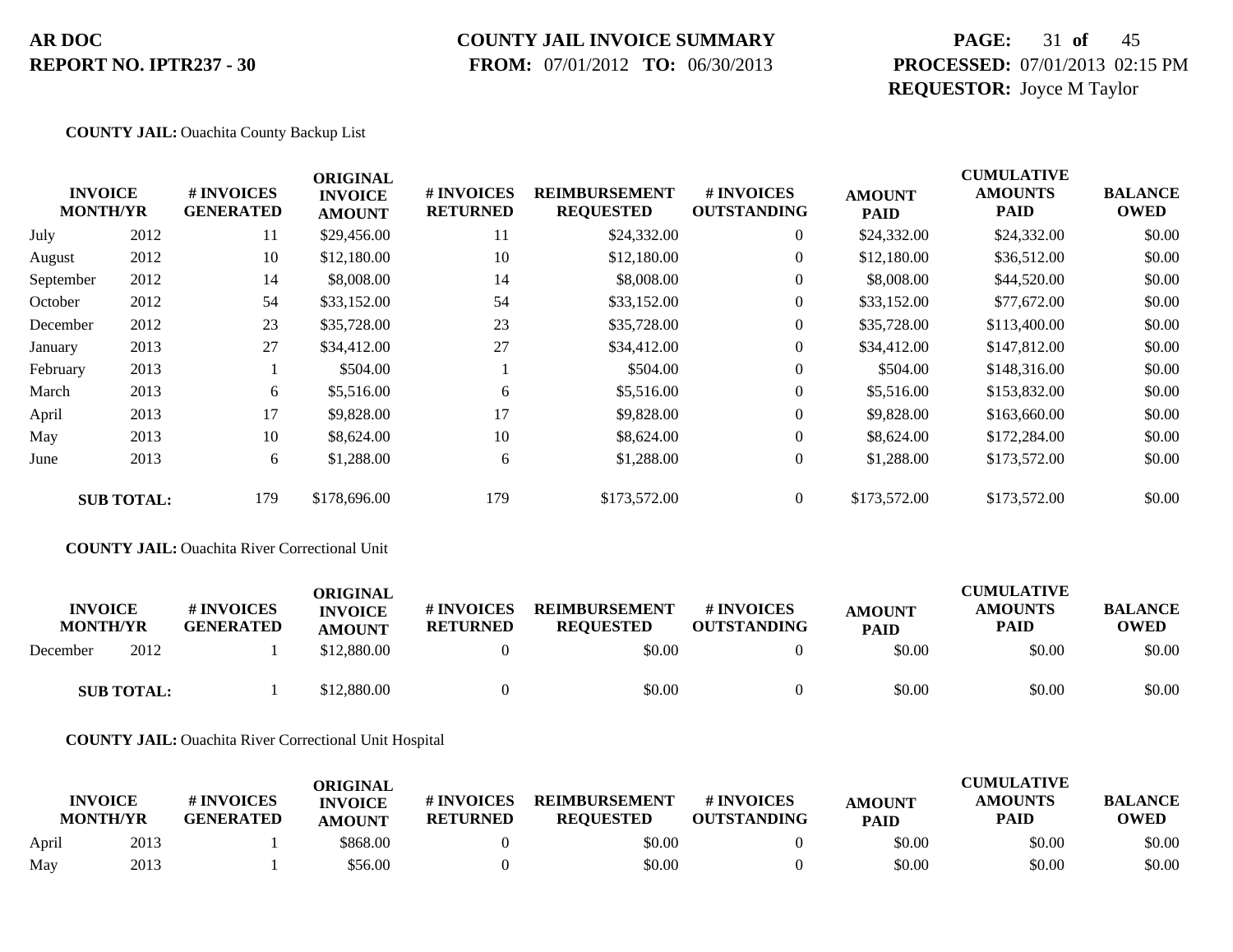## **COUNTY JAIL INVOICE SUMMARY FROM:** 07/01/2012 **TO:** 06/30/2013

# **PAGE:** 32 **of** 45 **PROCESSED:** 07/01/2013 02:15 PM **REQUESTOR:** Joyce M Taylor

### **COUNTY JAIL:** Ouachita River Correctional Unit Hospital

| <b>INVOICE</b><br><b>MONTH/YR</b> | # INVOICES<br><b>GENERATED</b> | ORIGINAL<br><b>INVOICE</b><br><b>AMOUNT</b> | # INVOICES<br><b>RETURNED</b> | <b>REIMBURSEMENT</b><br><b>REOUESTED</b> | # INVOICES<br><b>OUTSTANDING</b> | <b>AMOUNT</b><br><b>PAID</b> | <b>CUMULATIVE</b><br><b>AMOUNTS</b><br><b>PAID</b> | <b>BALANCE</b><br><b>OWED</b> |
|-----------------------------------|--------------------------------|---------------------------------------------|-------------------------------|------------------------------------------|----------------------------------|------------------------------|----------------------------------------------------|-------------------------------|
| <b>SUB TOTAL:</b>                 |                                | \$924.00                                    |                               | \$0.00                                   |                                  | \$0.00                       | \$0.00                                             | \$0.00                        |

### **COUNTY JAIL:** Perry County Backup List

| <b>INVOICE</b><br><b>MONTH/YR</b> |                   | # INVOICES<br><b>GENERATED</b> | <b>ORIGINAL</b><br><b>INVOICE</b><br><b>AMOUNT</b> | <b># INVOICES</b><br><b>RETURNED</b> | <b>REIMBURSEMENT</b><br><b>REQUESTED</b> | # INVOICES<br><b>OUTSTANDING</b> | <b>AMOUNT</b><br><b>PAID</b> | <b>CUMULATIVE</b><br><b>AMOUNTS</b><br><b>PAID</b> | <b>BALANCE</b><br><b>OWED</b> |
|-----------------------------------|-------------------|--------------------------------|----------------------------------------------------|--------------------------------------|------------------------------------------|----------------------------------|------------------------------|----------------------------------------------------|-------------------------------|
| July                              | 2012              |                                | \$840.00                                           |                                      | \$840.00                                 |                                  | \$840.00                     | \$840.00                                           | \$0.00                        |
| November                          | 2012              |                                | \$1,596.00                                         |                                      | \$1,596.00                               |                                  | \$1,596.00                   | \$2,436.00                                         | \$0.00                        |
| January                           | 2013              |                                | \$448.00                                           |                                      | \$448.00                                 |                                  | \$448.00                     | \$2,884.00                                         | \$0.00                        |
| February                          | 2013              | ◠                              | \$840.00                                           |                                      | \$840.00                                 |                                  | \$840.00                     | \$3,724.00                                         | \$0.00                        |
| April                             | 2013              |                                | \$1,652.00                                         |                                      | \$1,652.00                               |                                  | \$1,652.00                   | \$5,376.00                                         | \$0.00                        |
| June                              | 2013              | $\mathcal{L}$<br>∠             | \$2,100.00                                         |                                      | \$2,100.00                               |                                  | \$2,100.00                   | \$7,476.00                                         | \$0.00                        |
|                                   | <b>SUB TOTAL:</b> | 8                              | \$7,476.00                                         | 8                                    | \$7,476.00                               |                                  | \$7,476.00                   | \$7,476.00                                         | \$0.00                        |

### **COUNTY JAIL:** Phillips County Backup List

| <b>INVOICE</b><br><b>MONTH/YR</b> |      | # INVOICES<br><b>GENERATED</b> | ORIGINAL<br><b>INVOICE</b><br><b>AMOUNT</b> | # INVOICES<br><b>RETURNED</b> | <b>REIMBURSEMENT</b><br><b>REQUESTED</b> | # INVOICES<br><b>OUTSTANDING</b> | <b>AMOUNT</b><br><b>PAID</b> | <b>CUMULATIVE</b><br><b>AMOUNTS</b><br><b>PAID</b> | <b>BALANCE</b><br><b>OWED</b> |
|-----------------------------------|------|--------------------------------|---------------------------------------------|-------------------------------|------------------------------------------|----------------------------------|------------------------------|----------------------------------------------------|-------------------------------|
| August                            | 2012 | 4                              | \$3,276.00                                  |                               | \$0.00                                   |                                  | \$0.00                       | \$0.00                                             | \$0.00                        |
| October                           | 2012 |                                | \$3,724.00                                  |                               | \$1,652.00                               | $\overline{0}$                   | \$1,652.00                   | \$1,652.00                                         | \$0.00                        |
| November                          | 2012 |                                | \$35,448.00                                 |                               | \$0.00                                   | $\theta$                         | \$0.00                       | \$1,652.00                                         | \$0.00                        |
| December                          | 2012 |                                | \$644.00                                    |                               | \$644.00                                 | $\overline{0}$                   | \$644.00                     | \$2,296.00                                         | \$0.00                        |
| January                           | 2013 |                                | \$924.00                                    |                               | \$924.00                                 | $\overline{0}$                   | \$924.00                     | \$3,220.00                                         | \$0.00                        |
| February                          | 2013 |                                | \$1,736.00                                  |                               | \$1,736.00                               | $\overline{0}$                   | \$1,736.00                   | \$4,956.00                                         | \$0.00                        |
| April                             | 2013 |                                | \$2,380.00                                  | $\Omega$                      | \$2,380.00                               | $\theta$                         | \$2,380.00                   | \$7,336.00                                         | \$0.00                        |
| June                              | 2013 |                                | \$504.00                                    |                               | \$0.00                                   |                                  | \$0.00                       | \$7,336.00                                         | \$0.00                        |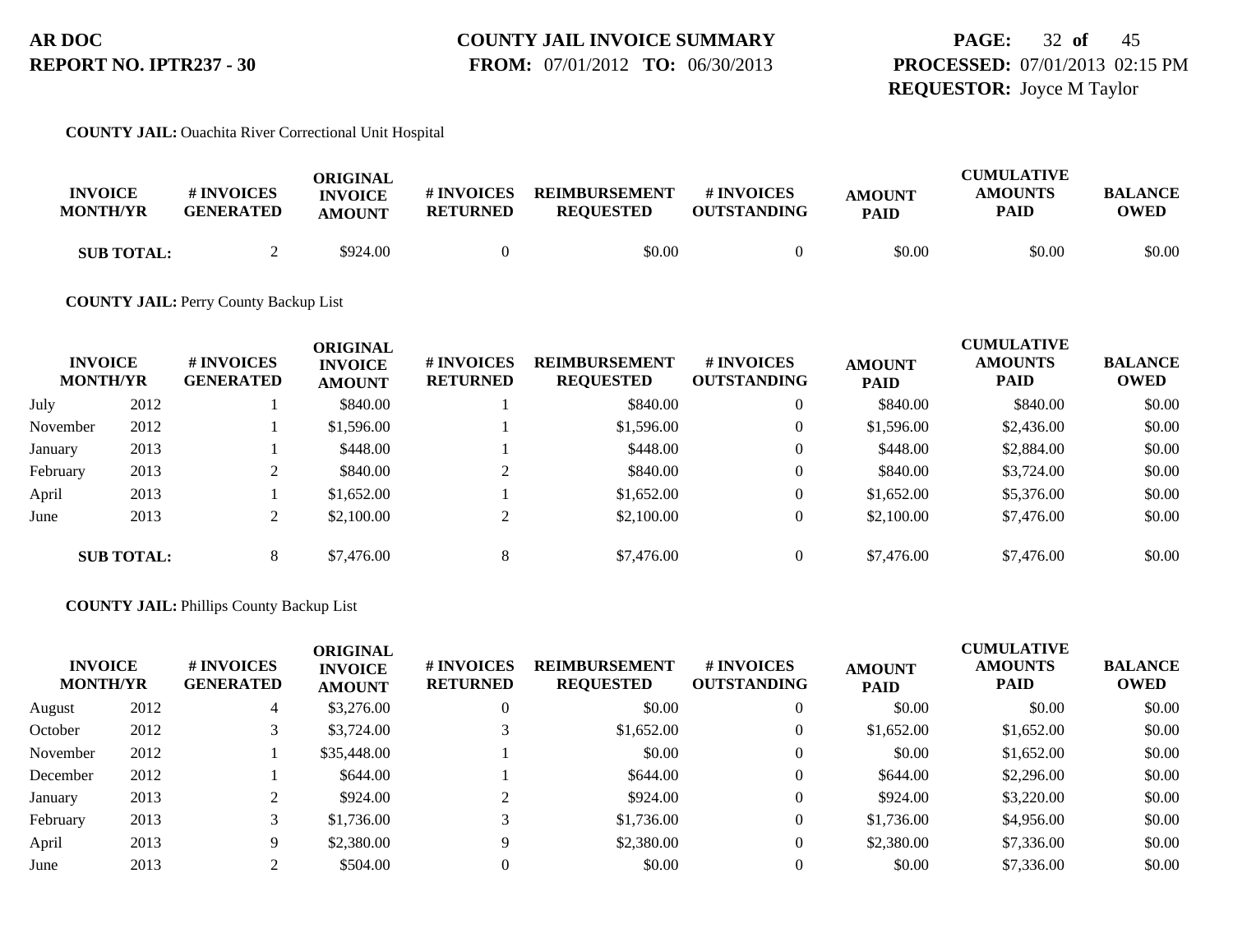**PAGE:** 33 **of** 45 **PROCESSED:** 07/01/2013 02:15 PM **REQUESTOR:** Joyce M Taylor

**COUNTY JAIL:** Phillips County Backup List

| <b>INVOICE</b><br><b>MONTH/YR</b> | # INVOICES<br><b>GENERATED</b> | ORIGINAL<br><b>INVOICE</b><br><b>AMOUNT</b> | # INVOICES<br><b>RETURNED</b> | <b>REIMBURSEMENT</b><br><b>REOUESTED</b> | # INVOICES<br><b>OUTSTANDING</b> | <b>AMOUNT</b><br><b>PAID</b> | <b>CUMULATIVE</b><br><b>AMOUNTS</b><br>PAID | <b>BALANCE</b><br><b>OWED</b> |
|-----------------------------------|--------------------------------|---------------------------------------------|-------------------------------|------------------------------------------|----------------------------------|------------------------------|---------------------------------------------|-------------------------------|
| <b>SUB TOTAL:</b>                 | 25                             | \$48,636.00                                 | 19                            | \$7,336.00                               |                                  | \$7,336.00                   | \$7,336.00                                  | \$0.00                        |

**COUNTY JAIL:** Pike County Backup List

|           |                                   |                                | <b>ORIGINAL</b>                 |                               |                                          |                                  |                              | <b>CUMULATIVE</b>      |                               |
|-----------|-----------------------------------|--------------------------------|---------------------------------|-------------------------------|------------------------------------------|----------------------------------|------------------------------|------------------------|-------------------------------|
|           | <b>INVOICE</b><br><b>MONTH/YR</b> | # INVOICES<br><b>GENERATED</b> | <b>INVOICE</b><br><b>AMOUNT</b> | # INVOICES<br><b>RETURNED</b> | <b>REIMBURSEMENT</b><br><b>REQUESTED</b> | # INVOICES<br><b>OUTSTANDING</b> | <b>AMOUNT</b><br><b>PAID</b> | <b>AMOUNTS</b><br>PAID | <b>BALANCE</b><br><b>OWED</b> |
| July      | 2012                              | 33                             | \$22,624.00                     | 33                            | \$22,624.00                              | $\overline{0}$                   | \$22,624.00                  | \$22,624.00            | \$0.00                        |
| August    | 2012                              | 15                             | \$5,684.00                      | 15                            | \$5,684.00                               | $\overline{0}$                   | \$5,684.00                   | \$28,308.00            | \$0.00                        |
| September | 2012                              | 21                             | \$8,372.00                      | 21                            | \$8,372.00                               | $\overline{0}$                   | \$8,372.00                   | \$36,680.00            | \$0.00                        |
| October   | 2012                              | 20                             | \$22,876.00                     | 20                            | \$22,876.00                              | $\overline{0}$                   | \$22,876.00                  | \$59,556.00            | \$0.00                        |
| November  | 2012                              | 16                             | \$10,864.00                     | 16                            | \$10,864.00                              | $\overline{0}$                   | \$10,864.00                  | \$70,420.00            | \$0.00                        |
| January   | 2013                              |                                | \$476.00                        |                               | \$476.00                                 | $\overline{0}$                   | \$476.00                     | \$70,896.00            | \$0.00                        |
| February  | 2013                              | 5                              | \$26,264.00                     | 5                             | \$3,136.00                               | $\overline{0}$                   | \$3,136.00                   | \$74,032.00            | \$0.00                        |
| March     | 2013                              | 3                              | \$1,820.00                      | 3                             | \$1,820.00                               | $\overline{0}$                   | \$1,820.00                   | \$75,852.00            | \$0.00                        |
| April     | 2013                              | 2                              | \$1,148.00                      | 2                             | \$1,148.00                               | $\overline{0}$                   | \$1,148.00                   | \$77,000.00            | \$0.00                        |
| May       | 2013                              | 6                              | \$3,052.00                      | 6                             | \$3,052.00                               | $\overline{0}$                   | \$3,052.00                   | \$80,052.00            | \$0.00                        |
| June      | 2013                              | 6                              | \$5,852.00                      | 6                             | \$5,852.00                               | $\overline{0}$                   | \$5,852.00                   | \$85,904.00            | \$0.00                        |
|           | <b>SUB TOTAL:</b>                 | 128                            | \$109,032.00                    | 128                           | \$85,904.00                              | $\theta$                         | \$85,904.00                  | \$85,904.00            | \$0.00                        |

**COUNTY JAIL:** Poinsett County Backup List

| <b>INVOICE</b><br><b>MONTH/YR</b> |      | # INVOICES<br><b>GENERATED</b> | ORIGINAL<br><b>INVOICE</b><br><b>AMOUNT</b> | # INVOICES<br><b>RETURNED</b> | <b>REIMBURSEMENT</b><br><b>REQUESTED</b> | # INVOICES<br><b>OUTSTANDING</b> | <b>AMOUNT</b><br><b>PAID</b> | <b>CUMULATIVE</b><br><b>AMOUNTS</b><br><b>PAID</b> | <b>BALANCE</b><br><b>OWED</b> |
|-----------------------------------|------|--------------------------------|---------------------------------------------|-------------------------------|------------------------------------------|----------------------------------|------------------------------|----------------------------------------------------|-------------------------------|
| July                              | 2012 |                                | \$20,832.00                                 |                               | \$4,676.00                               |                                  | \$4,676.00                   | \$4,676.00                                         | \$0.00                        |
| August                            | 2012 |                                | \$3,640.00                                  |                               | \$3,640.00                               |                                  | \$3,640.00                   | \$8,316.00                                         | \$0.00                        |
| October                           | 2012 |                                | \$840.00                                    |                               | \$840.00                                 |                                  | \$840.00                     | \$9.156.00                                         | \$0.00                        |
| December                          | 2012 |                                | \$168.00                                    |                               | \$168.00                                 |                                  | \$168.00                     | \$9,324.00                                         | \$0.00                        |
| January                           | 2013 |                                | \$1,120.00                                  |                               | \$1,120.00                               |                                  | \$1,120.00                   | \$10,444.00                                        | \$0.00                        |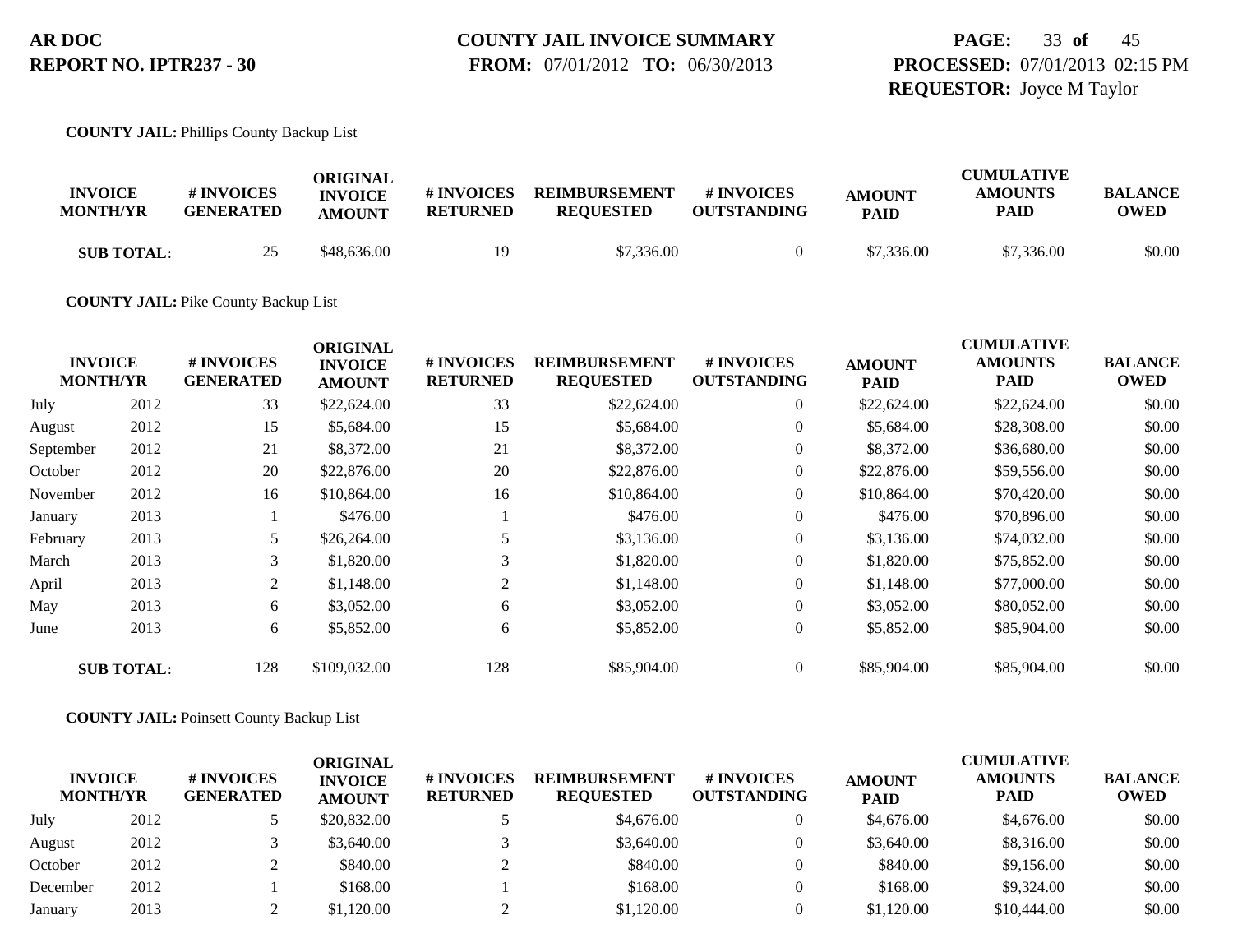# **COUNTY JAIL INVOICE SUMMARY**

 **FROM:** 07/01/2012 **TO:** 06/30/2013

# **PAGE:** 34 **of** 45 **PROCESSED:** 07/01/2013 02:15 PM **REQUESTOR:** Joyce M Taylor

### **COUNTY JAIL:** Poinsett County Backup List

|          | <b>INVOICE</b><br><b>MONTH/YR</b> | # INVOICES<br><b>GENERATED</b> | ORIGINAL<br><b>INVOICE</b><br><b>AMOUNT</b> | # INVOICES<br><b>RETURNED</b> | <b>REIMBURSEMENT</b><br><b>REOUESTED</b> | # INVOICES<br><b>OUTSTANDING</b> | <b>AMOUNT</b><br><b>PAID</b> | <b>CUMULATIVE</b><br><b>AMOUNTS</b><br><b>PAID</b> | <b>BALANCE</b><br><b>OWED</b> |
|----------|-----------------------------------|--------------------------------|---------------------------------------------|-------------------------------|------------------------------------------|----------------------------------|------------------------------|----------------------------------------------------|-------------------------------|
| February | 2013                              |                                | \$3,108.00                                  |                               | \$3,108.00                               |                                  | \$3,108.00                   | \$13,552.00                                        | \$0.00                        |
| April    | 2013                              |                                | \$2,184.00                                  | 4                             | \$2,184.00                               |                                  | \$2,184.00                   | \$15,736.00                                        | \$0.00                        |
| May      | 2013                              |                                | \$784.00                                    |                               | \$784.00                                 |                                  | \$784.00                     | \$16,520.00                                        | \$0.00                        |
|          | <b>SUB TOTAL:</b>                 | 28                             | \$32,676.00                                 | 28                            | \$16,520.00                              |                                  | \$16,520.00                  | \$16,520.00                                        | \$0.00                        |

**COUNTY JAIL:** Polk County Backup List

|                                   |                   |                                | <b>ORIGINAL</b>                 |                               |                                          |                                        | <b>CUMULATIVE</b>            |                               |                               |  |
|-----------------------------------|-------------------|--------------------------------|---------------------------------|-------------------------------|------------------------------------------|----------------------------------------|------------------------------|-------------------------------|-------------------------------|--|
| <b>INVOICE</b><br><b>MONTH/YR</b> |                   | # INVOICES<br><b>GENERATED</b> | <b>INVOICE</b><br><b>AMOUNT</b> | # INVOICES<br><b>RETURNED</b> | <b>REIMBURSEMENT</b><br><b>REQUESTED</b> | <b>#INVOICES</b><br><b>OUTSTANDING</b> | <b>AMOUNT</b><br><b>PAID</b> | <b>AMOUNTS</b><br><b>PAID</b> | <b>BALANCE</b><br><b>OWED</b> |  |
| July                              | 2012              | $\overline{4}$                 | \$15,876.00                     | 4                             | \$3,276.00                               | $\overline{0}$                         | \$3,276.00                   | \$3,276.00                    | \$0.00                        |  |
| September                         | 2012              | 6                              | \$4,088.00                      | 6                             | \$4,088.00                               | $\overline{0}$                         | \$4,088.00                   | \$7,364.00                    | \$0.00                        |  |
| October                           | 2012              | 5.                             | \$2,548.00                      |                               | \$1,568.00                               | $\theta$                               | \$1,568.00                   | \$8,932.00                    | \$0.00                        |  |
| November                          | 2012              |                                | \$2,884.00                      |                               | \$1,428.00                               | $\overline{0}$                         | \$1,428.00                   | \$10,360.00                   | \$0.00                        |  |
| January                           | 2013              | 6                              | \$5,152.00                      | 6                             | \$4,144.00                               | $\overline{0}$                         | \$4,144.00                   | \$14,504.00                   | \$0.00                        |  |
| February                          | 2013              | $\overline{4}$                 | \$3,164.00                      | 4                             | \$3,164.00                               | $\theta$                               | \$3,164.00                   | \$17,668.00                   | \$0.00                        |  |
| March                             | 2013              | 2                              | \$2,464.00                      | 2                             | \$2,464.00                               | $\overline{0}$                         | \$2,464.00                   | \$20,132.00                   | \$0.00                        |  |
| April                             | 2013              |                                | \$812.00                        |                               | \$812.00                                 | $\overline{0}$                         | \$812.00                     | \$20,944.00                   | \$0.00                        |  |
| May                               | 2013              |                                | \$3,976.00                      |                               | \$3,584.00                               | $\overline{0}$                         | \$3,584.00                   | \$24,528.00                   | \$0.00                        |  |
| June                              | 2013              | 3                              | \$1,372.00                      | 3                             | \$1,372.00                               | $\overline{0}$                         | \$1,372.00                   | \$25,900.00                   | \$0.00                        |  |
|                                   | <b>SUB TOTAL:</b> | 39                             | \$42,336.00                     | 39                            | \$25,900.00                              | $\Omega$                               | \$25,900.00                  | \$25,900.00                   | \$0.00                        |  |

### **COUNTY JAIL:** Pope County Backup List

|                                   |      |                                | ORIGINAL                        |                               |                                          | <b>CUMULATIVE</b>                      |                              |                               |                               |  |
|-----------------------------------|------|--------------------------------|---------------------------------|-------------------------------|------------------------------------------|----------------------------------------|------------------------------|-------------------------------|-------------------------------|--|
| <b>INVOICE</b><br><b>MONTH/YR</b> |      | # INVOICES<br><b>GENERATED</b> | <b>INVOICE</b><br><b>AMOUNT</b> | # INVOICES<br><b>RETURNED</b> | <b>REIMBURSEMENT</b><br><b>REOUESTED</b> | <b>#INVOICES</b><br><b>OUTSTANDING</b> | <b>AMOUNT</b><br><b>PAID</b> | <b>AMOUNTS</b><br><b>PAID</b> | <b>BALANCE</b><br><b>OWED</b> |  |
| July                              | 2012 |                                | \$7,588.00                      |                               | \$7,588.00                               |                                        | \$7,588.00                   | \$7,588.00                    | \$0.00                        |  |
| August                            | 2012 |                                | \$7,280.00                      | -3                            | \$7,224.00                               |                                        | \$7,224.00                   | \$14,812.00                   | \$0.00                        |  |
| September                         | 2012 |                                | \$19,544.00                     | 18                            | \$19,544.00                              |                                        | \$19,544.00                  | \$34,356.00                   | \$0.00                        |  |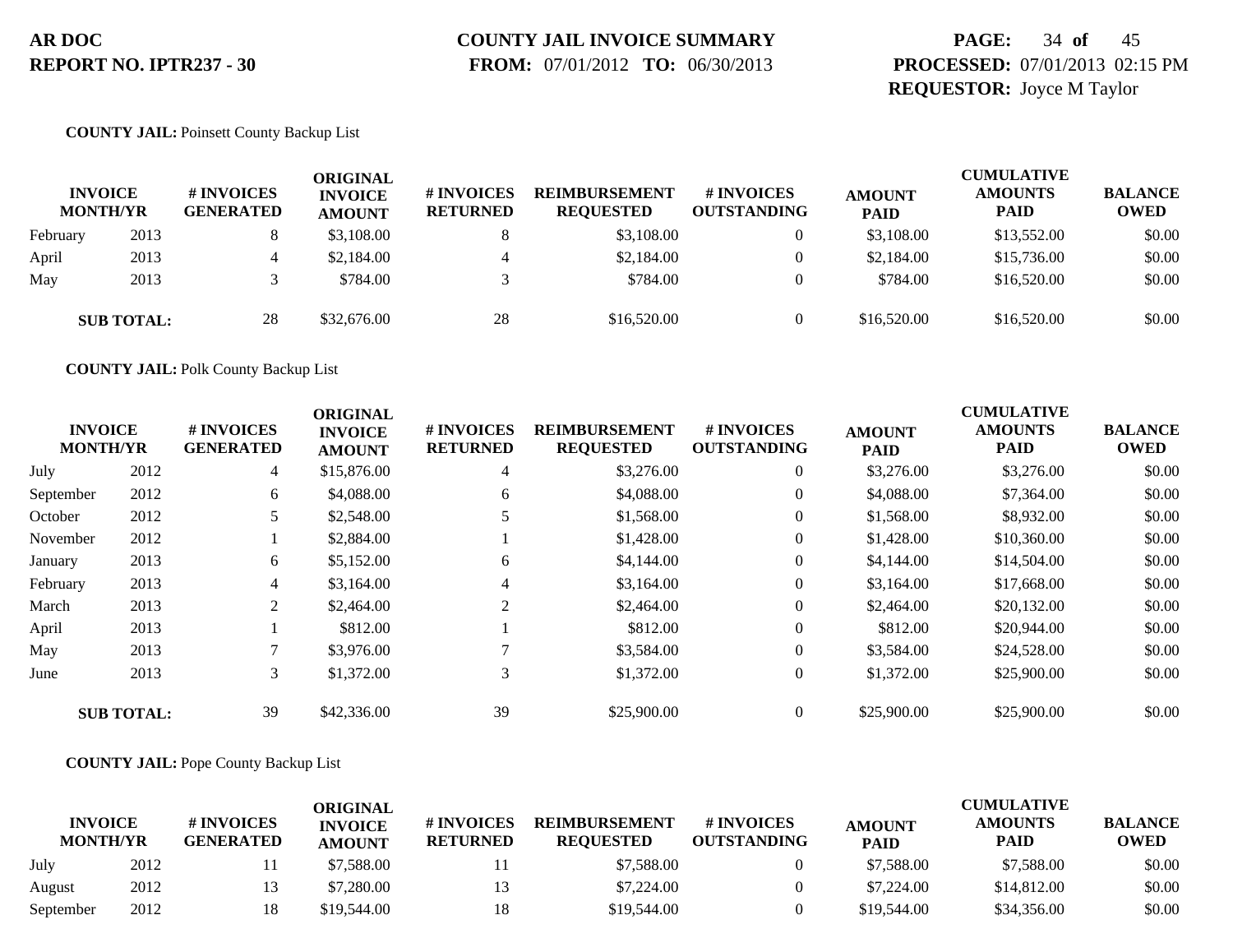### **COUNTY JAIL INVOICE SUMMARY**

 **FROM:** 07/01/2012 **TO:** 06/30/2013

# **PAGE:** 35 **of** 45 **PROCESSED:** 07/01/2013 02:15 PM **REQUESTOR:** Joyce M Taylor

### **COUNTY JAIL:** Pope County Backup List

|          | <b>INVOICE</b><br><b>MONTH/YR</b> | # INVOICES<br><b>GENERATED</b> | <b>ORIGINAL</b><br><b>INVOICE</b><br><b>AMOUNT</b> | # INVOICES<br><b>RETURNED</b> | <b>REIMBURSEMENT</b><br><b>REQUESTED</b> | <b>#INVOICES</b><br><b>OUTSTANDING</b> | <b>AMOUNT</b><br><b>PAID</b> | <b>CUMULATIVE</b><br><b>AMOUNTS</b><br><b>PAID</b> | <b>BALANCE</b><br><b>OWED</b> |
|----------|-----------------------------------|--------------------------------|----------------------------------------------------|-------------------------------|------------------------------------------|----------------------------------------|------------------------------|----------------------------------------------------|-------------------------------|
| October  | 2012                              | 9                              | \$10,192.00                                        | 9                             | \$10,192,00                              | $\overline{0}$                         | \$10,192.00                  | \$44,548.00                                        | \$0.00                        |
| November | 2012                              | 25                             | \$18,536.00                                        | 25                            | \$18,536.00                              | $\overline{0}$                         | \$18,536.00                  | \$63,084.00                                        | \$0.00                        |
| December | 2012                              | 17                             | \$6,692.00                                         | 17                            | \$6,692.00                               | $\overline{0}$                         | \$6,692.00                   | \$69,776.00                                        | \$0.00                        |
| January  | 2013                              | 12                             | \$4,928.00                                         | 12                            | \$4,928.00                               | 0                                      | \$4,928.00                   | \$74,704.00                                        | \$0.00                        |
| February | 2013                              | 9                              | \$7,392.00                                         | 9                             | \$7,392.00                               | $\boldsymbol{0}$                       | \$7,392.00                   | \$82,096.00                                        | \$0.00                        |
| March    | 2013                              |                                | \$5,292.00                                         |                               | \$5,292.00                               | $\overline{0}$                         | \$5,292.00                   | \$87,388,00                                        | \$0.00                        |
| April    | 2013                              | 38                             | \$28,196.00                                        | 38                            | \$28,000.00                              | $\overline{0}$                         | \$28,000.00                  | \$115,388.00                                       | \$0.00                        |
| May      | 2013                              | 20                             | \$6,272.00                                         | 20                            | \$6,076.00                               | $\overline{0}$                         | \$6,076.00                   | \$121,464.00                                       | \$0.00                        |
| June     | 2013                              | 11                             | \$5,796.00                                         | 11                            | \$5,796.00                               | $\boldsymbol{0}$                       | \$5,796.00                   | \$127,260.00                                       | \$0.00                        |
|          | <b>SUB TOTAL:</b>                 | 190                            | \$127,708.00                                       | 190                           | \$127,260.00                             | $\overline{0}$                         | \$127,260.00                 | \$127,260.00                                       | \$0.00                        |

**COUNTY JAIL:** Prairie County Backup List

|          |                                   |                                | <b>ORIGINAL</b>                 |                               |                                          |                                  |                              | <b>CUMULATIVE</b>             |                               |
|----------|-----------------------------------|--------------------------------|---------------------------------|-------------------------------|------------------------------------------|----------------------------------|------------------------------|-------------------------------|-------------------------------|
|          | <b>INVOICE</b><br><b>MONTH/YR</b> | # INVOICES<br><b>GENERATED</b> | <b>INVOICE</b><br><b>AMOUNT</b> | # INVOICES<br><b>RETURNED</b> | <b>REIMBURSEMENT</b><br><b>REQUESTED</b> | # INVOICES<br><b>OUTSTANDING</b> | <b>AMOUNT</b><br><b>PAID</b> | <b>AMOUNTS</b><br><b>PAID</b> | <b>BALANCE</b><br><b>OWED</b> |
| July     | 2012                              | 2                              | \$4,508.00                      | 2                             | \$3,276.00                               | $\overline{0}$                   | \$3,276.00                   | \$3,276.00                    | \$0.00                        |
| August   | 2012                              | 3                              | \$1,372.00                      |                               | \$728.00                                 | $\theta$                         | \$728.00                     | \$4,004.00                    | \$0.00                        |
| October  | 2012                              | 2                              | \$3,136.00                      |                               | \$1,008.00                               | $\theta$                         | \$1,008.00                   | \$5,012.00                    | \$0.00                        |
| November | 2012                              |                                | \$84.00                         |                               | \$0.00                                   | $\theta$                         | \$0.00                       | \$5,012.00                    | \$0.00                        |
| December | 2012                              | 2                              | \$2,856.00                      |                               | \$2,520.00                               | $\mathbf{0}$                     | \$2,520.00                   | \$7,532.00                    | \$0.00                        |
| January  | 2013                              | 2                              | \$952.00                        | $\Omega$                      | \$0.00                                   | $\overline{0}$                   | \$0.00                       | \$7,532.00                    | \$0.00                        |
| March    | 2013                              |                                | \$448.00                        |                               | \$448.00                                 | $\boldsymbol{0}$                 | \$448.00                     | \$7,980.00                    | \$0.00                        |
| April    | 2013                              | 2                              | \$672.00                        | $\bigcap$                     | \$672.00                                 | $\overline{0}$                   | \$672.00                     | \$8,652.00                    | \$0.00                        |
| May      | 2013                              | 2                              | \$1,372.00                      | 2                             | \$1,344.00                               | $\mathbf{0}$                     | \$1,344.00                   | \$9,996.00                    | \$0.00                        |
| June     | 2013                              | 7                              | \$2,856.00                      |                               | \$2,296.00                               | $\mathbf{0}$                     | \$2,296.00                   | \$12,292.00                   | \$0.00                        |
|          | <b>SUB TOTAL:</b>                 | 24                             | \$18,256.00                     | 21                            | \$12,292.00                              | $\theta$                         | \$12,292.00                  | \$12,292.00                   | \$0.00                        |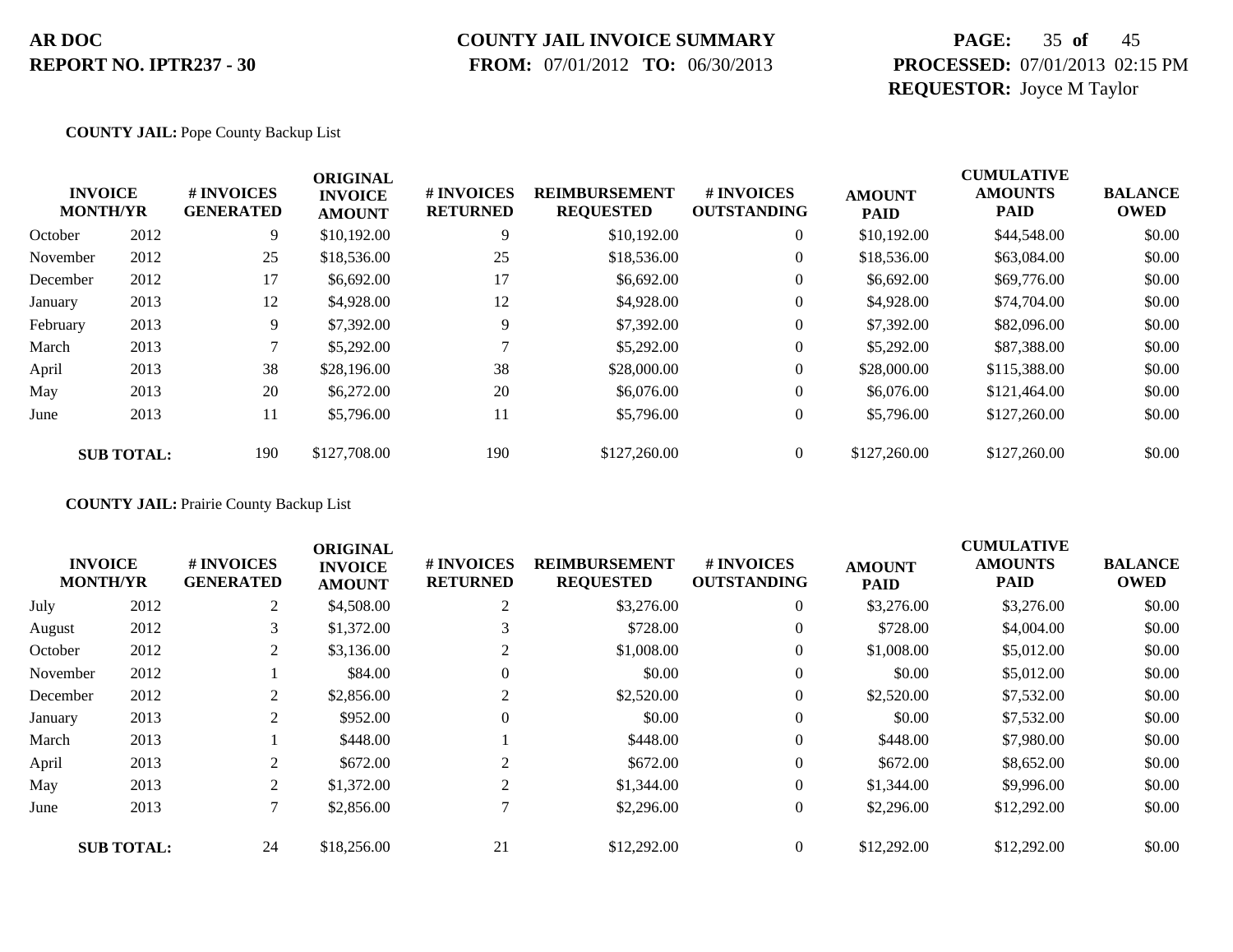# **COUNTY JAIL INVOICE SUMMARY**

 **FROM:** 07/01/2012 **TO:** 06/30/2013

# **PAGE:** 36 **of** 45 **PROCESSED:** 07/01/2013 02:15 PM **REQUESTOR:** Joyce M Taylor

### **COUNTY JAIL:** Pulaski County Backup List

|           | <b>INVOICE</b><br><b>MONTH/YR</b> | # INVOICES<br><b>GENERATED</b> | <b>ORIGINAL</b><br><b>INVOICE</b><br><b>AMOUNT</b> | # INVOICES<br><b>RETURNED</b> | <b>REIMBURSEMENT</b><br><b>REQUESTED</b> | # INVOICES<br><b>OUTSTANDING</b> | <b>AMOUNT</b><br><b>PAID</b> | <b>CUMULATIVE</b><br><b>AMOUNTS</b><br>PAID | <b>BALANCE</b><br><b>OWED</b> |
|-----------|-----------------------------------|--------------------------------|----------------------------------------------------|-------------------------------|------------------------------------------|----------------------------------|------------------------------|---------------------------------------------|-------------------------------|
| July      | 2012                              | 94                             | \$97,580.00                                        | 94                            | \$99,120.00                              | $\overline{0}$                   | \$99,120.00                  | \$99,120.00                                 | \$0.00                        |
| August    | 2012                              | 62                             | \$63,168.00                                        | 62                            | \$66,696.00                              | $\overline{0}$                   | \$66,696.00                  | \$165,816.00                                | \$0.00                        |
| September | 2012                              | 65                             | \$88,144.00                                        | 65                            | \$53,480.00                              | $\overline{0}$                   | \$53,480.00                  | \$219,296.00                                | \$0.00                        |
| October   | 2012                              | 116                            | \$105,112.00                                       | 116                           | \$106,092.00                             | $\overline{0}$                   | \$106,092.00                 | \$325,388.00                                | \$0.00                        |
| November  | 2012                              | 76                             | \$58,380.00                                        | 76                            | \$50,288.00                              | $\overline{0}$                   | \$50,288.00                  | \$375,676.00                                | \$0.00                        |
| December  | 2012                              | 57                             | \$52,332.00                                        | 57                            | \$57,904.00                              | $\overline{0}$                   | \$57,904.00                  | \$433,580.00                                | \$0.00                        |
| January   | 2013                              | 94                             | \$91,756.00                                        | 94                            | \$93,884.00                              | $\overline{0}$                   | \$93,884.00                  | \$527,464.00                                | \$0.00                        |
| February  | 2013                              | 52                             | \$48,468.00                                        | 52                            | \$42,168.00                              | $\overline{0}$                   | \$42,168.00                  | \$569,632.00                                | \$0.00                        |
| March     | 2013                              | 31                             | \$22,652.00                                        | 31                            | \$24,836.00                              | $\overline{0}$                   | \$24,836.00                  | \$594,468.00                                | \$0.00                        |
| April     | 2013                              | 141                            | \$174,888.00                                       | 141                           | \$159,320.00                             | $\Omega$                         | \$159,320.00                 | \$753,788.00                                | \$0.00                        |
| May       | 2013                              | 43                             | \$32,088.00                                        | 43                            | \$30,604.00                              | $\overline{0}$                   | \$30,604.00                  | \$784,392.00                                | \$0.00                        |
| June      | 2013                              | 22                             | \$49,308.00                                        | $\overline{0}$                | \$0.00                                   | $\boldsymbol{0}$                 | \$0.00                       | \$784,392.00                                | \$0.00                        |
|           | <b>SUB TOTAL:</b>                 | 853                            | \$883,876.00                                       | 831                           | \$784,392.00                             | $\overline{0}$                   | \$784,392.00                 | \$784,392.00                                | \$0.00                        |

### **COUNTY JAIL:** Randolph County Backup List

|           | <b>INVOICE</b><br><b>MONTH/YR</b> | # INVOICES<br><b>GENERATED</b> | <b>ORIGINAL</b><br><b>INVOICE</b><br><b>AMOUNT</b> | # INVOICES<br><b>RETURNED</b> | <b>REIMBURSEMENT</b><br><b>REQUESTED</b> | <b>#INVOICES</b><br><b>OUTSTANDING</b> | <b>AMOUNT</b><br><b>PAID</b> | <b>CUMULATIVE</b><br><b>AMOUNTS</b><br><b>PAID</b> | <b>BALANCE</b><br><b>OWED</b> |
|-----------|-----------------------------------|--------------------------------|----------------------------------------------------|-------------------------------|------------------------------------------|----------------------------------------|------------------------------|----------------------------------------------------|-------------------------------|
| July      | 2012                              | 3                              | \$3,276.00                                         |                               | \$3,276.00                               | $\overline{0}$                         | \$3,276.00                   | \$3,276.00                                         | \$0.00                        |
| September | 2012                              |                                | \$588.00                                           |                               | \$588.00                                 | $\overline{0}$                         | \$588.00                     | \$3,864.00                                         | \$0.00                        |
| October   | 2012                              | 4                              | \$7,644.00                                         | 4                             | \$7,644.00                               | $\overline{0}$                         | \$7,644.00                   | \$11,508.00                                        | \$0.00                        |
| November  | 2012                              | 9                              | \$5,824.00                                         | 9                             | \$5,824.00                               | $\overline{0}$                         | \$5,824.00                   | \$17,332.00                                        | \$0.00                        |
| December  | 2012                              |                                | \$1,204.00                                         |                               | \$1,204.00                               | $\overline{0}$                         | \$1,204.00                   | \$18,536.00                                        | \$0.00                        |
| February  | 2013                              | 3                              | \$3,388.00                                         |                               | \$3,388.00                               | $\overline{0}$                         | \$3,388.00                   | \$21,924.00                                        | \$0.00                        |
| March     | 2013                              | 6                              | \$2,072.00                                         | 6                             | \$2,072.00                               | $\overline{0}$                         | \$2,072.00                   | \$23,996.00                                        | \$0.00                        |
| April     | 2013                              |                                | \$588.00                                           |                               | \$588.00                                 | $\overline{0}$                         | \$588.00                     | \$24,584.00                                        | \$0.00                        |
|           | <b>SUB TOTAL:</b>                 | 28                             | \$24,584.00                                        | 28                            | \$24,584.00                              | $\Omega$                               | \$24,584.00                  | \$24,584.00                                        | \$0.00                        |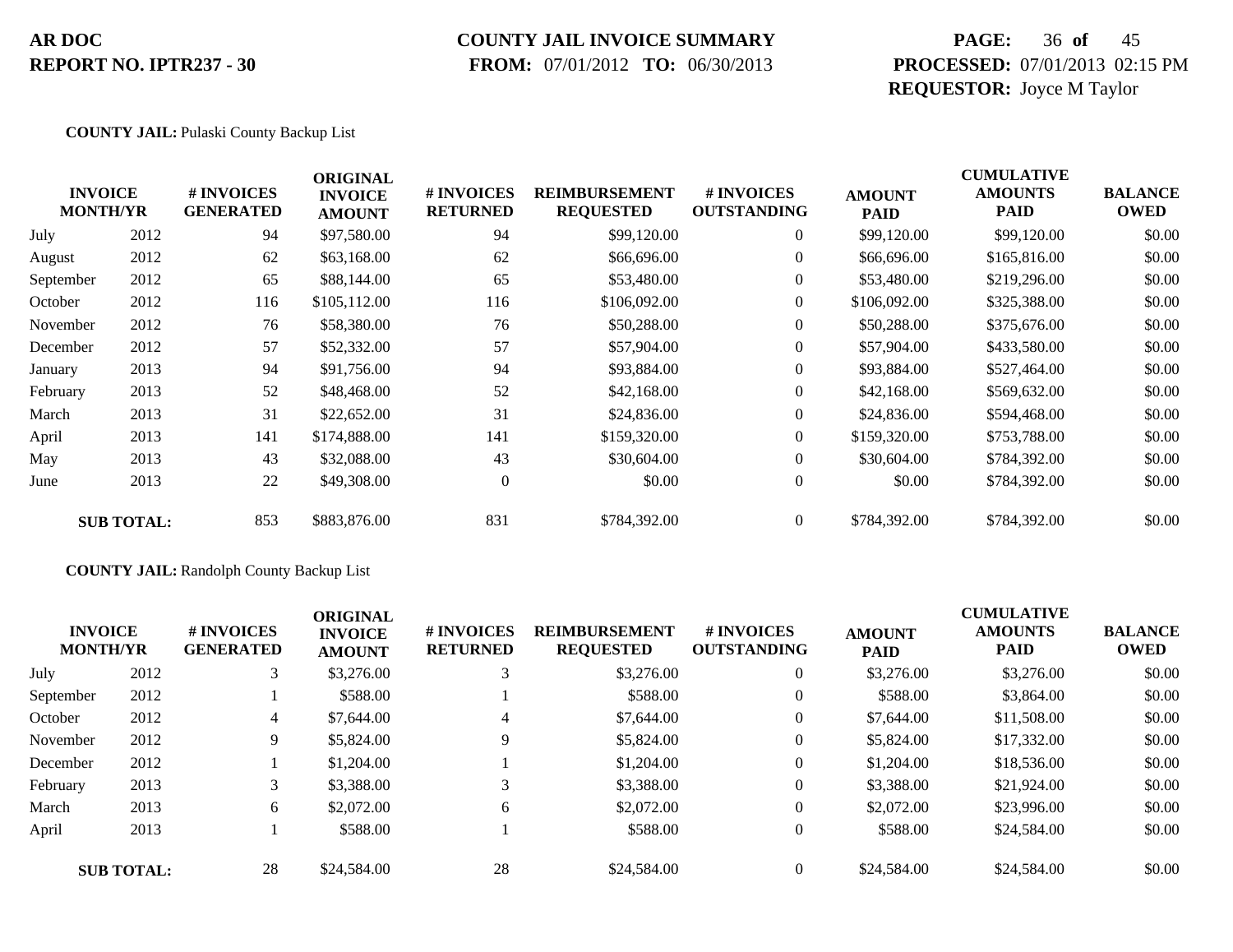### **COUNTY JAIL INVOICE SUMMARY**

 **FROM:** 07/01/2012 **TO:** 06/30/2013

# **PAGE:** 37 **of** 45 **PROCESSED:** 07/01/2013 02:15 PM **REQUESTOR:** Joyce M Taylor

### **COUNTY JAIL:** Saline County Backup List

|           | <b>INVOICE</b><br><b>MONTH/YR</b> | # INVOICES<br><b>GENERATED</b> | <b>ORIGINAL</b><br><b>INVOICE</b><br><b>AMOUNT</b> | # INVOICES<br><b>RETURNED</b> | <b>REIMBURSEMENT</b><br><b>REQUESTED</b> | # INVOICES<br><b>OUTSTANDING</b> | <b>AMOUNT</b><br><b>PAID</b> | <b>CUMULATIVE</b><br><b>AMOUNTS</b><br><b>PAID</b> | <b>BALANCE</b><br><b>OWED</b> |
|-----------|-----------------------------------|--------------------------------|----------------------------------------------------|-------------------------------|------------------------------------------|----------------------------------|------------------------------|----------------------------------------------------|-------------------------------|
| July      | 2012                              | 11                             | \$11,536.00                                        | 11                            | \$10,948.00                              | $\overline{0}$                   | \$10,948.00                  | \$10,948.00                                        | \$0.00                        |
| August    | 2012                              | 9                              | \$5,572.00                                         | 9                             | \$5,572.00                               | $\overline{0}$                   | \$5,572.00                   | \$16,520.00                                        | \$0.00                        |
| September | 2012                              | 19                             | \$8,568.00                                         | 19                            | \$8,568.00                               | $\mathbf{0}$                     | \$8,568.00                   | \$25,088.00                                        | \$0.00                        |
| October   | 2012                              | 3                              | \$1,008.00                                         | 3                             | \$1,008.00                               | $\mathbf{0}$                     | \$1,008.00                   | \$26,096.00                                        | \$0.00                        |
| November  | 2012                              | 21                             | \$96,460.00                                        | 21                            | \$14,672.00                              | $\boldsymbol{0}$                 | \$14,672.00                  | \$40,768.00                                        | \$0.00                        |
| December  | 2012                              | 8                              | \$4,900.00                                         | 8                             | \$4,900.00                               | $\boldsymbol{0}$                 | \$4,900.00                   | \$45,668.00                                        | \$0.00                        |
| January   | 2013                              | 12                             | \$5,684.00                                         | 12                            | \$5,684.00                               | $\overline{0}$                   | \$5,684.00                   | \$51,352.00                                        | \$0.00                        |
| February  | 2013                              | 13                             | \$5,880.00                                         | 13                            | \$5,880.00                               | $\mathbf{0}$                     | \$5,880.00                   | \$57,232.00                                        | \$0.00                        |
| March     | 2013                              | 5                              | \$672.00                                           | 5                             | \$672.00                                 | $\overline{0}$                   | \$672.00                     | \$57,904.00                                        | \$0.00                        |
| April     | 2013                              | 20                             | \$16,800.00                                        | 20                            | \$16,800.00                              | $\overline{0}$                   | \$16,800.00                  | \$74,704.00                                        | \$0.00                        |
| May       | 2013                              | 13                             | \$3,780.00                                         | 13                            | \$3,780.00                               | $\overline{0}$                   | \$3,780.00                   | \$78,484.00                                        | \$0.00                        |
| June      | 2013                              | 12                             | \$5,236.00                                         | $\overline{0}$                | \$0.00                                   | $\boldsymbol{0}$                 | \$0.00                       | \$78,484.00                                        | \$0.00                        |
|           | <b>SUB TOTAL:</b>                 | 146                            | \$166,096.00                                       | 134                           | \$78,484.00                              | $\overline{0}$                   | \$78,484.00                  | \$78,484.00                                        | \$0.00                        |

### **COUNTY JAIL:** Scott County Backup List

| <b>INVOICE</b><br><b>MONTH/YR</b> | # INVOICES<br><b>GENERATED</b> | <b>ORIGINAL</b><br><b>INVOICE</b><br><b>AMOUNT</b> | # INVOICES<br><b>RETURNED</b> | <b>REIMBURSEMENT</b><br><b>REQUESTED</b> | # INVOICES<br><b>OUTSTANDING</b> | <b>AMOUNT</b><br><b>PAID</b> | <b>CUMULATIVE</b><br><b>AMOUNTS</b><br><b>PAID</b> | <b>BALANCE</b><br><b>OWED</b> |
|-----------------------------------|--------------------------------|----------------------------------------------------|-------------------------------|------------------------------------------|----------------------------------|------------------------------|----------------------------------------------------|-------------------------------|
| 2012                              |                                | \$1,344.00                                         |                               | \$1,344.00                               | $\overline{0}$                   | \$1,344.00                   | \$1,344.00                                         | \$0.00                        |
| 2012                              | 2                              | \$1,764.00                                         |                               | \$1,764.00                               | $\overline{0}$                   | \$1,764.00                   | \$3,108.00                                         | \$0.00                        |
| 2012                              |                                | \$784.00                                           |                               | \$784.00                                 | $\overline{0}$                   | \$784.00                     | \$3,892.00                                         | \$0.00                        |
| 2012                              |                                | \$6,496.00                                         |                               | \$1,344.00                               | 0                                | \$1,344.00                   | \$5,236.00                                         | \$0.00                        |
| 2013                              |                                | \$168.00                                           |                               | \$168.00                                 | $\overline{0}$                   | \$168.00                     | \$5,404.00                                         | \$0.00                        |
| 2013                              | 2                              | \$1,316.00                                         |                               | \$1,316.00                               | $\overline{0}$                   | \$1,316.00                   | \$6,720.00                                         | \$0.00                        |
| 2013                              |                                | \$3,500.00                                         |                               | \$3,500.00                               | $\overline{0}$                   | \$3,500.00                   | \$10,220.00                                        | \$0.00                        |
| 2013                              |                                | \$196.00                                           |                               | \$196.00                                 | $\overline{0}$                   | \$196.00                     | \$10,416.00                                        | \$0.00                        |
| 2013                              | 3                              | \$784.00                                           | 3                             | \$784.00                                 | $\overline{0}$                   | \$784.00                     | \$11,200.00                                        | \$0.00                        |
| 2013                              | 6                              | \$2,268.00                                         | 6                             | \$2,268.00                               | 0                                | \$2,268.00                   | \$13,468.00                                        | \$0.00                        |
|                                   |                                |                                                    |                               |                                          |                                  |                              |                                                    |                               |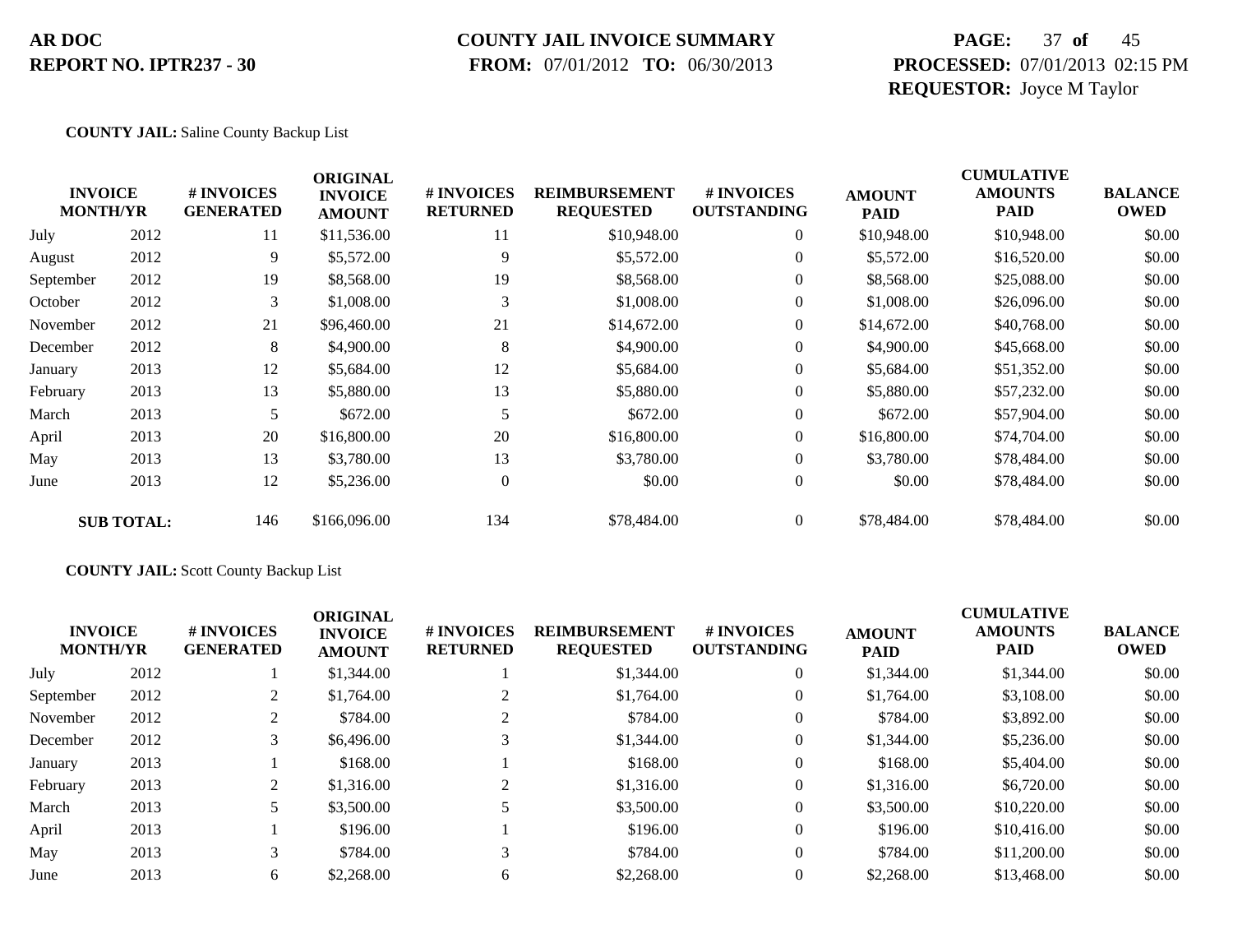**PAGE:** 38 **of** 45 **PROCESSED:** 07/01/2013 02:15 PM **REQUESTOR:** Joyce M Taylor

**COUNTY JAIL:** Scott County Backup List

| <b>INVOICE</b><br><b>MONTH/YR</b> | # INVOICES<br><b>GENERATED</b> | ORIGINAL<br><b>INVOICE</b><br><b>AMOUNT</b> | # INVOICES<br>RETURNED | <b>REIMBURSEMENT</b><br><b>REOUESTED</b> | <b>#INVOICES</b><br><b>OUTSTANDING</b> | <b>AMOUNT</b><br><b>PAID</b> | <b>CUMULATIVE</b><br>AMOUNTS<br>PAID | <b>BALANCE</b><br><b>OWED</b> |
|-----------------------------------|--------------------------------|---------------------------------------------|------------------------|------------------------------------------|----------------------------------------|------------------------------|--------------------------------------|-------------------------------|
| <b>SUB TOTAL:</b>                 | 26                             | \$18,620.00                                 | 26                     | \$13,468.00                              |                                        | \$13,468.00                  | \$13,468.00                          | \$0.00                        |

**COUNTY JAIL:** Searcy County Backup List

| <b>INVOICE</b><br><b>MONTH/YR</b> |                   | <b>#INVOICES</b><br><b>GENERATED</b> | <b>ORIGINAL</b><br><b>INVOICE</b><br><b>AMOUNT</b> | # INVOICES<br><b>RETURNED</b> | <b>REIMBURSEMENT</b><br><b>REQUESTED</b> | <b># INVOICES</b><br><b>OUTSTANDING</b> | <b>AMOUNT</b><br><b>PAID</b> | <b>CUMULATIVE</b><br><b>AMOUNTS</b><br><b>PAID</b> | <b>BALANCE</b><br><b>OWED</b> |
|-----------------------------------|-------------------|--------------------------------------|----------------------------------------------------|-------------------------------|------------------------------------------|-----------------------------------------|------------------------------|----------------------------------------------------|-------------------------------|
| July                              | 2012              | $\gamma$                             | \$1,288.00                                         |                               | \$1,288.00                               | $\overline{0}$                          | \$1,288.00                   | \$1,288.00                                         | \$0.00                        |
| August                            | 2012              |                                      | \$1,372.00                                         |                               | \$1,372.00                               | $\mathbf{0}$                            | \$1,372.00                   | \$2,660.00                                         | \$0.00                        |
| October                           | 2012              | 2                                    | \$4,340.00                                         |                               | \$4,340.00                               | $\overline{0}$                          | \$4,340.00                   | \$7,000.00                                         | \$0.00                        |
| December                          | 2012              |                                      | \$896.00                                           |                               | \$896.00                                 | $\overline{0}$                          | \$896.00                     | \$7,896.00                                         | \$0.00                        |
| March                             | 2013              | 4                                    | \$4,676.00                                         |                               | \$4,676.00                               | $\mathbf{0}$                            | \$4,676.00                   | \$12,572.00                                        | \$0.00                        |
| April                             | 2013              |                                      | \$224.00                                           |                               | \$224.00                                 | $\overline{0}$                          | \$224.00                     | \$12,796.00                                        | \$0.00                        |
| May                               | 2013              |                                      | \$868.00                                           |                               | \$868.00                                 | $\overline{0}$                          | \$868.00                     | \$13,664.00                                        | \$0.00                        |
|                                   | <b>SUB TOTAL:</b> | 13                                   | \$13,664.00                                        | 13                            | \$13,664.00                              |                                         | \$13,664.00                  | \$13,664.00                                        | \$0.00                        |

### **COUNTY JAIL:** Sebastian County Backup List

| <b>INVOICE</b><br><b>MONTH/YR</b> |      | # INVOICES<br><b>GENERATED</b> | <b>ORIGINAL</b><br><b>INVOICE</b><br><b>AMOUNT</b> | # INVOICES<br><b>RETURNED</b> | <b>REIMBURSEMENT</b><br><b>REQUESTED</b> | # INVOICES<br><b>OUTSTANDING</b> | <b>AMOUNT</b><br><b>PAID</b> | <b>CUMULATIVE</b><br><b>AMOUNTS</b><br><b>PAID</b> | <b>BALANCE</b><br><b>OWED</b> |
|-----------------------------------|------|--------------------------------|----------------------------------------------------|-------------------------------|------------------------------------------|----------------------------------|------------------------------|----------------------------------------------------|-------------------------------|
| July                              | 2012 | 58                             | \$81,816.00                                        | 58                            | \$82,516.00                              | $\overline{0}$                   | \$82,516.00                  | \$82,516.00                                        | \$0.00                        |
| August                            | 2012 | 55                             | \$54,208.00                                        | 55                            | \$53,648.00                              | $\overline{0}$                   | \$53,648.00                  | \$136,164.00                                       | \$0.00                        |
| September                         | 2012 | 56                             | \$45,052.00                                        | 56                            | \$44,016.00                              | $\overline{0}$                   | \$44,016.00                  | \$180,180.00                                       | \$0.00                        |
| October                           | 2012 | 69                             | \$61,348.00                                        | 69                            | \$56,840.00                              | $\overline{0}$                   | \$56,840.00                  | \$237,020.00                                       | \$0.00                        |
| November                          | 2012 | 38                             | \$34,300.00                                        | 38                            | \$26,572.00                              | $\overline{0}$                   | \$26,572.00                  | \$263,592.00                                       | \$0.00                        |
| December                          | 2012 | 51                             | \$65,072.00                                        | 51                            | \$53,592.00                              | $\overline{0}$                   | \$53,592.00                  | \$317,184.00                                       | \$0.00                        |
| January                           | 2013 | 71                             | \$60,480.00                                        | 71                            | \$45,304.00                              | $\overline{0}$                   | \$45,304.00                  | \$362,488.00                                       | \$0.00                        |
| February                          | 2013 | 28                             | \$24,248.00                                        | 28                            | \$22,204.00                              | $\overline{0}$                   | \$22,204.00                  | \$384,692.00                                       | \$0.00                        |
| March                             | 2013 | 34                             | \$20,664.00                                        | 34                            | \$20,412.00                              | $\theta$                         | \$20,412.00                  | \$405,104.00                                       | \$0.00                        |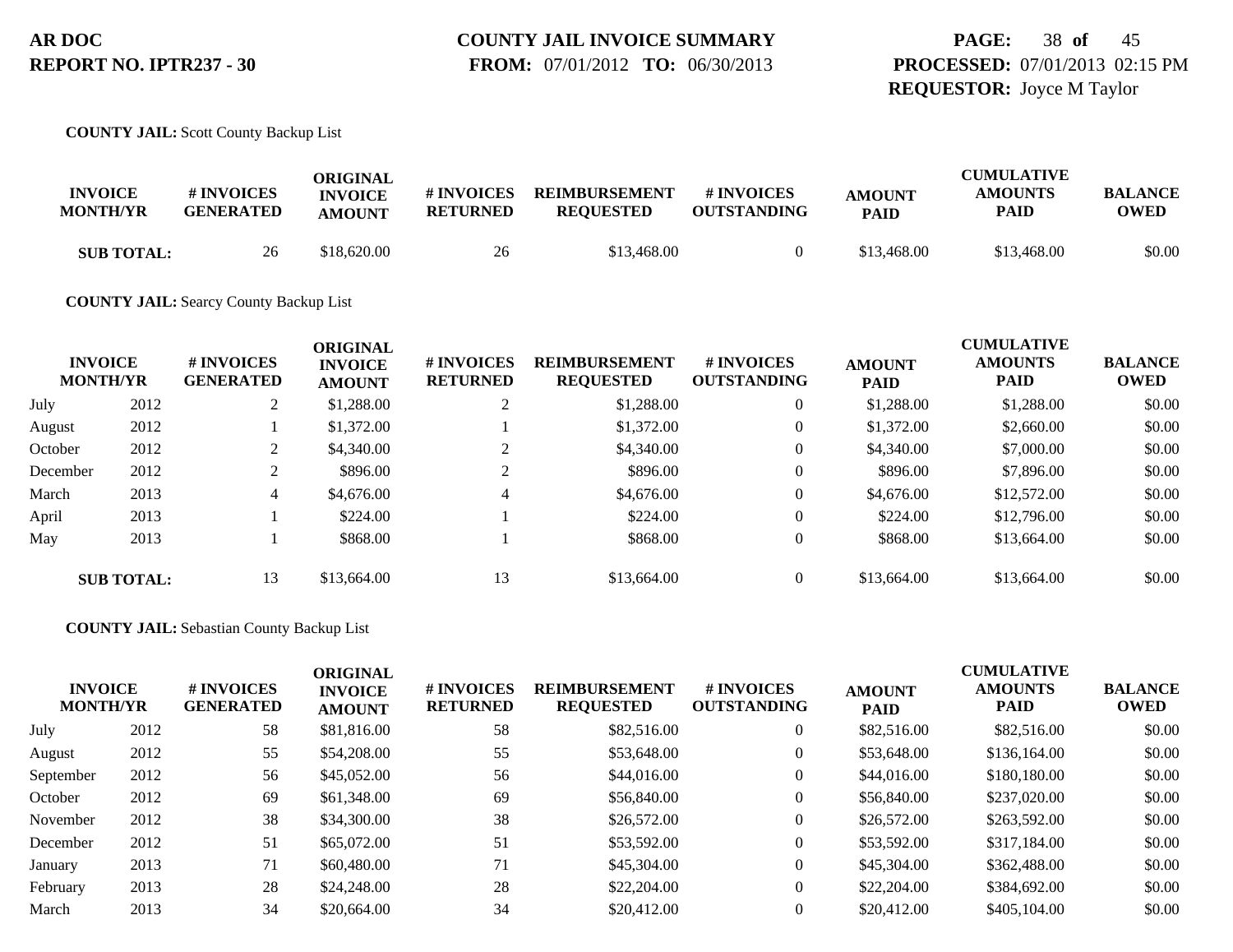# **COUNTY JAIL INVOICE SUMMARY**

 **FROM:** 07/01/2012 **TO:** 06/30/2013

# **PAGE:** 39 **of** 45 **PROCESSED:** 07/01/2013 02:15 PM **REQUESTOR:** Joyce M Taylor

### **COUNTY JAIL:** Sebastian County Backup List

|       | <b>INVOICE</b><br><b>MONTH/YR</b> | # INVOICES<br><b>GENERATED</b> | ORIGINAL<br><b>INVOICE</b><br><b>AMOUNT</b> | # INVOICES<br><b>RETURNED</b> | <b>REIMBURSEMENT</b><br><b>REOUESTED</b> | # INVOICES<br><b>OUTSTANDING</b> | <b>AMOUNT</b><br><b>PAID</b> | <b>CUMULATIVE</b><br><b>AMOUNTS</b><br><b>PAID</b> | <b>BALANCE</b><br><b>OWED</b> |
|-------|-----------------------------------|--------------------------------|---------------------------------------------|-------------------------------|------------------------------------------|----------------------------------|------------------------------|----------------------------------------------------|-------------------------------|
| April | 2013                              | 65                             | \$57,876.00                                 | 65                            | \$58,632.00                              |                                  | \$58,632.00                  | \$463,736.00                                       | \$0.00                        |
| May   | 2013                              | 48                             | \$41,860.00                                 | 48                            | \$43,456.00                              |                                  | \$43,456.00                  | \$507,192.00                                       | \$0.00                        |
| June  | 2013                              | 53                             | \$46,816.00                                 | 53                            | \$48,244.00                              |                                  | \$48,244.00                  | \$555,436.00                                       | \$0.00                        |
|       | <b>SUB TOTAL:</b>                 | 626                            | \$593,740.00                                | 626                           | \$555,436.00                             |                                  | \$555,436.00                 | \$555,436.00                                       | \$0.00                        |

**COUNTY JAIL:** Sevier County Backup List

|                                   |                   |                                | <b>ORIGINAL</b>                 |                               |                                          |                                        |                              | <b>CUMULATIVE</b>             |                               |
|-----------------------------------|-------------------|--------------------------------|---------------------------------|-------------------------------|------------------------------------------|----------------------------------------|------------------------------|-------------------------------|-------------------------------|
| <b>INVOICE</b><br><b>MONTH/YR</b> |                   | # INVOICES<br><b>GENERATED</b> | <b>INVOICE</b><br><b>AMOUNT</b> | # INVOICES<br><b>RETURNED</b> | <b>REIMBURSEMENT</b><br><b>REQUESTED</b> | <b>#INVOICES</b><br><b>OUTSTANDING</b> | <b>AMOUNT</b><br><b>PAID</b> | <b>AMOUNTS</b><br><b>PAID</b> | <b>BALANCE</b><br><b>OWED</b> |
| July                              | 2012              | 12                             | \$14,196.00                     | 12                            | \$14,196.00                              | $\theta$                               | \$14,196.00                  | \$14,196.00                   | \$0.00                        |
| August                            | 2012              | 3                              | \$2,184.00                      | 3                             | \$2,184.00                               | $\overline{0}$                         | \$2,184.00                   | \$16,380.00                   | \$0.00                        |
| September                         | 2012              |                                | \$532.00                        |                               | \$532.00                                 | $\overline{0}$                         | \$532.00                     | \$16,912.00                   | \$0.00                        |
| October                           | 2012              | 8                              | \$9,912.00                      | 8                             | \$9,912.00                               | 0                                      | \$9,912.00                   | \$26,824.00                   | \$0.00                        |
| December                          | 2012              | 12                             | \$15,428.00                     | 12                            | \$15,428.00                              | $\overline{0}$                         | \$15,428.00                  | \$42,252.00                   | \$0.00                        |
| January                           | 2013              | 5                              | \$1,820.00                      |                               | \$1,820.00                               | $\boldsymbol{0}$                       | \$1,820.00                   | \$44,072.00                   | \$0.00                        |
| February                          | 2013              | 5.                             | \$32,004.00                     |                               | \$2,968.00                               | $\overline{0}$                         | \$2,968.00                   | \$47,040.00                   | \$0.00                        |
| March                             | 2013              | 11                             | \$11,256.00                     | 11                            | \$11,256.00                              | $\boldsymbol{0}$                       | \$11,256.00                  | \$58,296.00                   | \$0.00                        |
| April                             | 2013              | $\overline{4}$                 | \$4,424.00                      | 4                             | \$4,424.00                               | $\overline{0}$                         | \$4,424.00                   | \$62,720.00                   | \$0.00                        |
| May                               | 2013              | 19                             | \$14,364.00                     | 19                            | \$14,364.00                              | $\overline{0}$                         | \$14,364.00                  | \$77,084.00                   | \$0.00                        |
| June                              | 2013              | 2                              | \$588.00                        | 2                             | \$588.00                                 | $\overline{0}$                         | \$588.00                     | \$77,672.00                   | \$0.00                        |
|                                   | <b>SUB TOTAL:</b> | 82                             | \$106,708.00                    | 82                            | \$77,672.00                              |                                        | \$77,672.00                  | \$77,672.00                   | \$0.00                        |

### **COUNTY JAIL:** Sharp County Backup List

| <b>INVOICE</b> |                 | # INVOICES       | ORIGINAL<br><b>INVOICE</b> | # INVOICES<br><b>REIMBURSEMENT</b> |                  | # INVOICES         | <b>AMOUNT</b> | <b>CUMULATIVE</b><br><b>AMOUNTS</b> | <b>BALANCE</b> |
|----------------|-----------------|------------------|----------------------------|------------------------------------|------------------|--------------------|---------------|-------------------------------------|----------------|
|                | <b>MONTH/YR</b> | <b>GENERATED</b> | <b>AMOUNT</b>              | <b>RETURNED</b>                    | <b>REOUESTED</b> | <b>OUTSTANDING</b> | <b>PAID</b>   | <b>PAID</b>                         | <b>OWED</b>    |
| August         | 2012            |                  | \$504.00                   |                                    | \$504.00         |                    | \$504.00      | \$504.00                            | \$0.00         |
| October        | 2012            |                  | \$1.064.00                 |                                    | \$0.00           |                    | \$0.00        | \$504.00                            | \$0.00         |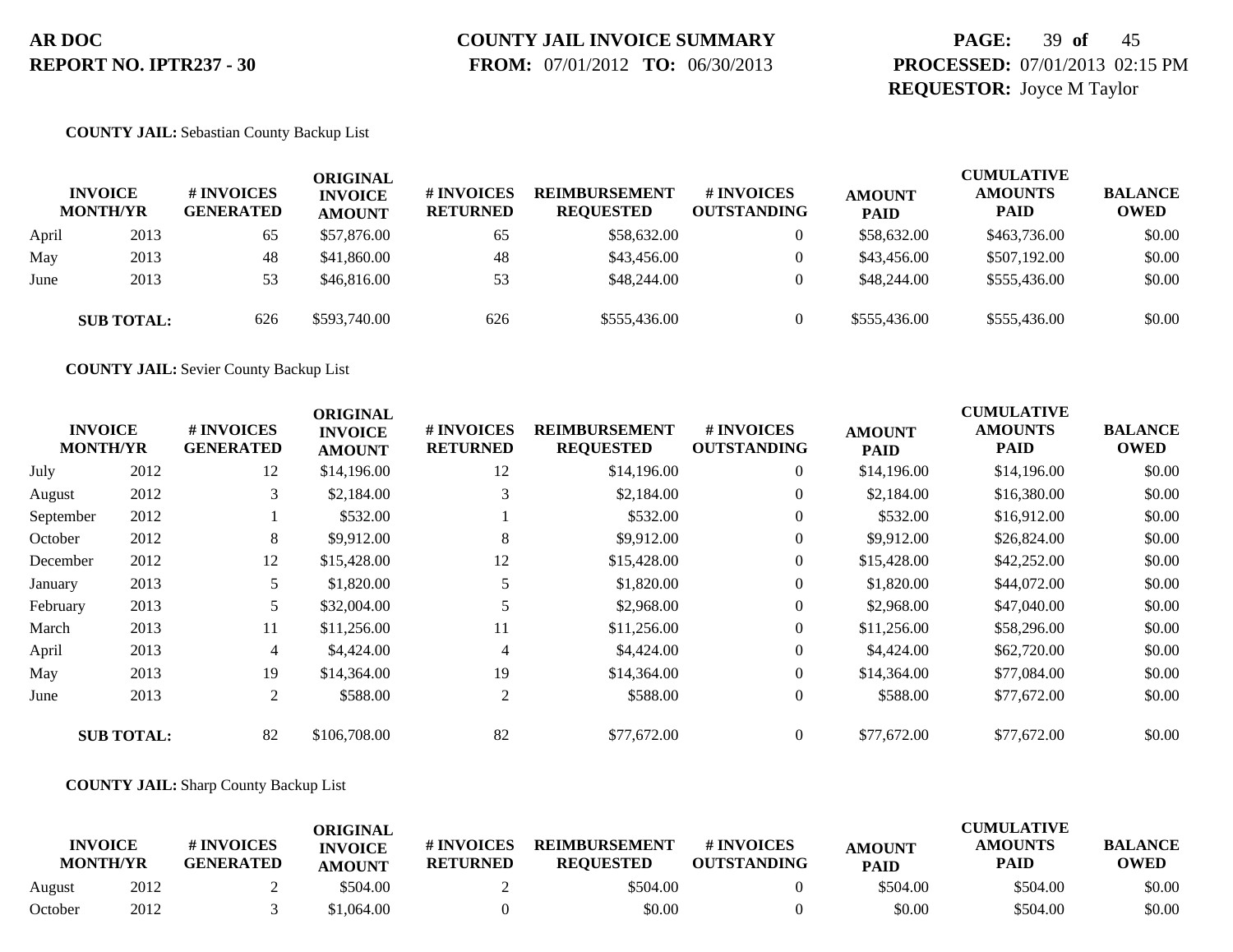### **COUNTY JAIL INVOICE SUMMARY**

 **FROM:** 07/01/2012 **TO:** 06/30/2013

# **PAGE:** 40 **of** 45 **PROCESSED:** 07/01/2013 02:15 PM **REQUESTOR:** Joyce M Taylor

### **COUNTY JAIL:** Sharp County Backup List

| <b>INVOICE</b><br><b>MONTH/YR</b> |                   | # INVOICES<br><b>GENERATED</b> | <b>ORIGINAL</b><br><b>INVOICE</b><br><b>AMOUNT</b> | # INVOICES<br><b>RETURNED</b> | <b>REIMBURSEMENT</b><br><b>REQUESTED</b> | # INVOICES<br><b>OUTSTANDING</b> | <b>AMOUNT</b><br><b>PAID</b> | <b>CUMULATIVE</b><br><b>AMOUNTS</b><br><b>PAID</b> | <b>BALANCE</b><br><b>OWED</b> |
|-----------------------------------|-------------------|--------------------------------|----------------------------------------------------|-------------------------------|------------------------------------------|----------------------------------|------------------------------|----------------------------------------------------|-------------------------------|
| November                          | 2012              |                                | \$728.00                                           |                               | \$728.00                                 | $\mathbf{0}$                     | \$728.00                     | \$1,232.00                                         | \$0.00                        |
| January                           | 2013              |                                | \$224.00                                           |                               | \$224.00                                 | $\theta$                         | \$224.00                     | \$1,456.00                                         | \$0.00                        |
| February                          | 2013              | 4                              | \$1,932.00                                         | 0                             | \$0.00                                   | $\theta$                         | \$0.00                       | \$1,456.00                                         | \$0.00                        |
| March                             | 2013              | ↑                              | \$672.00                                           | 0                             | \$0.00                                   | $\Omega$                         | \$0.00                       | \$1,456.00                                         | \$0.00                        |
| April                             | 2013              |                                | \$168.00                                           | $\Omega$                      | \$0.00                                   | 0                                | \$0.00                       | \$1,456.00                                         | \$0.00                        |
| May                               | 2013              | 4                              | \$700.00                                           | 4                             | \$700.00                                 | 0                                | \$700.00                     | \$2,156.00                                         | \$0.00                        |
| June                              | 2013              |                                | \$3,248.00                                         |                               | \$728.00                                 | 0                                | \$728.00                     | \$2,884.00                                         | \$0.00                        |
|                                   | <b>SUB TOTAL:</b> | 27                             | \$9,240.00                                         | 13                            | \$2,884.00                               |                                  | \$2,884.00                   | \$2,884.00                                         | \$0.00                        |

### **COUNTY JAIL:** St Francis County Backup List

|                                   |                   |                                | <b>ORIGINAL</b>                 |                               |                                          | <b>CUMULATIVE</b>                |                              |                               |                               |
|-----------------------------------|-------------------|--------------------------------|---------------------------------|-------------------------------|------------------------------------------|----------------------------------|------------------------------|-------------------------------|-------------------------------|
| <b>INVOICE</b><br><b>MONTH/YR</b> |                   | # INVOICES<br><b>GENERATED</b> | <b>INVOICE</b><br><b>AMOUNT</b> | # INVOICES<br><b>RETURNED</b> | <b>REIMBURSEMENT</b><br><b>REQUESTED</b> | # INVOICES<br><b>OUTSTANDING</b> | <b>AMOUNT</b><br><b>PAID</b> | <b>AMOUNTS</b><br><b>PAID</b> | <b>BALANCE</b><br><b>OWED</b> |
| July                              | 2012              |                                | \$336.00                        |                               | \$336.00                                 | $\mathbf{0}$                     | \$336.00                     | \$336.00                      | \$0.00                        |
| August                            | 2012              | 2                              | \$644.00                        | 2                             | \$644.00                                 | $\overline{0}$                   | \$644.00                     | \$980.00                      | \$0.00                        |
| September                         | 2012              | 2                              | \$3,276.00                      |                               | \$3,276.00                               | $\overline{0}$                   | \$3,276.00                   | \$4,256.00                    | \$0.00                        |
| October                           | 2012              |                                | \$252.00                        |                               | \$252.00                                 | $\mathbf{0}$                     | \$252.00                     | \$4,508.00                    | \$0.00                        |
| November                          | 2012              | C.                             | \$644.00                        | 2                             | \$644.00                                 | $\overline{0}$                   | \$644.00                     | \$5,152.00                    | \$0.00                        |
| December                          | 2012              |                                | \$5,096.00                      |                               | \$5,096.00                               | $\overline{0}$                   | \$5,096.00                   | \$10,248.00                   | \$0.00                        |
| February                          | 2013              | 3                              | \$1,764.00                      | 3                             | \$1,764.00                               | $\overline{0}$                   | \$1,764.00                   | \$12,012.00                   | \$0.00                        |
| March                             | 2013              |                                | \$784.00                        |                               | \$784.00                                 | 0                                | \$784.00                     | \$12,796.00                   | \$0.00                        |
| April                             | 2013              | ↑                              | \$196.00                        | 2                             | \$196.00                                 | $\overline{0}$                   | \$196.00                     | \$12,992.00                   | \$0.00                        |
| June                              | 2013              | 8                              | \$5,460.00                      | 8                             | \$5,460.00                               | $\overline{0}$                   | \$5,460.00                   | \$18,452.00                   | \$0.00                        |
|                                   | <b>SUB TOTAL:</b> | 27                             | \$18,452.00                     | 27                            | \$18,452.00                              | $\overline{0}$                   | \$18,452.00                  | \$18,452.00                   | \$0.00                        |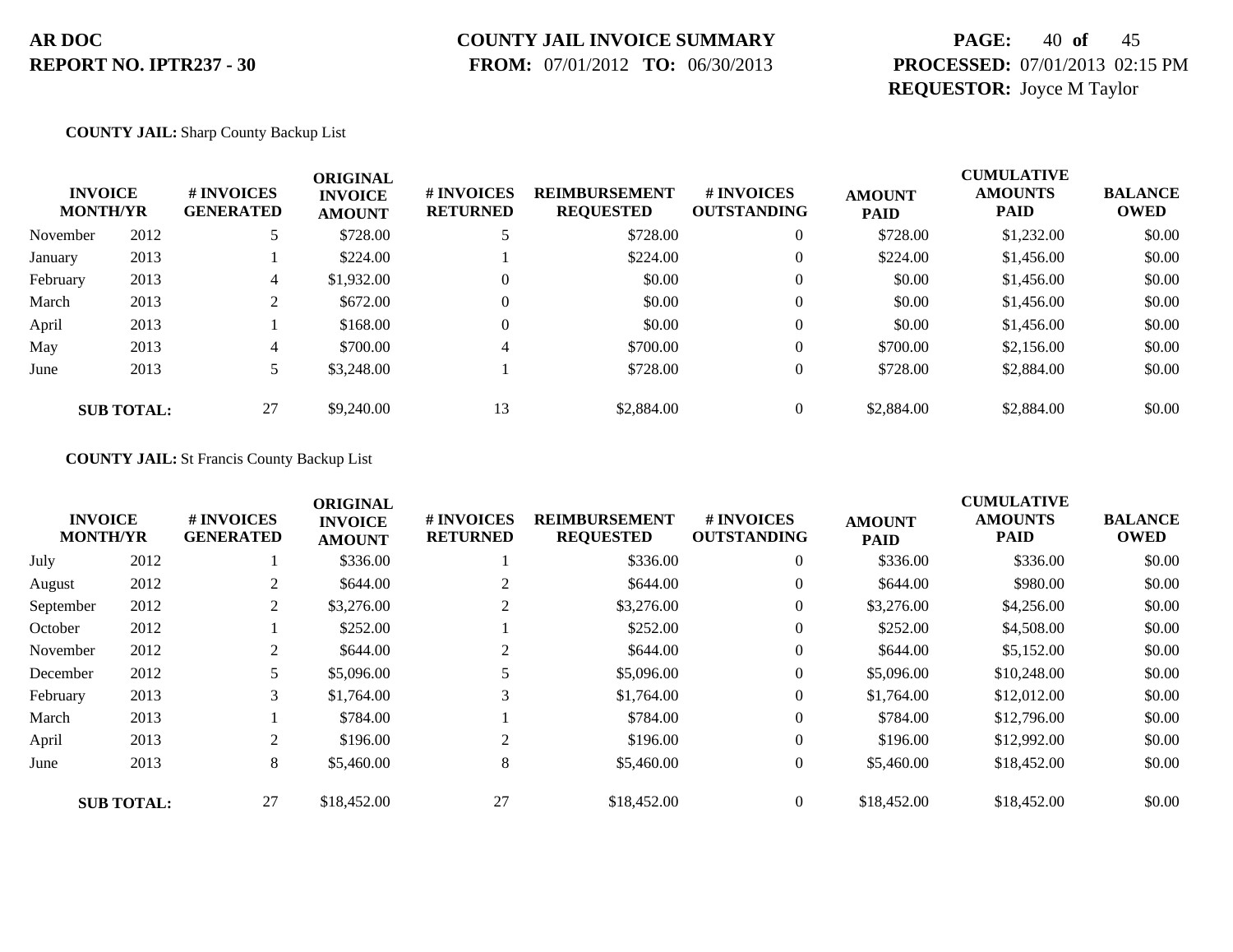### **COUNTY JAIL INVOICE SUMMARY**

 **FROM:** 07/01/2012 **TO:** 06/30/2013

# **PAGE:** 41 **of** 45 **PROCESSED:** 07/01/2013 02:15 PM **REQUESTOR:** Joyce M Taylor

### **COUNTY JAIL:** Stone County Backup List

| <b>INVOICE</b><br><b>MONTH/YR</b> |                   | # INVOICES<br><b>GENERATED</b> | <b>ORIGINAL</b><br><b>INVOICE</b><br><b>AMOUNT</b> | # INVOICES<br><b>RETURNED</b> | <b>REIMBURSEMENT</b><br><b>REQUESTED</b> | # INVOICES<br><b>OUTSTANDING</b> | <b>AMOUNT</b><br><b>PAID</b> | <b>CUMULATIVE</b><br><b>AMOUNTS</b><br><b>PAID</b> | <b>BALANCE</b><br><b>OWED</b> |
|-----------------------------------|-------------------|--------------------------------|----------------------------------------------------|-------------------------------|------------------------------------------|----------------------------------|------------------------------|----------------------------------------------------|-------------------------------|
| July                              | 2012              | 3                              | \$3,444.00                                         |                               | \$3,444.00                               | $\mathbf{0}$                     | \$3,444.00                   | \$3,444.00                                         | \$0.00                        |
| September                         | 2012              |                                | \$756.00                                           |                               | \$756.00                                 | $\theta$                         | \$756.00                     | \$4,200.00                                         | \$0.00                        |
| October                           | 2012              |                                | \$1,484.00                                         |                               | \$1,484.00                               | $\mathbf{0}$                     | \$1,484.00                   | \$5,684.00                                         | \$0.00                        |
| November                          | 2012              | $\gamma$                       | \$504.00                                           |                               | \$504.00                                 | $\mathbf{0}$                     | \$504.00                     | \$6,188.00                                         | \$0.00                        |
| December                          | 2012              | 2                              | \$728.00                                           |                               | \$728.00                                 | $\overline{0}$                   | \$728.00                     | \$6,916.00                                         | \$0.00                        |
| April                             | 2013              | 3                              | \$868.00                                           | $\sim$                        | \$868.00                                 | $\overline{0}$                   | \$868.00                     | \$7,784.00                                         | \$0.00                        |
| May                               | 2013              | 2                              | \$448.00                                           | $\sim$                        | \$448.00                                 | $\overline{0}$                   | \$448.00                     | \$8,232,00                                         | \$0.00                        |
| June                              | 2013              |                                | \$420.00                                           |                               | \$420.00                                 | $\overline{0}$                   | \$420.00                     | \$8,652.00                                         | \$0.00                        |
|                                   | <b>SUB TOTAL:</b> | 21                             | \$8,652.00                                         | 21                            | \$8,652.00                               |                                  | \$8,652.00                   | \$8,652.00                                         | \$0.00                        |

**COUNTY JAIL:** Union County Backup List

| <b>INVOICE</b><br><b>MONTH/YR</b> |                   | # INVOICES<br><b>GENERATED</b> | <b>ORIGINAL</b><br><b>INVOICE</b><br><b>AMOUNT</b> | # INVOICES<br><b>RETURNED</b> | <b>REIMBURSEMENT</b><br><b>REQUESTED</b> | # INVOICES<br><b>OUTSTANDING</b> | <b>AMOUNT</b><br><b>PAID</b> | <b>CUMULATIVE</b><br><b>AMOUNTS</b><br><b>PAID</b> | <b>BALANCE</b><br><b>OWED</b> |
|-----------------------------------|-------------------|--------------------------------|----------------------------------------------------|-------------------------------|------------------------------------------|----------------------------------|------------------------------|----------------------------------------------------|-------------------------------|
| July                              | 2012              | 9                              | \$11,508.00                                        | 9                             | \$11,508.00                              | $\overline{0}$                   | \$11,508.00                  | \$11,508.00                                        | \$0.00                        |
| August                            | 2012              | 4                              | \$2,296.00                                         | 4                             | \$2,296.00                               | $\overline{0}$                   | \$2,296.00                   | \$13,804.00                                        | \$0.00                        |
| September                         | 2012              |                                | \$4,676.00                                         |                               | \$2,296.00                               | $\boldsymbol{0}$                 | \$2,296.00                   | \$16,100.00                                        | \$0.00                        |
| October                           | 2012              |                                | \$2,604.00                                         |                               | \$2,604.00                               | $\overline{0}$                   | \$2,604.00                   | \$18,704.00                                        | \$0.00                        |
| November                          | 2012              | 2                              | \$1,260.00                                         | 2                             | \$1,260.00                               | $\overline{0}$                   | \$1,260.00                   | \$19,964.00                                        | \$0.00                        |
| December                          | 2012              | 6                              | \$3,108.00                                         | 6                             | \$3,108.00                               | $\overline{0}$                   | \$3,108.00                   | \$23,072.00                                        | \$0.00                        |
| January                           | 2013              | 28                             | \$9,744.00                                         | 28                            | \$9,744.00                               | 0                                | \$9,744.00                   | \$32,816.00                                        | \$0.00                        |
| February                          | 2013              |                                | \$196.00                                           |                               | \$196.00                                 | $\overline{0}$                   | \$196.00                     | \$33,012.00                                        | \$0.00                        |
| March                             | 2013              | 2                              | \$504.00                                           | $\Omega$                      | \$0.00                                   | $\overline{0}$                   | \$0.00                       | \$33,012.00                                        | \$0.00                        |
| April                             | 2013              | 14                             | \$9,436.00                                         | $\theta$                      | \$0.00                                   | $\overline{0}$                   | \$0.00                       | \$33,012.00                                        | \$0.00                        |
| May                               | 2013              | 12                             | \$4,088.00                                         | $\Omega$                      | \$0.00                                   | $\overline{0}$                   | \$0.00                       | \$33,012.00                                        | \$0.00                        |
| June                              | 2013              |                                | \$196.00                                           |                               | \$196.00                                 | $\overline{0}$                   | \$196.00                     | \$33,208.00                                        | \$0.00                        |
|                                   | <b>SUB TOTAL:</b> | 91                             | \$49,616.00                                        | 63                            | \$33,208.00                              | $\overline{0}$                   | \$33,208.00                  | \$33,208.00                                        | \$0.00                        |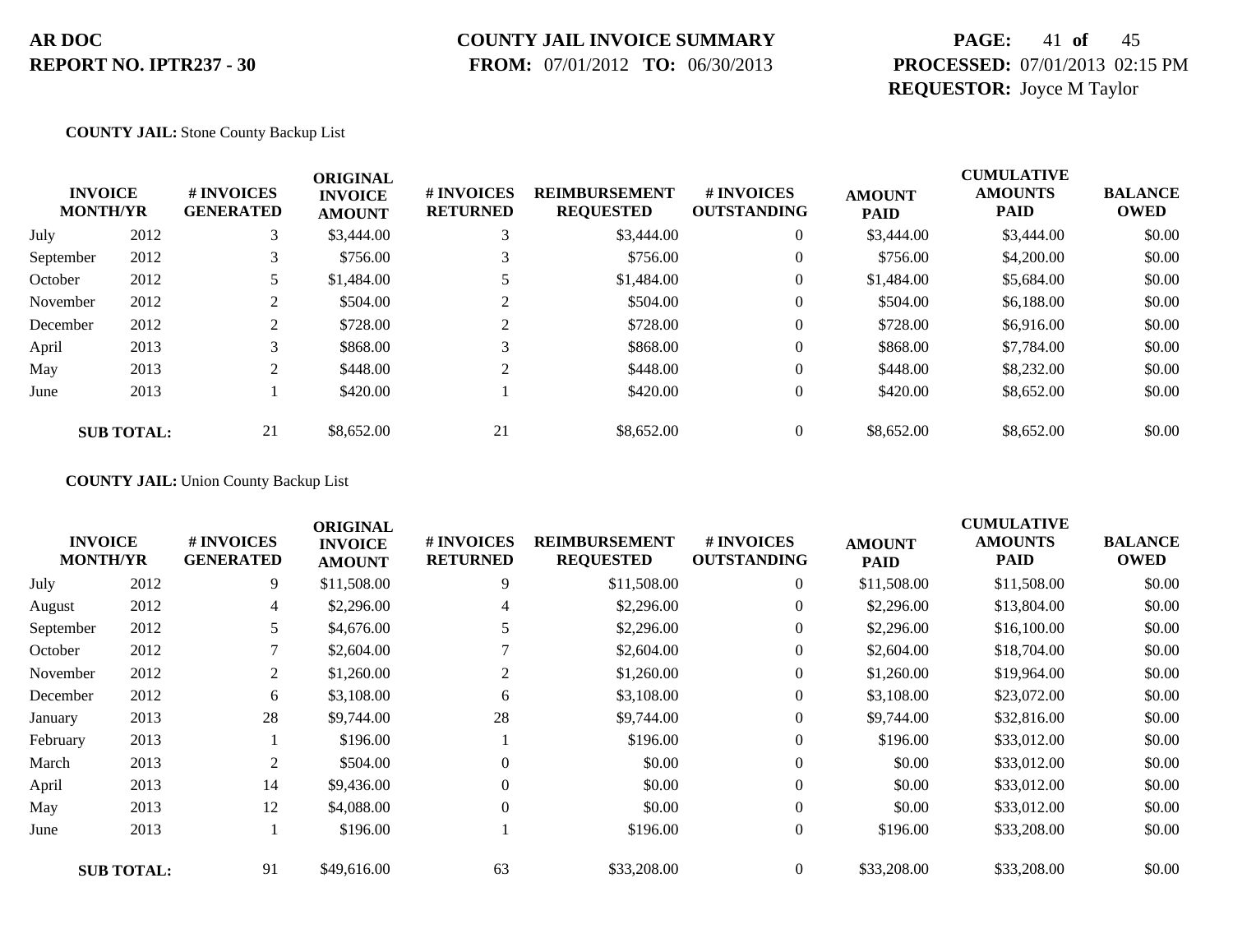# **COUNTY JAIL INVOICE SUMMARY**

 **FROM:** 07/01/2012 **TO:** 06/30/2013

# **PAGE:** 42 **of** 45 **PROCESSED:** 07/01/2013 02:15 PM **REQUESTOR:** Joyce M Taylor

**COUNTY JAIL:** Union County Sheriff's Office

| <b>INVOICE</b><br><b>MONTH/YR</b> | # INVOICES<br><b>GENERATED</b> | ORIGINAL<br><b>INVOICE</b><br><b>AMOUNT</b> | # INVOICES<br><b>RETURNED</b> | <b>REIMBURSEMENT</b><br><b>REQUESTED</b> | # INVOICES<br><b>OUTSTANDING</b> | <b>AMOUNT</b><br><b>PAID</b> | <b>CUMULATIVE</b><br><b>AMOUNTS</b><br><b>PAID</b> | <b>BALANCE</b><br>OWED |
|-----------------------------------|--------------------------------|---------------------------------------------|-------------------------------|------------------------------------------|----------------------------------|------------------------------|----------------------------------------------------|------------------------|
| 2012<br>September                 |                                | \$1,792.00                                  |                               | \$0.00                                   |                                  | \$0.00                       | \$0.00                                             | \$0.00                 |
| <b>SUB TOTAL:</b>                 |                                | \$1,792.00                                  |                               | \$0.00                                   |                                  | \$0.00                       | \$0.00                                             | \$0.00                 |

**COUNTY JAIL:** Van Buren County Backup List

| <b>INVOICE</b><br><b>MONTH/YR</b> |                   | # INVOICES<br><b>GENERATED</b> | <b>ORIGINAL</b><br><b>INVOICE</b><br><b>AMOUNT</b> | # INVOICES<br><b>RETURNED</b> | <b>REIMBURSEMENT</b><br><b>REQUESTED</b> | # INVOICES<br><b>OUTSTANDING</b> | <b>AMOUNT</b><br><b>PAID</b> | <b>CUMULATIVE</b><br><b>AMOUNTS</b><br><b>PAID</b> | <b>BALANCE</b><br><b>OWED</b> |
|-----------------------------------|-------------------|--------------------------------|----------------------------------------------------|-------------------------------|------------------------------------------|----------------------------------|------------------------------|----------------------------------------------------|-------------------------------|
| August                            | 2012              | 3                              | \$1,372.00                                         |                               | \$1,372.00                               | $\overline{0}$                   | \$1,372.00                   | \$1,372.00                                         | \$0.00                        |
| September                         | 2012              |                                | \$1,344.00                                         |                               | \$1,232.00                               | $\boldsymbol{0}$                 | \$1,232.00                   | \$2,604.00                                         | \$0.00                        |
| October                           | 2012              | 3                              | \$1,736.00                                         |                               | \$812.00                                 | $\boldsymbol{0}$                 | \$812.00                     | \$3,416.00                                         | \$0.00                        |
| November                          | 2012              |                                | \$2,800.00                                         |                               | \$2,800.00                               | $\theta$                         | \$2,800.00                   | \$6,216.00                                         | \$0.00                        |
| January                           | 2013              | 3                              | \$588.00                                           | 3                             | \$448.00                                 | $\boldsymbol{0}$                 | \$448.00                     | \$6,664.00                                         | \$0.00                        |
| February                          | 2013              | 3                              | \$2,016.00                                         |                               | \$2,016.00                               | $\boldsymbol{0}$                 | \$2,016.00                   | \$8,680.00                                         | \$0.00                        |
| March                             | 2013              | 6                              | \$2,884.00                                         | 6                             | \$2,884.00                               | $\overline{0}$                   | \$2,884.00                   | \$11,564.00                                        | \$0.00                        |
| May                               | 2013              | 2                              | \$448.00                                           | ↑                             | \$392.00                                 | $\boldsymbol{0}$                 | \$392.00                     | \$11,956.00                                        | \$0.00                        |
|                                   | <b>SUB TOTAL:</b> | 30                             | \$13,188,00                                        | 30                            | \$11,956.00                              | $\theta$                         | \$11,956.00                  | \$11,956.00                                        | \$0.00                        |

**COUNTY JAIL:** Washington County Backup List

| <b>INVOICE</b><br><b>MONTH/YR</b> |      | # INVOICES<br><b>GENERATED</b> | ORIGINAL<br><b>INVOICE</b><br><b>AMOUNT</b> | <b>#INVOICES</b><br><b>RETURNED</b> | <b>REIMBURSEMENT</b><br><b>REQUESTED</b> | <b>#INVOICES</b><br><b>OUTSTANDING</b> | <b>AMOUNT</b><br><b>PAID</b> | <b>CUMULATIVE</b><br><b>AMOUNTS</b><br><b>PAID</b> | <b>BALANCE</b><br><b>OWED</b> |
|-----------------------------------|------|--------------------------------|---------------------------------------------|-------------------------------------|------------------------------------------|----------------------------------------|------------------------------|----------------------------------------------------|-------------------------------|
| July                              | 2012 | 81                             | \$120,792.00                                | 81                                  | \$107,044.00                             | 0                                      | \$107,044.00                 | \$107,044.00                                       | \$0.00                        |
| August                            | 2012 | 57                             | \$81,760.00                                 | 57                                  | \$55,440.00                              | 0                                      | \$55,440.00                  | \$162,484.00                                       | \$0.00                        |
| September                         | 2012 | 20                             | \$15,624.00                                 | 20                                  | \$12,852.00                              | 0                                      | \$12,852.00                  | \$175,336.00                                       | \$0.00                        |
| October                           | 2012 | 60                             | \$67,144.00                                 | 60                                  | \$57,540.00                              | 0                                      | \$57,540.00                  | \$232,876.00                                       | \$0.00                        |
| November                          | 2012 | 30                             | \$26,824.00                                 | 30                                  | \$17,920.00                              | 0                                      | \$17,920.00                  | \$250,796.00                                       | \$0.00                        |
| December                          | 2012 | 24                             | \$23,044.00                                 | 24                                  | \$17,220.00                              | 0                                      | \$17,220.00                  | \$268,016.00                                       | \$0.00                        |
| January                           | 2013 | 65                             | \$71,288.00                                 | 65                                  | \$43,064.00                              |                                        | \$43,064.00                  | \$311,080.00                                       | \$0.00                        |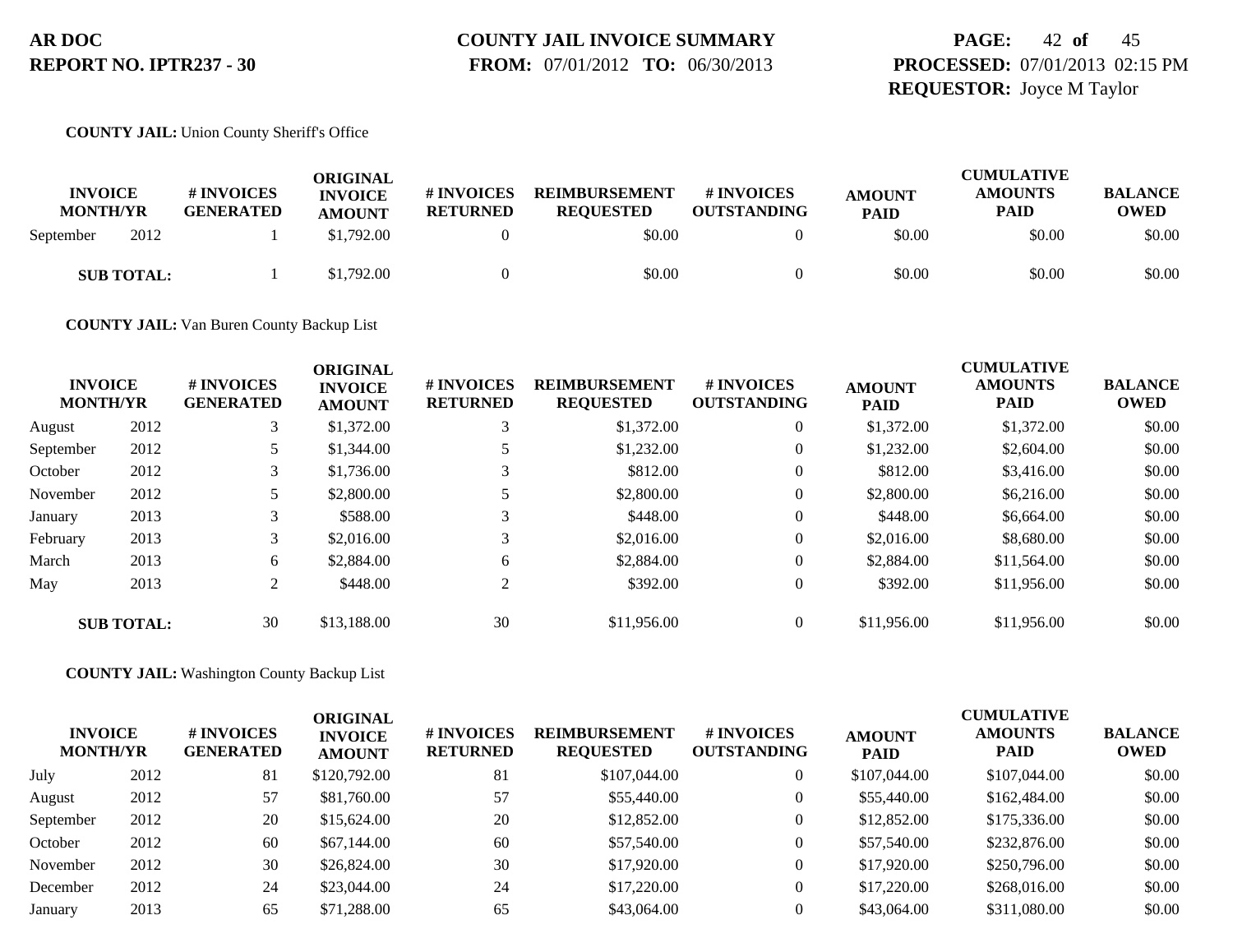# **COUNTY JAIL INVOICE SUMMARY**

 **FROM:** 07/01/2012 **TO:** 06/30/2013

# **PAGE:** 43 **of** 45 **PROCESSED:** 07/01/2013 02:15 PM **REQUESTOR:** Joyce M Taylor

### **COUNTY JAIL:** Washington County Backup List

|          | <b>INVOICE</b><br><b>MONTH/YR</b> | # INVOICES<br><b>GENERATED</b> | ORIGINAL<br><b>INVOICE</b><br><b>AMOUNT</b> | # INVOICES<br><b>RETURNED</b> | <b>REIMBURSEMENT</b><br><b>REQUESTED</b> | # INVOICES<br><b>OUTSTANDING</b> | <b>AMOUNT</b><br><b>PAID</b> | <b>CUMULATIVE</b><br><b>AMOUNTS</b><br><b>PAID</b> | <b>BALANCE</b><br><b>OWED</b> |
|----------|-----------------------------------|--------------------------------|---------------------------------------------|-------------------------------|------------------------------------------|----------------------------------|------------------------------|----------------------------------------------------|-------------------------------|
| February | 2013                              | 31                             | \$22,848.00                                 | 31                            | \$19,152.00                              | $\overline{0}$                   | \$19,152.00                  | \$330,232.00                                       | \$0.00                        |
| March    | 2013                              | 9                              | \$6,496.00                                  | $\mathbf Q$                   | \$3,416.00                               |                                  | \$3,416.00                   | \$333,648.00                                       | \$0.00                        |
| April    | 2013                              | 51                             | \$62,916.00                                 | 51                            | \$53,760.00                              | $\overline{0}$                   | \$53,760.00                  | \$387,408.00                                       | \$0.00                        |
| May      | 2013                              | 61                             | \$91,028.00                                 | 61                            | \$75,600.00                              |                                  | \$75,600.00                  | \$463,008.00                                       | \$0.00                        |
| June     | 2013                              | 13                             | \$10,500.00                                 | 13                            | \$8,428.00                               | $\overline{0}$                   | \$8,428,00                   | \$471,436.00                                       | \$0.00                        |
|          | <b>SUB TOTAL:</b>                 | 502                            | \$600,264.00                                | 502                           | \$471,436.00                             | $\Omega$                         | \$471,436.00                 | \$471,436.00                                       | \$0.00                        |

### **COUNTY JAIL:** White County Backup List

| <b>INVOICE</b><br><b>MONTH/YR</b> |                   | # INVOICES<br><b>GENERATED</b> | <b>ORIGINAL</b><br><b>INVOICE</b><br><b>AMOUNT</b> | # INVOICES<br><b>RETURNED</b> | <b>REIMBURSEMENT</b><br><b>REQUESTED</b> | # INVOICES<br><b>OUTSTANDING</b> | <b>AMOUNT</b><br><b>PAID</b> | <b>CUMULATIVE</b><br><b>AMOUNTS</b><br><b>PAID</b> | <b>BALANCE</b><br><b>OWED</b> |
|-----------------------------------|-------------------|--------------------------------|----------------------------------------------------|-------------------------------|------------------------------------------|----------------------------------|------------------------------|----------------------------------------------------|-------------------------------|
| July                              | 2012              | 14                             | \$9,632.00                                         | 14                            | \$9,632.00                               | $\overline{0}$                   | \$9,632.00                   | \$9,632.00                                         | \$0.00                        |
| August                            | 2012              | 16                             | \$14,196.00                                        | 16                            | \$14,196.00                              | $\boldsymbol{0}$                 | \$14,196.00                  | \$23,828.00                                        | \$0.00                        |
| September                         | 2012              | 12                             | \$7,504.00                                         | 12                            | \$7,504.00                               | $\overline{0}$                   | \$7,504.00                   | \$31,332.00                                        | \$0.00                        |
| October                           | 2012              | 9                              | \$8,624.00                                         | 9                             | \$8,624.00                               | $\overline{0}$                   | \$8,624.00                   | \$39,956.00                                        | \$0.00                        |
| November                          | 2012              | 16                             | \$19,096.00                                        | 16                            | \$19,096.00                              | $\boldsymbol{0}$                 | \$19,096.00                  | \$59,052.00                                        | \$0.00                        |
| December                          | 2012              | 14                             | \$14,420.00                                        | 14                            | \$14,420.00                              | $\overline{0}$                   | \$14,420.00                  | \$73,472.00                                        | \$0.00                        |
| January                           | 2013              | 16                             | \$7,588.00                                         | 16                            | \$7,784.00                               | $\boldsymbol{0}$                 | \$7,784.00                   | \$81,256.00                                        | \$0.00                        |
| February                          | 2013              | 3                              | \$1,400.00                                         | 3                             | \$1,400.00                               | $\boldsymbol{0}$                 | \$1,400.00                   | \$82,656.00                                        | \$0.00                        |
| March                             | 2013              | 14                             | \$15,232.00                                        | 14                            | \$15,232.00                              | $\overline{0}$                   | \$15,232.00                  | \$97,888.00                                        | \$0.00                        |
| April                             | 2013              | 4                              | \$1,792.00                                         | $\theta$                      | \$0.00                                   | $\overline{0}$                   | \$0.00                       | \$97,888.00                                        | \$0.00                        |
| May                               | 2013              | 19                             | \$9,380.00                                         | 19                            | \$9,380.00                               | $\overline{0}$                   | \$9,380.00                   | \$107,268.00                                       | \$0.00                        |
| June                              | 2013              | 8                              | \$3,864.00                                         | 8                             | \$3,864.00                               | $\overline{0}$                   | \$3,864.00                   | \$111,132.00                                       | \$0.00                        |
|                                   | <b>SUB TOTAL:</b> | 145                            | \$112,728.00                                       | 141                           | \$111,132.00                             | $\overline{0}$                   | \$111,132.00                 | \$111,132.00                                       | \$0.00                        |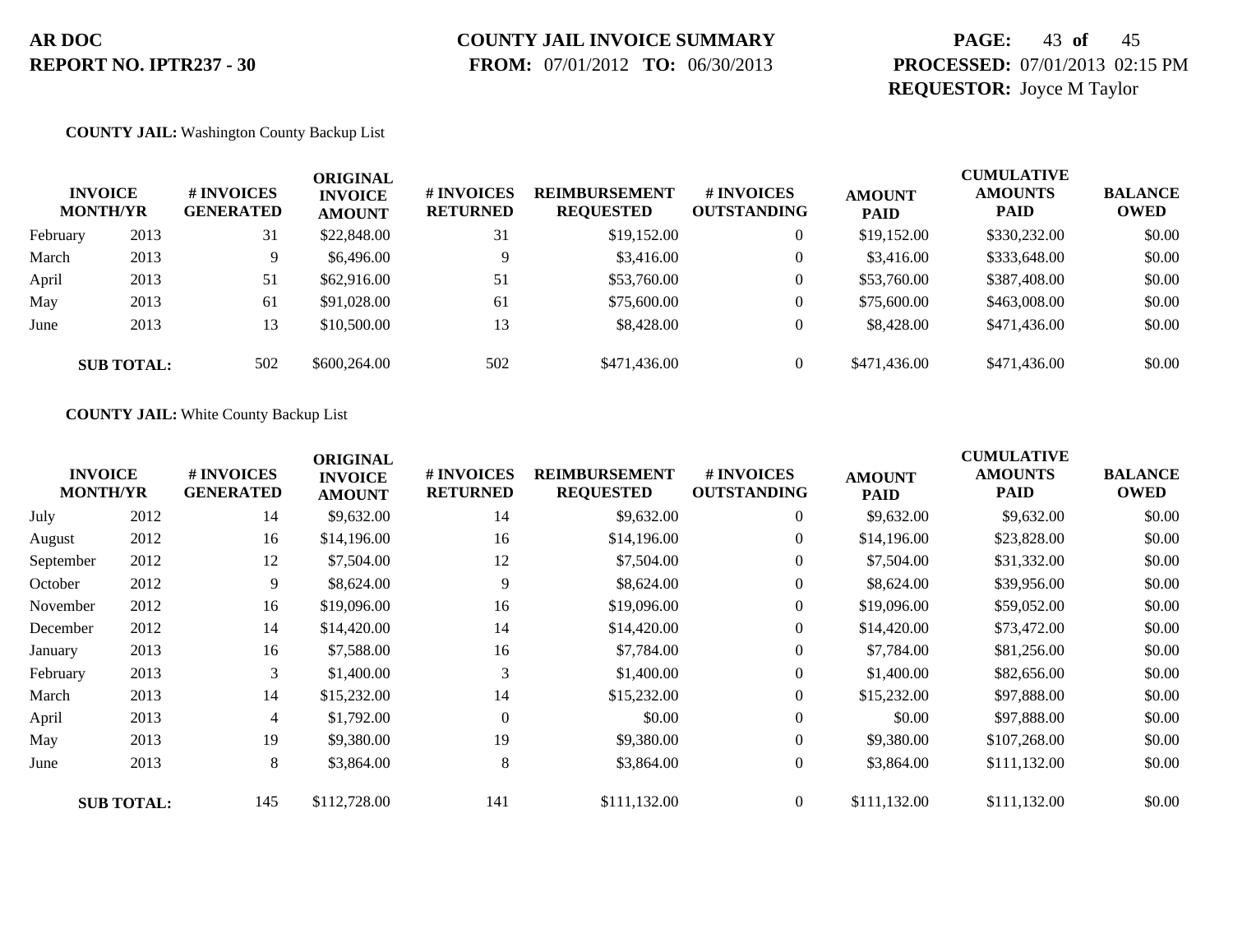# **COUNTY JAIL INVOICE SUMMARY**

 **FROM:** 07/01/2012 **TO:** 06/30/2013

# **PAGE:** 44 **of** 45 **PROCESSED:** 07/01/2013 02:15 PM **REQUESTOR:** Joyce M Taylor

### **COUNTY JAIL:** Woodruff County Backup List

| <b>INVOICE</b><br><b>MONTH/YR</b> |                   | # INVOICES<br><b>GENERATED</b> | ORIGINAL<br><b>INVOICE</b><br><b>AMOUNT</b> | # INVOICES<br><b>RETURNED</b> | <b>REIMBURSEMENT</b><br><b>REQUESTED</b> | <b># INVOICES</b><br><b>OUTSTANDING</b> | <b>AMOUNT</b><br><b>PAID</b> | <b>CUMULATIVE</b><br><b>AMOUNTS</b><br><b>PAID</b> | <b>BALANCE</b><br><b>OWED</b> |
|-----------------------------------|-------------------|--------------------------------|---------------------------------------------|-------------------------------|------------------------------------------|-----------------------------------------|------------------------------|----------------------------------------------------|-------------------------------|
| July                              | 2012              |                                | \$504.00                                    |                               | \$504.00                                 | $\overline{0}$                          | \$504.00                     | \$504.00                                           | \$0.00                        |
| November                          | 2012              |                                | \$252.00                                    |                               | \$252.00                                 | $\Omega$                                | \$252.00                     | \$756.00                                           | \$0.00                        |
| March                             | 2013              |                                | \$560.00                                    |                               | \$560.00                                 |                                         | \$560.00                     | \$1,316.00                                         | \$0.00                        |
| May                               | 2013              |                                | \$392.00                                    |                               | \$392.00                                 |                                         | \$392.00                     | \$1,708.00                                         | \$0.00                        |
|                                   | <b>SUB TOTAL:</b> |                                | \$1,708.00                                  |                               | \$1,708.00                               | $\theta$                                | \$1,708.00                   | \$1,708.00                                         | \$0.00                        |

**COUNTY JAIL:** Wrightsville Boot Camp

| <b>INVOICE</b><br><b>MONTH/YR</b> | # INVOICES<br><b>GENERATED</b> | ORIGINAL<br><b>INVOICE</b><br><b>AMOUNT</b> | <b># INVOICES</b><br><b>RETURNED</b> | <b>REIMBURSEMENT</b><br><b>REQUESTED</b> | # INVOICES<br><b>OUTSTANDING</b> | <b>AMOUNT</b><br><b>PAID</b> | <b>CUMULATIVE</b><br><b>AMOUNTS</b><br><b>PAID</b> | <b>BALANCE</b><br><b>OWED</b> |
|-----------------------------------|--------------------------------|---------------------------------------------|--------------------------------------|------------------------------------------|----------------------------------|------------------------------|----------------------------------------------------|-------------------------------|
| 2012<br>December                  |                                | \$588.00                                    |                                      | \$0.00                                   |                                  | \$0.00                       | \$0.00                                             | \$0.00                        |
| <b>SUB TOTAL:</b>                 |                                | \$588.00                                    |                                      | \$0.00                                   |                                  | \$0.00                       | \$0.00                                             | \$0.00                        |

**COUNTY JAIL:** Wrightsville Hawkins Center

| <b>INVOICE</b><br><b>MONTH/YR</b> | # INVOICES<br><b>GENERATED</b> | ORIGINAL<br><b>INVOICE</b><br><b>AMOUNT</b> | # INVOICES<br><b>RETURNED</b> | <b>REIMBURSEMENT</b><br><b>REOUESTED</b> | <b>#INVOICES</b><br><b>OUTSTANDING</b> | <b>AMOUNT</b><br><b>PAID</b> | <b>CUMULATIVE</b><br><b>AMOUNTS</b><br><b>PAID</b> | <b>BALANCE</b><br><b>OWED</b> |
|-----------------------------------|--------------------------------|---------------------------------------------|-------------------------------|------------------------------------------|----------------------------------------|------------------------------|----------------------------------------------------|-------------------------------|
| 2012<br>December                  |                                | \$11,256.00                                 |                               | \$0.00                                   |                                        | \$0.00                       | \$0.00                                             | \$0.00                        |
| <b>SUB TOTAL:</b>                 |                                | \$11,256.00                                 |                               | \$0.00                                   |                                        | \$0.00                       | \$0.00                                             | \$0.00                        |

### **COUNTY JAIL:** Yell County Backup List

|                                   |      |                                | ORIGINAL                        |                               |                                          |                                  |                              | <b>CUMULATIVE</b>             |                               |
|-----------------------------------|------|--------------------------------|---------------------------------|-------------------------------|------------------------------------------|----------------------------------|------------------------------|-------------------------------|-------------------------------|
| <b>INVOICE</b><br><b>MONTH/YR</b> |      | # INVOICES<br><b>GENERATED</b> | <b>INVOICE</b><br><b>AMOUNT</b> | # INVOICES<br><b>RETURNED</b> | <b>REIMBURSEMENT</b><br><b>REOUESTED</b> | # INVOICES<br><b>OUTSTANDING</b> | <b>AMOUNT</b><br><b>PAID</b> | <b>AMOUNTS</b><br><b>PAID</b> | <b>BALANCE</b><br><b>OWED</b> |
| August                            | 2012 |                                | \$196.00                        |                               | \$0.00                                   |                                  | \$0.00                       | \$0.00                        | \$0.00                        |
| September                         | 2012 |                                | \$2,884.00                      |                               | \$1,428.00                               |                                  | \$1,428.00                   | \$1,428.00                    | \$0.00                        |